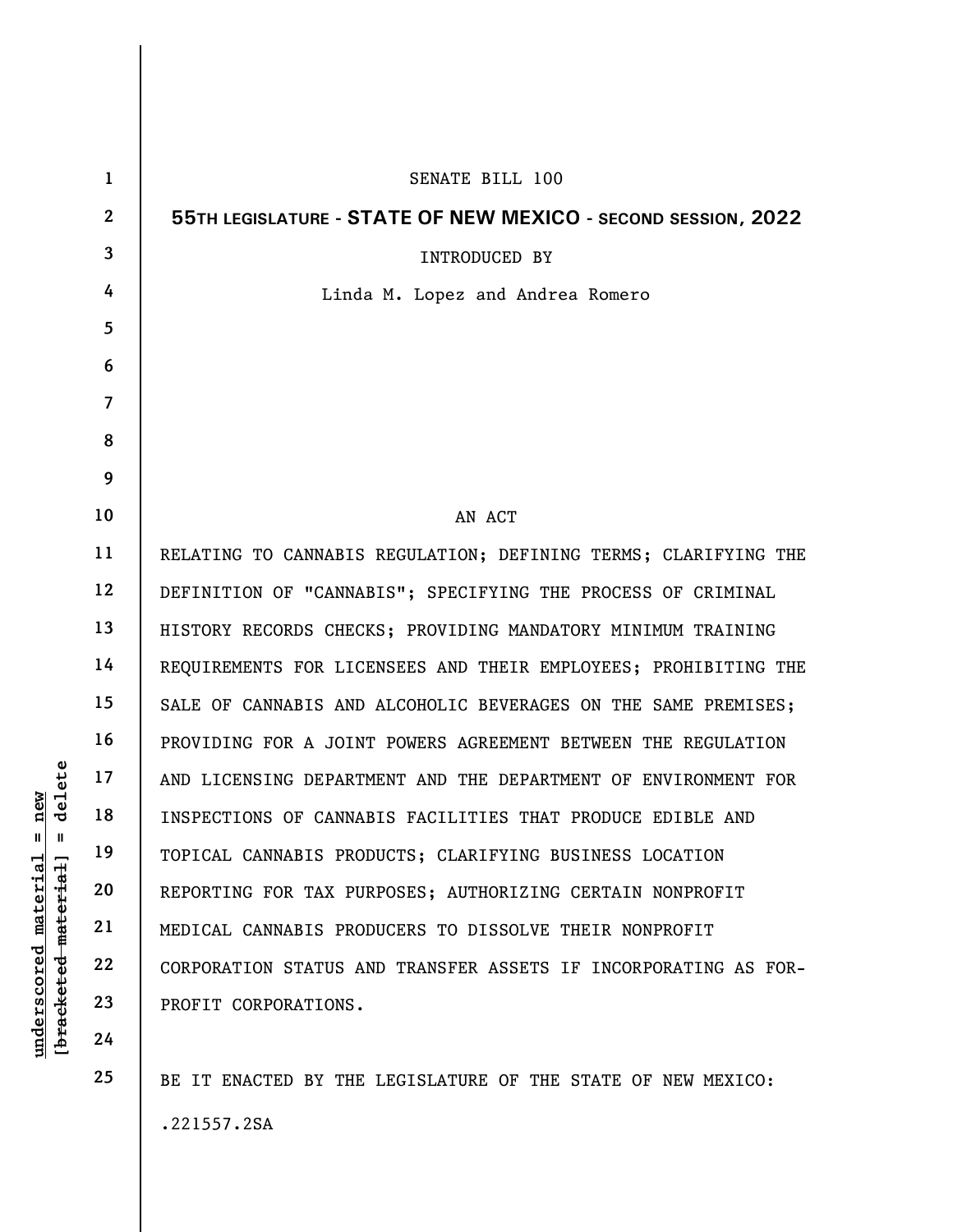SECTION 1. Section 26-2B-3 NMSA 1978 (being Laws 2007, Chapter 210, Section 3, as amended) is amended to read:

3 4 "26-2B-3. DEFINITIONS.--As used in the Lynn and Erin Compassionate Use Act:

5 6 7 8 9 10 11 12 A. "adequate supply" means an amount of cannabis, in any form approved by the department, possessed by a qualified patient or collectively possessed by a qualified patient and the qualified patient's primary caregiver that is determined by rule of the department to be no more than reasonably necessary to ensure the uninterrupted availability of cannabis for a period of three months and that is derived solely from an intrastate source;

B. "cannabis":

understand material material seeds of the plant; the plant of preparation of the plant material plant and every component of preparation and the seeds of the plant of the seeds of the plant of the seeds of the plant of the (1) means all parts of the plant Cannabis containing a [<del>delta-9-tetrahydrocannabinol</del>] tetrahydrocannabinol concentration of more than three-tenths percent on a dry weight basis, whether growing or not; the seeds of the plant; the resin extracted from any part of the plant; and every compound, manufacture, salt, derivative, mixture or preparation of the plant, its seeds or its resin; and

(2) does not include the mature stalks of the plant; fiber produced from the stalks; oil or cake made from the seeds of the plant; any other compound, manufacture, salt, derivative, mixture or preparation of the mature stalks, fiber,

 $- 2 -$ 

.221557.2SA

1

2

13

14

15

16

17

18

19

20

21

22

23

24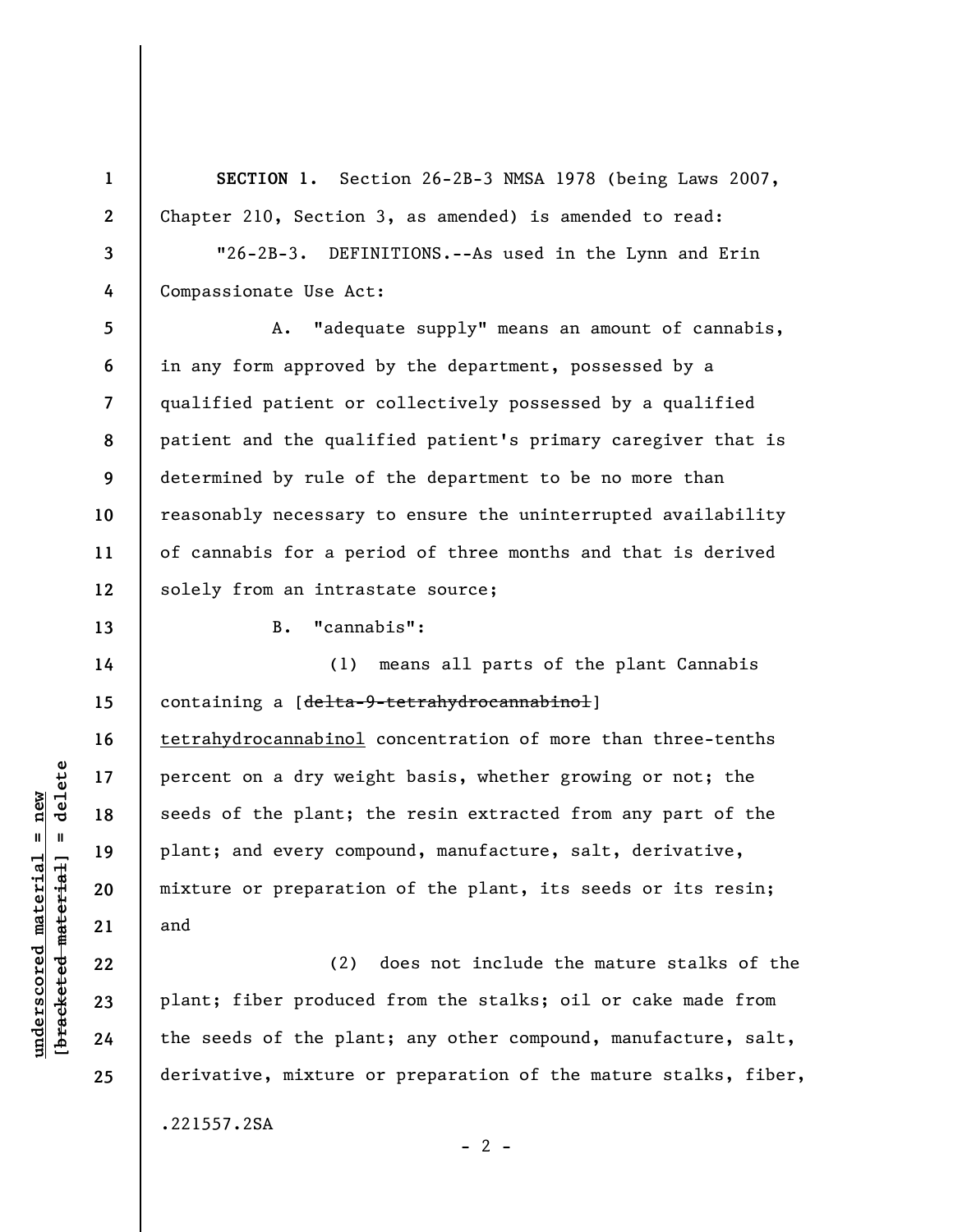underscore material material extending the content of the material of the material of the material of the material of order that an extend material of order that an extending the same of the material of order that an exten 1 2 3 4 5 6 7 8 9 10 11 12 13 14 15 16 17 18 19 20 21 22 23 24 25 oil or cake; the sterilized seed of the plant that is incapable of germination; the weight of any other ingredient combined with cannabis to prepare topical or oral administrations, food, drink or another product; or hemp; C. "cannabis extract": (1) means a product obtained by separating resins from cannabis by solvent extraction using solvents other than vegetable glycerin, such as butane, hexane, isopropyl alcohol, ethanol or carbon dioxide; and (2) does not include the weight of any other ingredient combined with cannabis extract to prepare topical or oral administrations, food, drink or another product; D. "cannabis flowers" means only the flowers of a cannabis plant; E. "cannabis product": (1) means a product that contains cannabis, including edible or topical products that may also contain other ingredients; and (2) does not include the weight of any other ingredient combined with cannabis or cannabis extract to prepare topical or oral administrations, food, drink or another product; F. "debilitating medical condition" means: (1) cancer; (2) glaucoma; .221557.2SA  $-3 -$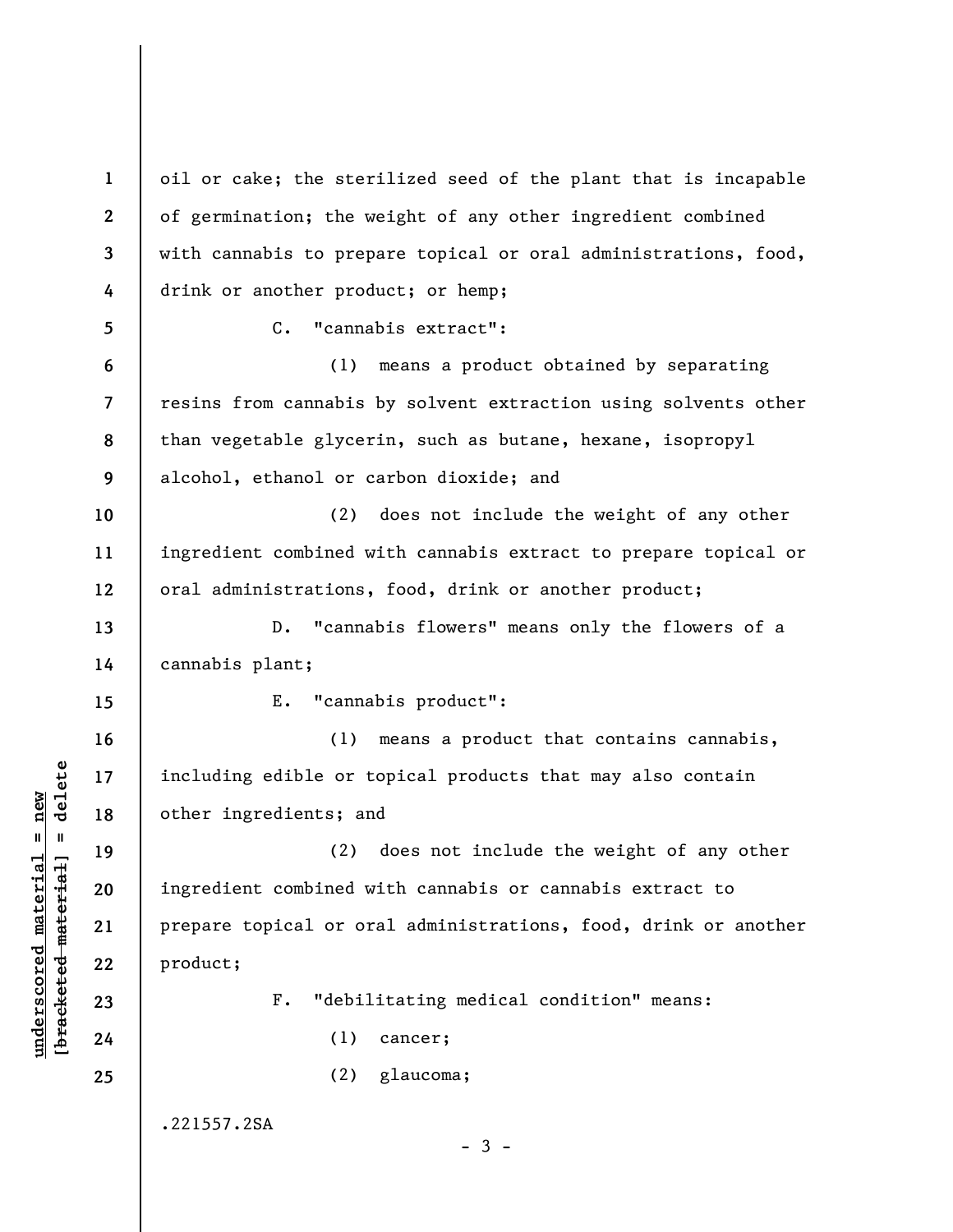|                                    | $\mathbf{1}$   | multiple sclerosis;<br>(3)                                  |
|------------------------------------|----------------|-------------------------------------------------------------|
|                                    | $\mathbf{2}$   | (4)<br>damage to the nervous tissue of the spinal           |
|                                    | $\mathbf{3}$   | cord, with objective neurological indication of intractable |
|                                    | 4              | spasticity;                                                 |
|                                    | 5              | (5)<br>seizure disorder, including epilepsy;                |
|                                    | 6              | (6)<br>positive status for human immunodeficiency           |
|                                    | $\overline{7}$ | virus or acquired immune deficiency syndrome;               |
|                                    | 8              | (7)<br>admitted into hospice care in accordance             |
|                                    | 9              | with rules promulgated by the department;                   |
|                                    | 10             | (8)<br>amyotrophic lateral sclerosis;                       |
|                                    | 11             | (9)<br>Crohn's disease;                                     |
|                                    | 12             | (10)<br>hepatitis C infection;                              |
|                                    | 13             | (11)<br>Huntington's disease;                               |
|                                    | 14             | (12)<br>inclusion body myositis;                            |
|                                    | 15             | (13)<br>inflammatory autoimmune-mediated                    |
|                                    | 16             | arthritis;                                                  |
| delete                             | 17             | (14)<br>intractable nausea or vomiting;                     |
| new                                | 18             | (15)<br>obstructive sleep apnea;                            |
| Ш<br>Ш                             | 19             | (16)<br>painful peripheral neuropathy;                      |
|                                    | 20             | (17)<br>Parkinson's disease;                                |
| material                           | 21             | (18)<br>posttraumatic stress disorder;                      |
|                                    | 22             | (19)<br>severe chronic pain;                                |
| underscored material<br>[bracketed | 23             | (20)<br>severe anorexia or cachexia;                        |
|                                    | 24             | (21)<br>spasmodic torticollis;                              |
|                                    | 25             | (22)<br>ulcerative colitis; or                              |
|                                    |                | .221557.2SA                                                 |
|                                    |                | $-4 -$                                                      |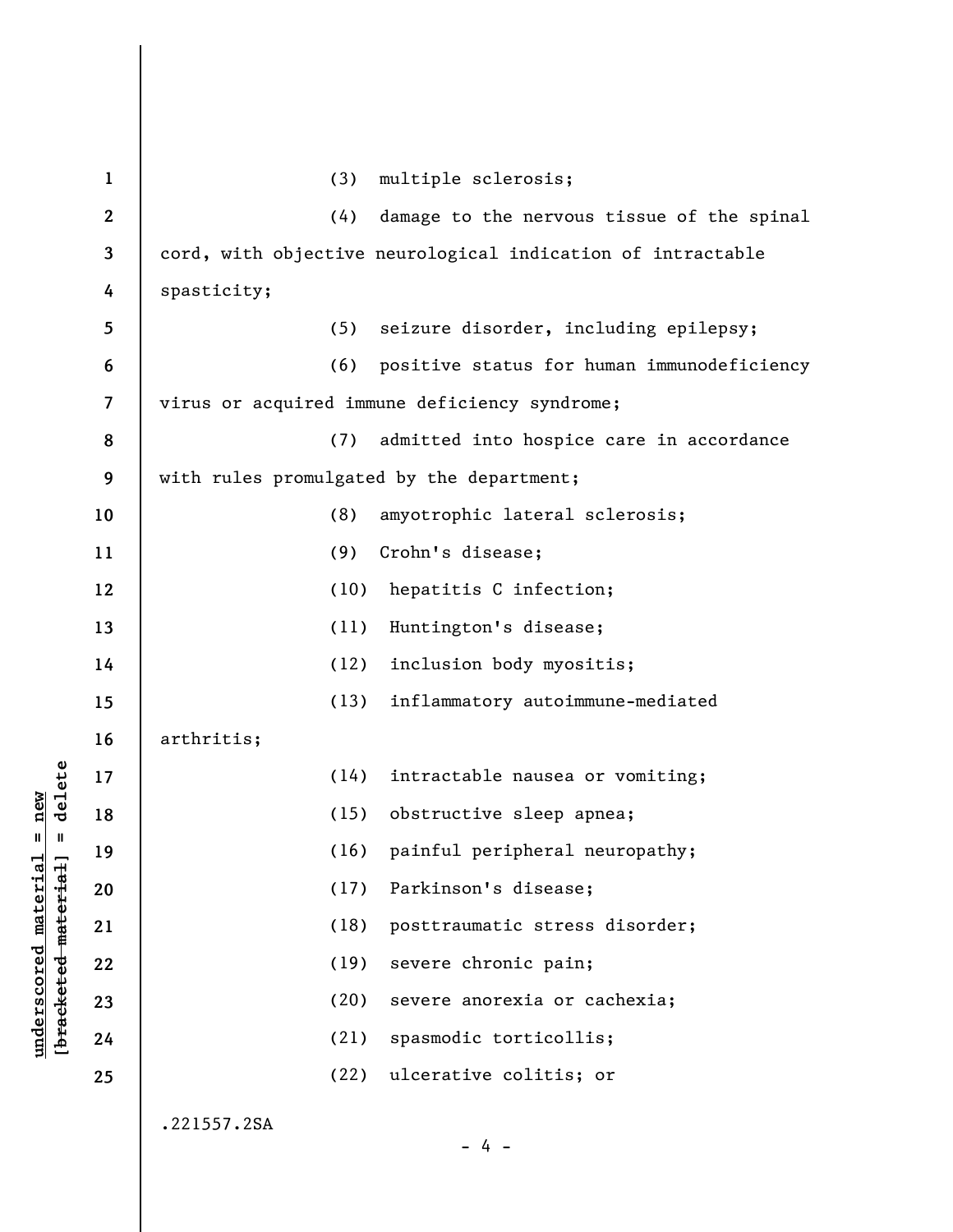(23) any other medical condition, medical treatment or disease as approved by the department;

G. "department" means the department of health; H. "division" means the cannabis control division of the regulation and licensing department;

I. "dry weight basis" means a process by which delta—9-tetrahydrocannabinol concentration is measured relative to the aggregate weight of all parts of the plant genus Cannabis, whether growing or not, including the leaves of the plant, the flowers and buds of the plant, the seeds of the plant, the resin of the plant and the stalks of the plant, at the point of harvest and with no moisture added to the harvested plant;

J. "hemp" means the plant genus Cannabis and any part of the plant, whether growing or not, containing a delta-9-tetrahydrocannabinol concentration of no more than threetenths percent on a dry weight basis;

understand material extended material extending the stablished pursuant<br>definition and the stablished pursuant<br>definition and in the state;<br>22 L. "pract 23 Mexico to prescribe a<br>definition of the Controlled Substate<br>defini K. "medical cannabis program" means the program established pursuant to the Lynn and Erin Compassionate Use Act for authorization and regulation of the medical use of cannabis in the state;

L. "practitioner" means a person licensed in New Mexico to prescribe and administer drugs that are subject to the Controlled Substances Act;

M. "primary caregiver" means a resident of New .221557.2SA

 $- 5 -$ 

25

1

2

3

4

5

6

7

8

9

10

11

12

13

14

15

16

17

18

19

20

21

22

23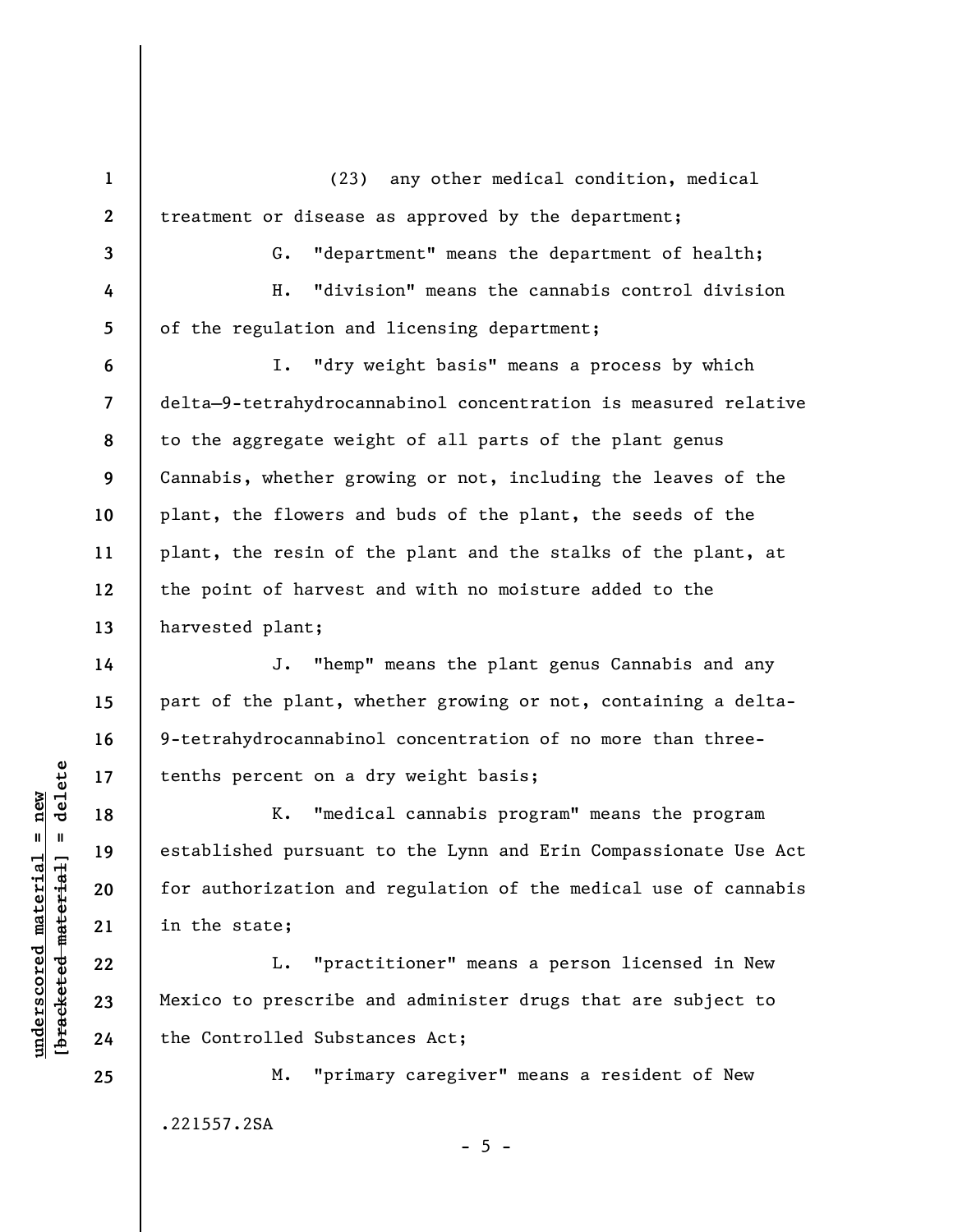Mexico who is at least eighteen years of age and who has been designated by the patient's practitioner as being necessary to take responsibility for managing the well-being of a qualified patient with respect to the medical use of cannabis pursuant to the provisions of the Lynn and Erin Compassionate Use Act;

N. "qualified patient" means a resident of New Mexico who has been diagnosed by a practitioner as having a debilitating medical condition and has received written certification and a registry identification card pursuant to the Lynn and Erin Compassionate Use Act on the basis of having been diagnosed, in person or via telemedicine, by a practitioner as having a debilitating medical condition;

underscored material material end and the District of Column and and the District of Column of the District of Column proof of enrollment by the Mexico Indian nat medical cannabis program and medical cannabis program and m O. "reciprocal participant" means a person who is not a resident of New Mexico and who holds proof of enrollment by a governmental regulatory authority to participate in the medical cannabis program of another state of the United States, the District of Columbia or a territory or commonwealth of the United States in which the person resides or a person who holds proof of enrollment by a governmental regulatory authority of a New Mexico Indian nation, tribe or pueblo to participate in its medical cannabis program;

P. "registry identification card" means a document that the department issues:

(1) to a qualified patient that identifies the bearer as a qualified patient and authorizes the qualified

 $- 6 -$ 

.221557.2SA

1

2

3

4

5

6

7

8

9

10

11

12

13

14

15

16

17

18

19

20

21

22

23

24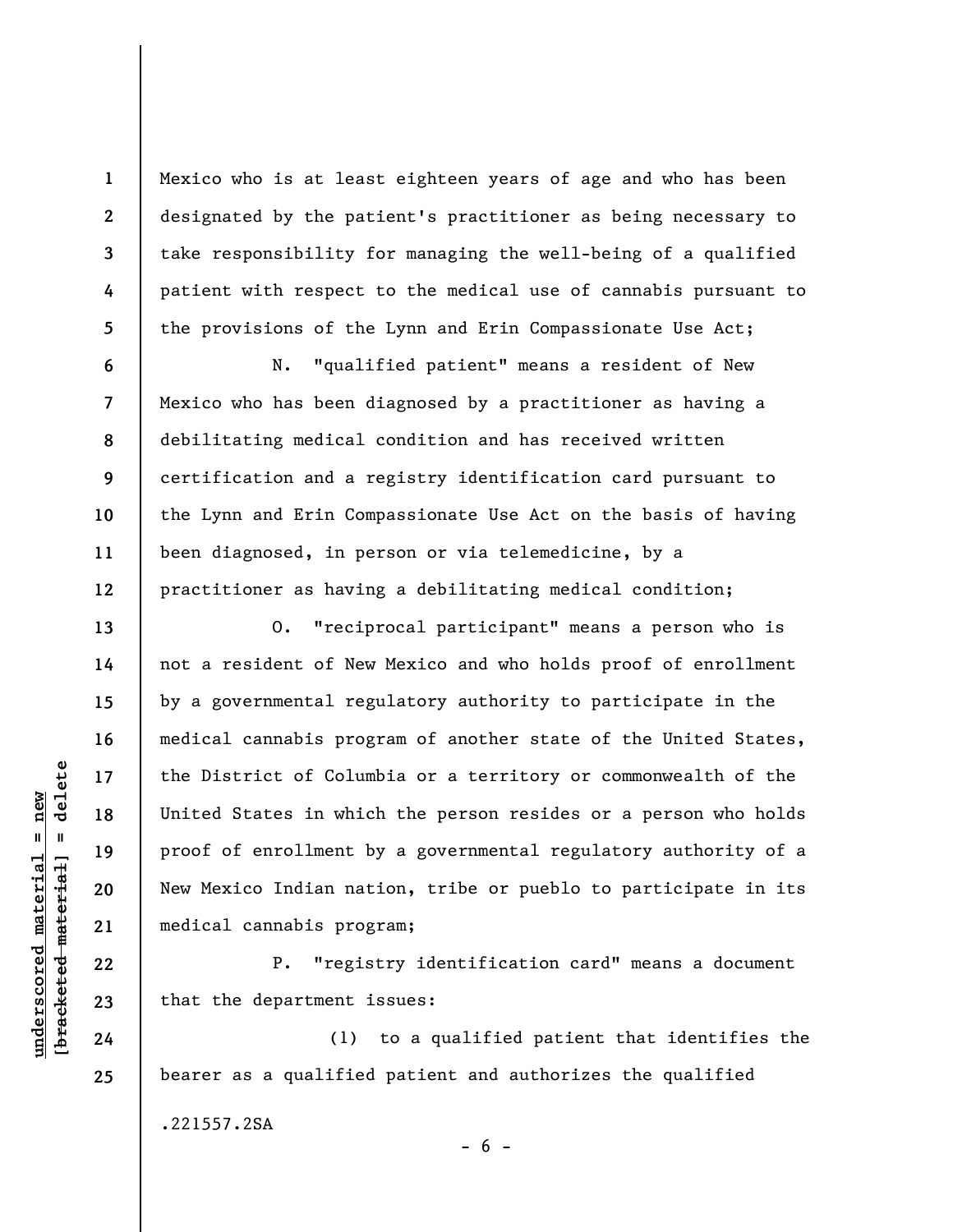1 2 patient to use cannabis for a debilitating medical condition; or

3 4 5 6 7 (2) to a primary caregiver that identifies the bearer as a primary caregiver authorized to engage in the intrastate possession and administration of cannabis for the sole use of a qualified patient who is identified on the document;

Q. "safety-sensitive position" means a position in which performance by a person under the influence of drugs or alcohol would constitute an immediate or direct threat of injury or death to that person or another;

R. "telemedicine" means the use of telecommunications and information technology to provide clinical health care from a site apart from the site where the patient is located, in real time or asynchronously, including the use of interactive simultaneous audio and video or storeand-forward technology, or off-site patient monitoring and telecommunications in order to deliver health care services;

S. "THC" means [delta-9-tetrahydrocannabinol] tetrahydrocannabinol, a substance that is the primary psychoactive ingredient in cannabis; and

understand material material external single<br>
understand material material of the same interesting and the same interesting and the same interesting and the<br>
understand and the same interesting and the same interesting and T. "written certification" means a statement made on a department-approved form and signed by a patient's practitioner that indicates, in the practitioner's professional opinion, that the patient has a debilitating medical condition

- 7 -

.221557.2SA

8

9

10

11

12

13

14

15

16

17

18

19

20

21

22

23

24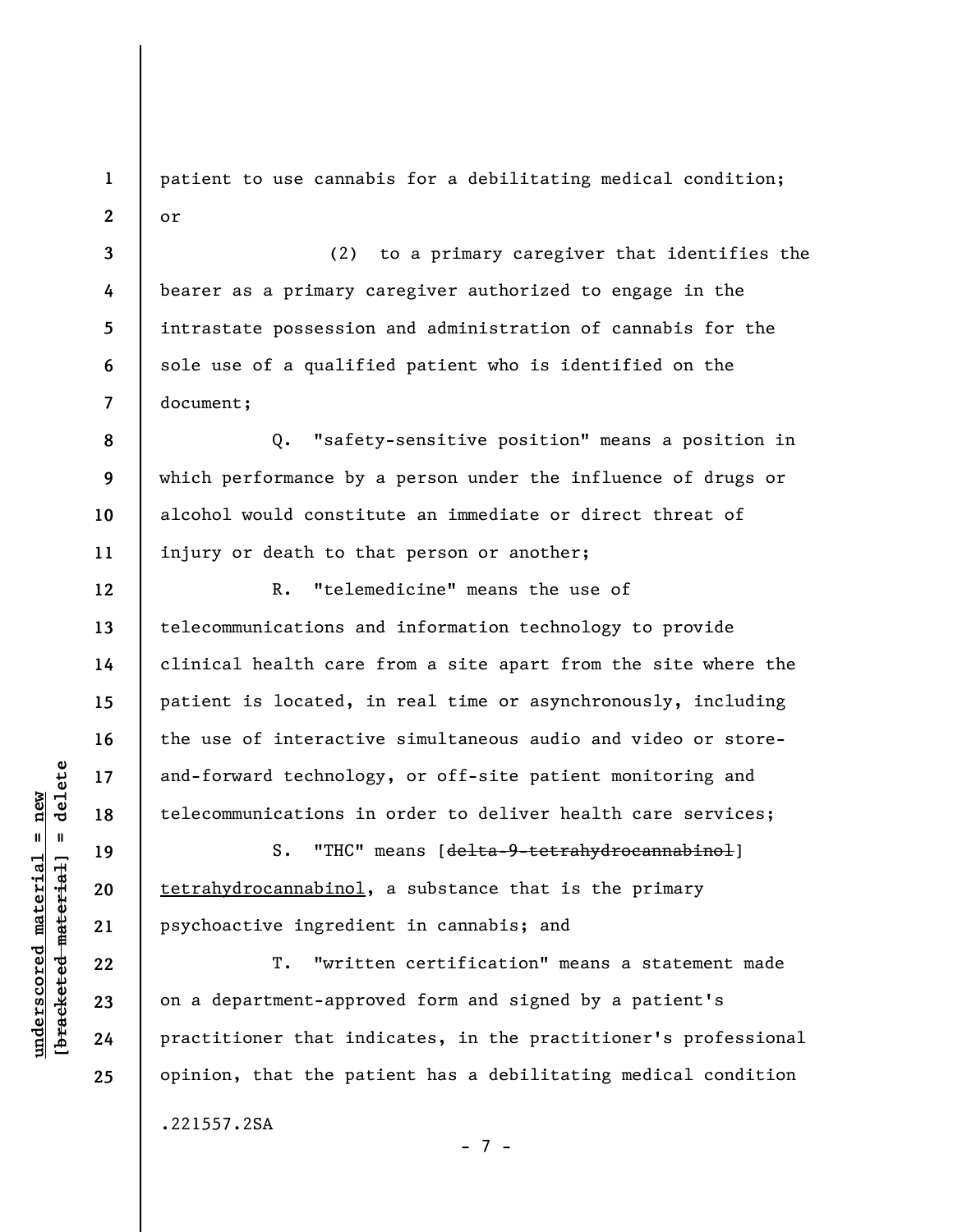|                                                        | $\mathbf{1}$     | and the practitioner believes that the potential health        |
|--------------------------------------------------------|------------------|----------------------------------------------------------------|
|                                                        | $\boldsymbol{2}$ | benefits of the medical use of cannabis would likely outweigh  |
|                                                        | $\mathbf{3}$     | the health risks for the patient."                             |
|                                                        | 4                | SECTION 2. Section 26-2C-1 NMSA 1978 (being Laws 2021          |
|                                                        | 5                | (1st S.S.), Chapter 4, Section 1) is amended to read:          |
|                                                        | 6                | "26-2C-1. SHORT TITLE.--[Sections 1 through 42 of this         |
|                                                        | $\overline{7}$   | aet] Chapter 26, Article 2C NMSA 1978 may be cited as the      |
|                                                        | 8                | "Cannabis Regulation Act"."                                    |
|                                                        | 9                | SECTION 3. Section 26-2C-2 NMSA 1978 (being Laws 2021          |
|                                                        | 10               | (1st S.S.), Chapter 4, Section 2) is amended to read:          |
|                                                        | 11               | "26-2C-2. DEFINITIONS.--As used in the Cannabis                |
|                                                        | 12               | Regulation Act:                                                |
|                                                        | 13               | "advertisement":<br>A.                                         |
|                                                        | 14               | (1)<br>means a statement or a depiction that is                |
|                                                        | 15               | intended to induce the purchase of cannabis products and that  |
|                                                        | 16               | is displayed in printed material or on a sign or other outdoor |
| delete                                                 | 17               | display or presented in a radio, television or other media     |
| new                                                    | 18               | broadcast or in digital media; and                             |
| $\mathsf{II}$<br>$\blacksquare$                        | 19               | (2)<br>does not include:                                       |
| underscored materia<br>[ <del>bracketed material</del> | 20               | a sign or outdoor display or other<br>(a)                      |
|                                                        | 21               | statement permanently affixed to a licensed premises that is   |
|                                                        | 22               | intended to induce the sale of a cannabis product produced or  |
|                                                        | 23               | sold on the premises;                                          |
|                                                        | 24               | a label affixed to a cannabis<br>(b)                           |
|                                                        | 25               | product or the covering, wrapper or container of a cannabis    |
|                                                        |                  | .221557.2SA                                                    |
|                                                        |                  | $-8-$                                                          |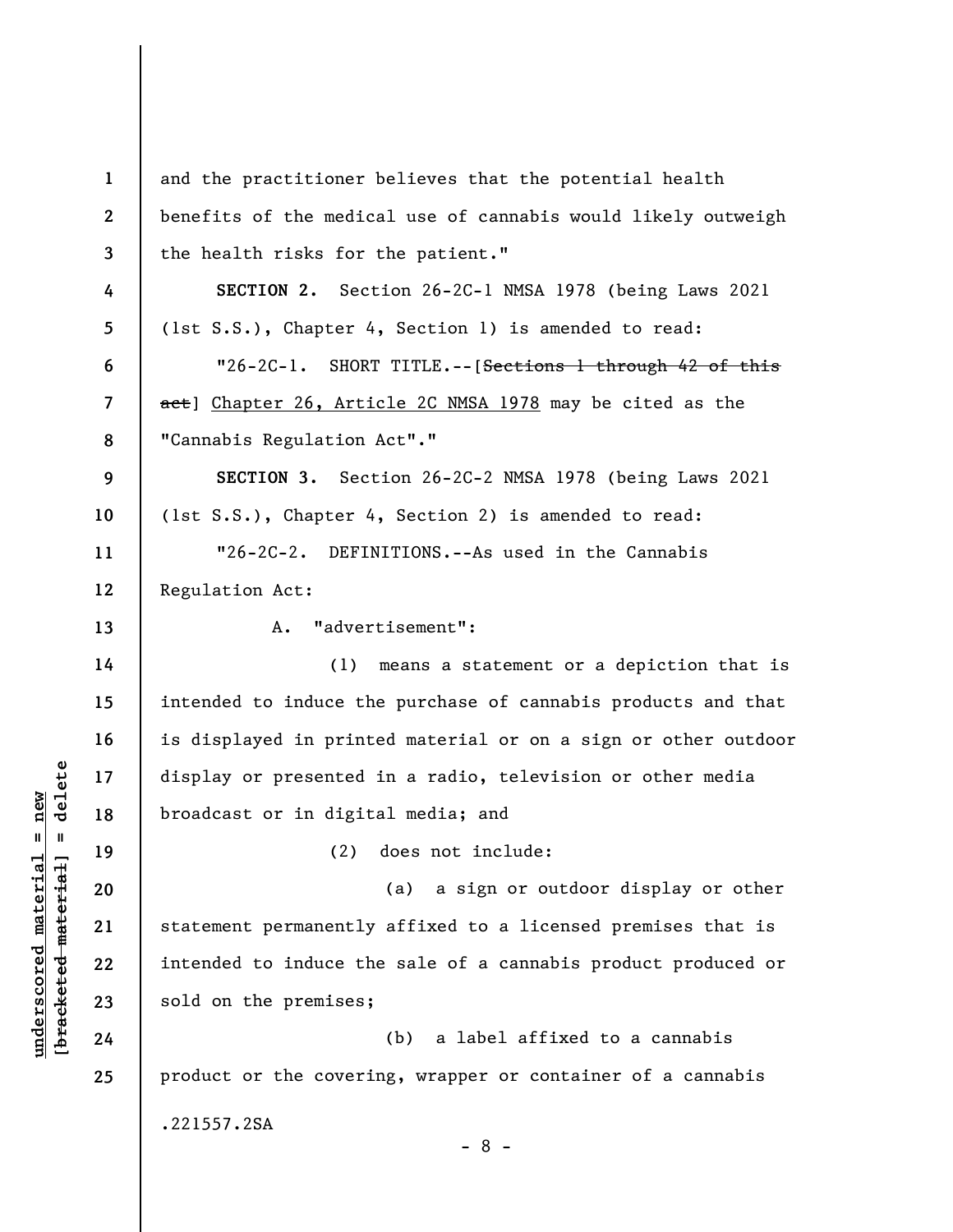1 product; or

7

8

17

18

19

20

21

22

23

24

25

2 3 4 5 6 (c) an editorial or other material printed in a publication when the publication of the editorial or material was not paid for by a licensee and was not intended to promote the sale of cannabis products by a particular brand or company;

> B. "applicant" means a person seeking licensure;  $[B<sub>•</sub>]$   $C<sub>•</sub>$  "cannabis":

9 10 11 12 13 14 15 16 (1) means all parts of the plant genus Cannabis containing a [<del>delta-9-tetrahydrocannabinol</del>] tetrahydrocannabinol concentration of more than three-tenths percent on a dry weight basis, whether growing or not; the seeds of the plant; the resin extracted from any part of the plant; and every compound, manufacture, salt, derivative, mixture or preparation of the plant, its seeds or its resin; and

(2) does not include:

underscored material material material experience of the plant; any other produced from the set of the plant; any other produced from the set of the plant; any other derivative, mixture contract and the set of the set of t (a) the mature stalks of the plant; fiber produced from the stalks; oil or cake made from the seeds of the plant; any other compound, manufacture, salt, derivative, mixture or preparation of the mature stalks, fiber, oil or cake; or the sterilized seed of the plant that is incapable of germination; or

(b) the weight of any other ingredient combined with cannabis products to prepare topical or oral .221557.2SA - 9 -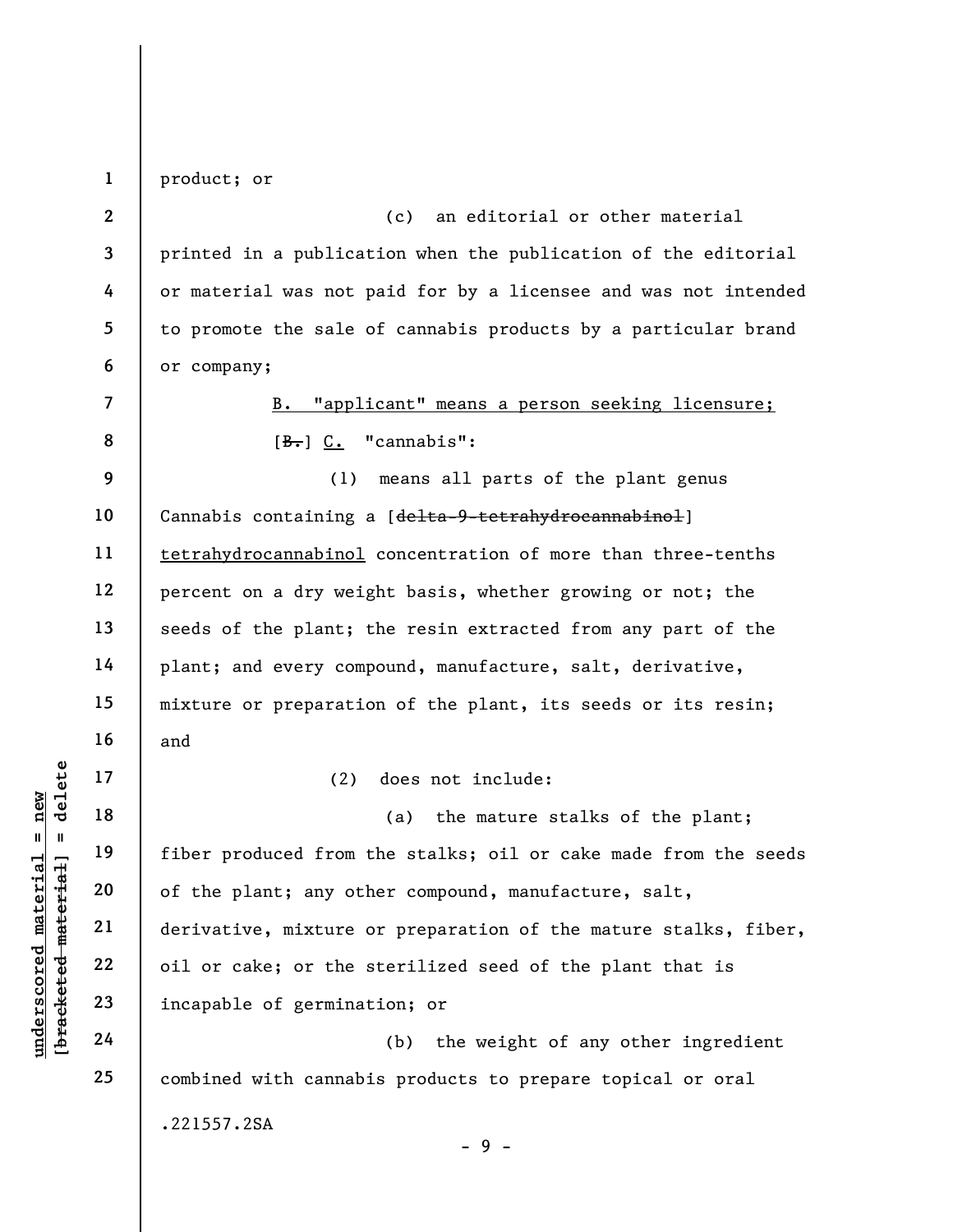|                                            | $\mathbf{1}$            | administrations, food, drink or another product;                                                                                                                                                     |
|--------------------------------------------|-------------------------|------------------------------------------------------------------------------------------------------------------------------------------------------------------------------------------------------|
|                                            | $\boldsymbol{2}$        | $[\leftarrow, \cdot \cdot \cdot \cdot \cdot \cdot \cdot \cdot \cdot \cdot \cdot \cdot \cdot \cdot \cdot \cdot \cdot \cdot \cdot \cdot \cdot \cdot \cdot \cdot \cdot \cdot \cdot \cdot \cdot \cdot <$ |
|                                            | 3                       | where cannabis products may be served and consumed;                                                                                                                                                  |
|                                            | 4                       | $[\frac{D-1}{2}]$ $\underline{E.}$ "cannabis courier" means a person that                                                                                                                            |
|                                            | 5                       | transports cannabis products to qualified patients, primary                                                                                                                                          |
|                                            | 6                       | caregivers or reciprocal participants or directly to consumers;                                                                                                                                      |
|                                            | $\overline{\mathbf{z}}$ | $[E-] F.$ "cannabis establishment" means:                                                                                                                                                            |
|                                            | 8                       | (1)<br>a cannabis testing laboratory;                                                                                                                                                                |
|                                            | 9                       | (2)<br>a cannabis manufacturer;                                                                                                                                                                      |
|                                            | 10                      | (3)<br>a cannabis producer;                                                                                                                                                                          |
|                                            | 11                      | (4)<br>a cannabis retailer;                                                                                                                                                                          |
|                                            | 12                      | (5)<br>a cannabis research laboratory;                                                                                                                                                               |
|                                            | 13                      | (6)<br>a vertically integrated cannabis                                                                                                                                                              |
|                                            | 14                      | establishment;                                                                                                                                                                                       |
|                                            | 15                      | a cannabis producer microbusiness; or<br>(7)                                                                                                                                                         |
|                                            | 16                      | (8)<br>an integrated cannabis microbusiness;                                                                                                                                                         |
| delete                                     | 17                      | $[F•]$ $G•$ "cannabis extract":                                                                                                                                                                      |
| nev                                        | 18                      | means a product obtained by separating<br>(1)                                                                                                                                                        |
| Ш<br>- 11                                  | 19                      | resins, tetrahydrocannabinols or other substances from cannabis                                                                                                                                      |
| underscored material<br>bracketed material | 20                      | by extraction methods approved by the division; and                                                                                                                                                  |
|                                            | 21                      | (2)<br>does not include the weight of any other                                                                                                                                                      |
|                                            | 22                      | ingredient combined with cannabis extract to prepare topical or                                                                                                                                      |
|                                            | 23                      | oral administrations, food, drink or another product;                                                                                                                                                |
|                                            | 24                      | "cannabis flowers" means only the flowers<br>$[G_{\bullet}]$ H.                                                                                                                                      |
|                                            | 25                      | of a cannabis plant;                                                                                                                                                                                 |
|                                            |                         | .221557.2SA                                                                                                                                                                                          |

- 10 -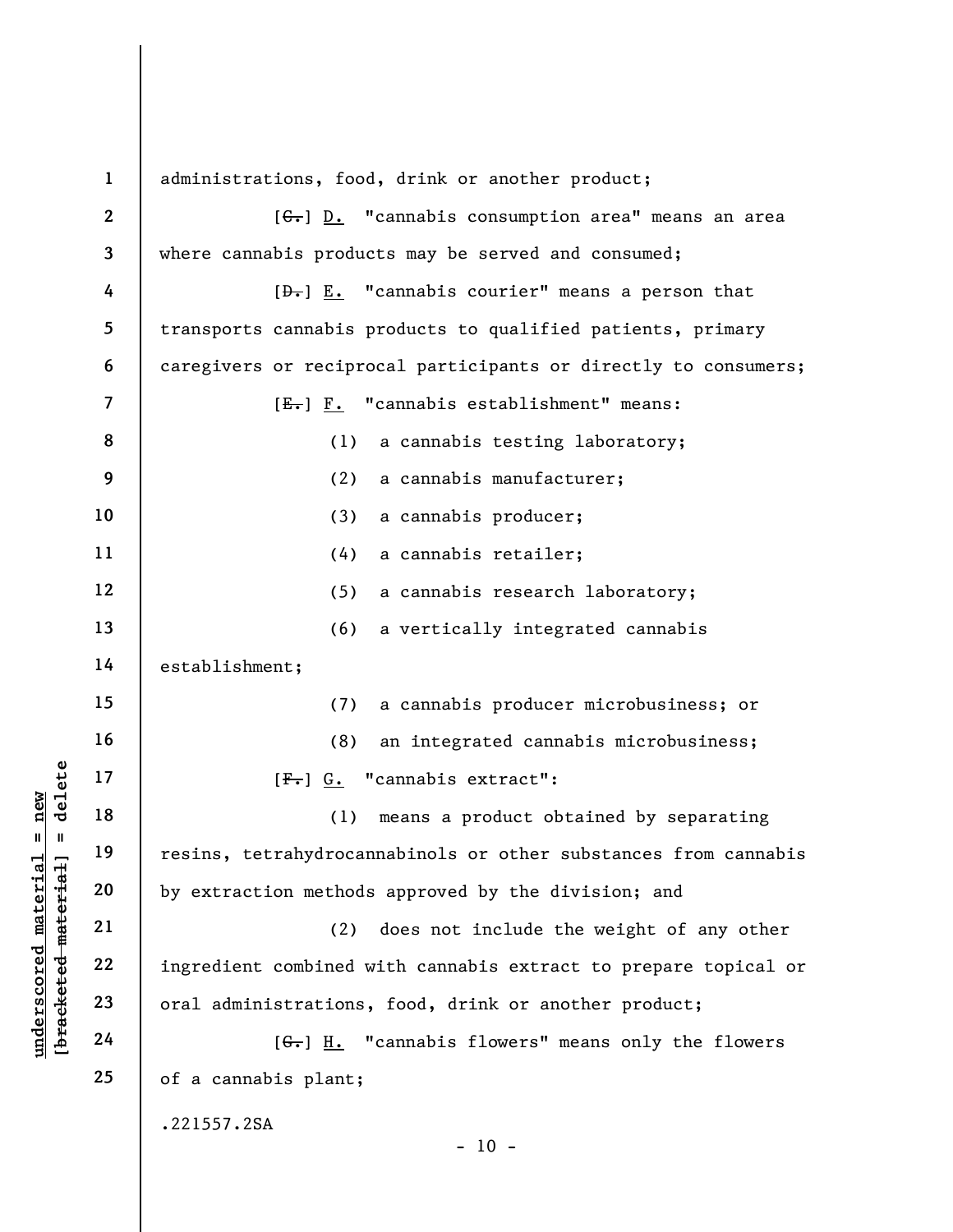$\begin{array}{c|c|c|c} \mathbf{u} & \mathbf{u} & \mathbf{u} & \mathbf{v} & \mathbf{v} & \mathbf{v} & \mathbf{v} & \mathbf{v} & \mathbf{v} & \mathbf{v} & \mathbf{v} & \mathbf{v} & \mathbf{v} & \mathbf{v} & \mathbf{v} & \mathbf{v} & \mathbf{v} & \mathbf{v} & \mathbf{v} & \mathbf{v} & \mathbf{v} & \mathbf{v} & \mathbf{v} & \mathbf{v} & \mathbf{v} & \mathbf{v} & \mathbf{v} & \mathbf{v} & \mathbf{v} & \mathbf{$ 1 2 3 4 5 6 7 8 9 10 11 12 13 14 15 16 17 18 19 20 21 22 23 24 25 [H.] I. "cannabis manufacturer" means a person that: (1) manufactures cannabis products; (2) packages cannabis products; (3) has cannabis products tested by a cannabis testing laboratory; or (4) purchases, acquires, sells or transports wholesale cannabis products to other cannabis establishments;  $[\frac{1}{\sqrt{1}}]$  J. "cannabis producer" means a person that: (1) cultivates cannabis plants; (2) has unprocessed cannabis products tested by a cannabis testing laboratory; (3) transports unprocessed cannabis products only to other cannabis establishments; or (4) sells cannabis products wholesale;  $[\frac{1}{\sqrt{1}}]$  K. "cannabis producer microbusiness" means a cannabis producer at a single licensed premises that possesses no more than [two hundred] one thousand total mature cannabis plants at any one time;  $[K_r]$  L. "cannabis product" means a product that is or that contains cannabis or cannabis extract, including edible or topical products that may also contain other ingredients;  $[\frac{L}{\sqrt{L}}]$  M. "cannabis research laboratory" means a facility that produces or possesses cannabis products and all parts of the plant genus Cannabis for the purpose of studying .221557.2SA - 11 -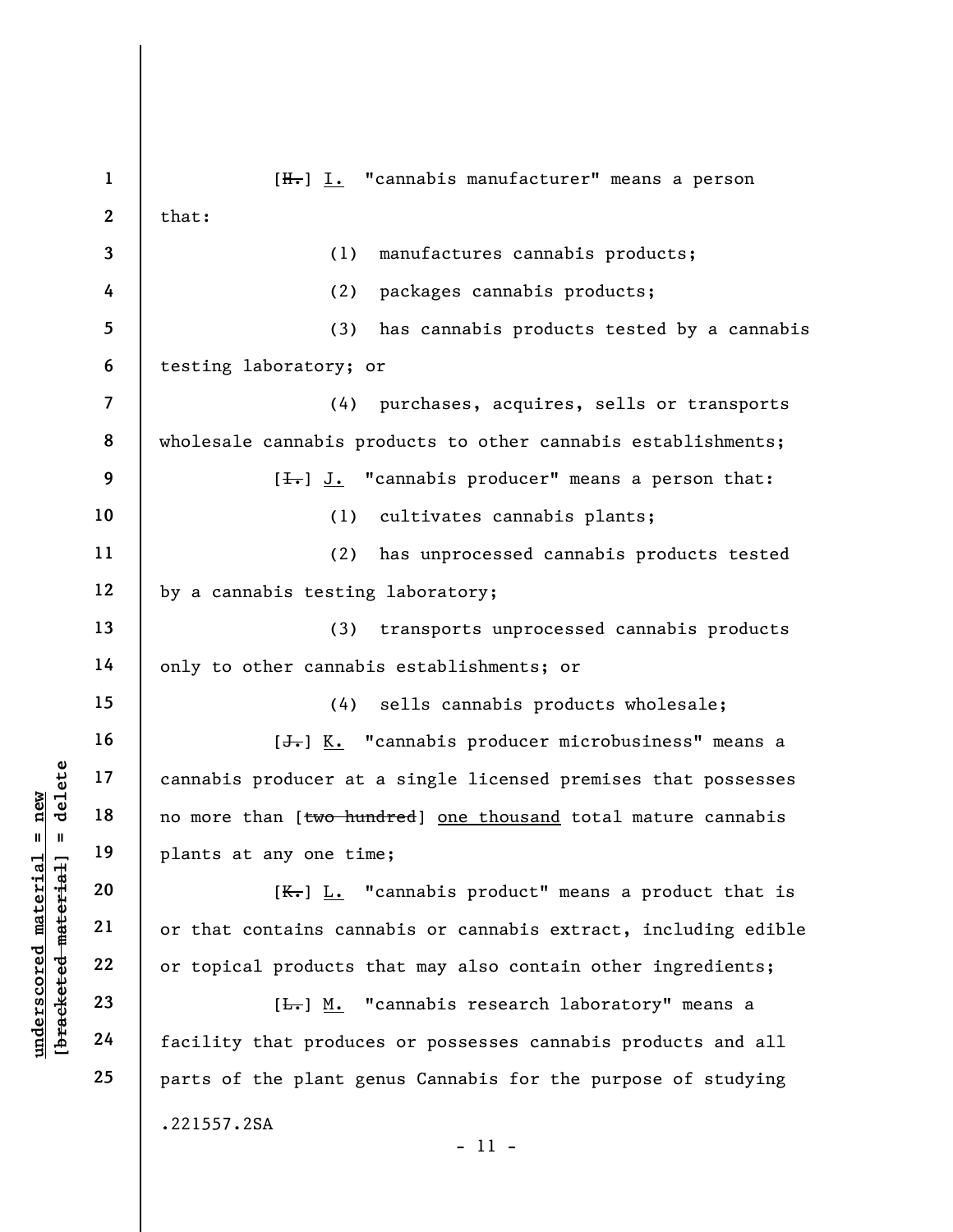1

cannabis cultivation, characteristics or uses;

under 17<br>
and 18<br>
19<br>
19<br>
19<br>
approved by the divis<br>
approved by the divis<br>
for participation in<br>
18<br>
18<br>
20<br>
18<br>
18<br>
19<br>
22<br>
23<br>
19<br>
24<br>
1abeling, transportation<br>
24<br>
1abeling, transportation<br>
24<br>
29<br>
29<br>
29<br>
29<br>
29<br>
29<br> 2 3 4 5 6 7 8 9 10 11 12 13 14 15 16 17 18 19 20 21 22 23 24 25  $[M<sub>1</sub>]$  N. "cannabis retailer" means a person that sells cannabis products to qualified patients, primary caregivers or reciprocal participants or directly to consumers; [N.] O. "cannabis server permit" means an authorization that allows a person to directly offer, sell or serve cannabis or cannabis products as part of commercial cannabis activity in a retail establishment or a cannabis consumption area;  $[\theta_{\overline{\bullet}}]$  P. "cannabis server permit education provider" means a person that provides cannabis server education courses and examinations; [P.] Q. "cannabis testing laboratory" means a person that samples, collects and tests cannabis products and transports cannabis products for [the purpose of] testing;  $[\theta_{\overline{\bullet}}]$  R. "cannabis training and education program" means a practical or academic curriculum offered by a New Mexico public post-secondary educational institution and approved by the division that is designed to prepare students for participation in the cannabis industry;  $[R<sub>1</sub>]$  S. "commercial cannabis activity: (1) means the cultivation, production, possession, manufacture, storage, testing, researching, labeling, transportation, couriering, purchase for resale, sale or consignment of cannabis products; and .221557.2SA  $- 12 -$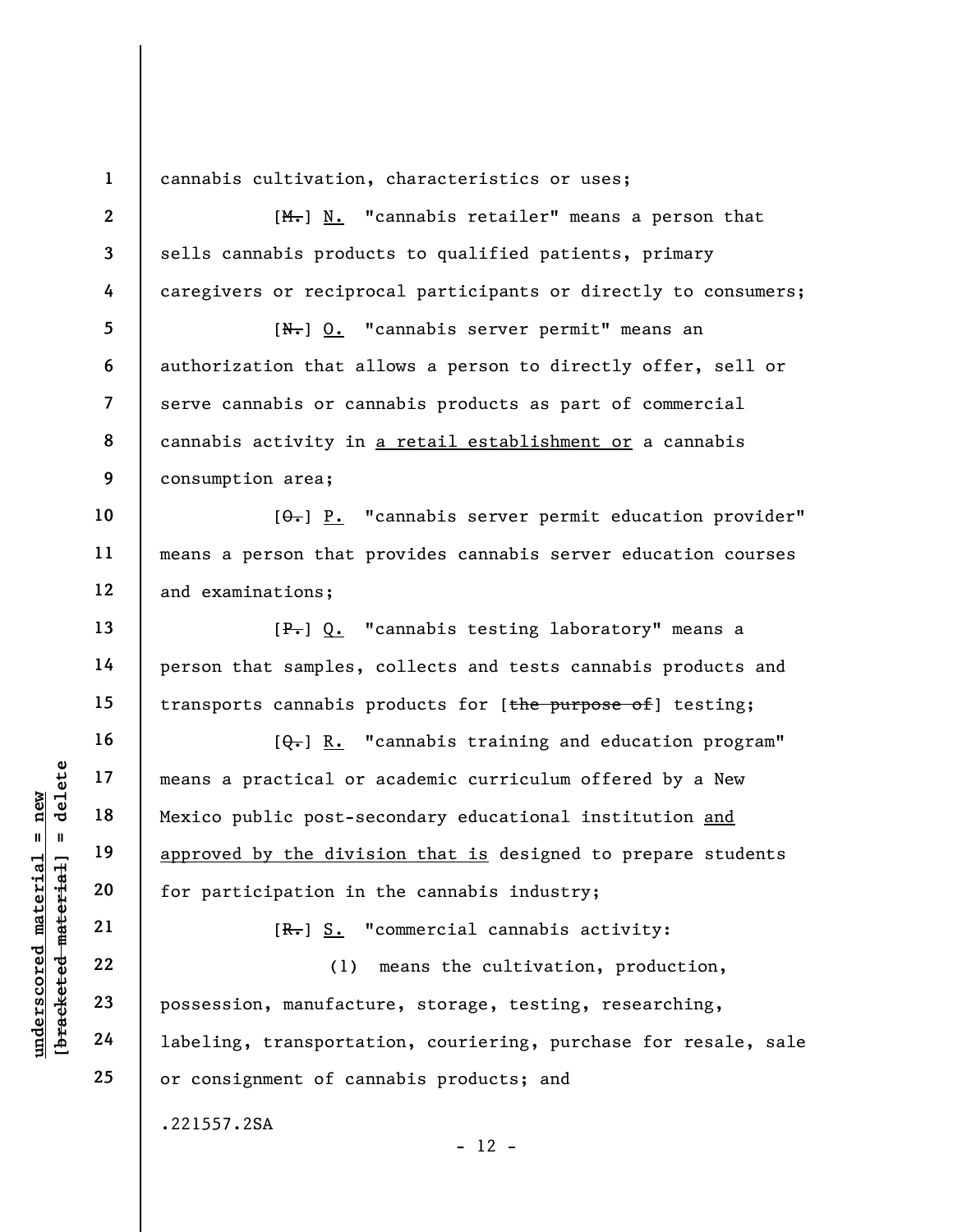$\begin{array}{c|c|c|c} \mathbf{u} & \mathbf{u} & \mathbf{u} & \mathbf{u} & \mathbf{u} & \mathbf{u} & \mathbf{u} & \mathbf{u} & \mathbf{u} & \mathbf{u} & \mathbf{u} & \mathbf{u} & \mathbf{u} & \mathbf{u} & \mathbf{u} & \mathbf{u} & \mathbf{u} & \mathbf{u} & \mathbf{u} & \mathbf{u} & \mathbf{u} & \mathbf{u} & \mathbf{u} & \mathbf{u} & \mathbf{u} & \mathbf{u} & \mathbf{u} & \mathbf{u} & \mathbf{u} & \mathbf{$ 1 2 3 4 5 6 7 8 9 10 11 12 13 14 15 16 17 18 19 20 21 22 23 24 25 (2) does not include activities related only to the medical cannabis program, to cannabis training and education programs or to the personal cultivation or use of cannabis; [S.] T. "consumer" means a person twenty-one years of age or older who purchases, acquires, owns, possesses or uses a cannabis product for a purpose other than resale; [ $T$ .] U. "contaminant" means pesticides and other foreign material, such as hair, insects or other similar adulterants, in harvested cannabis;  $[\overline{\theta_{\bullet}}]$  V. "controlling person": (1) means a person that controls a financial or voting interest of ten percent or more of, or an officer or board member of, a cannabis establishment; and (2) does not include a bank or licensed lending institution;  $[\nabla_{\cdot}]$  W. "cultivation" means any activity involving the planting, growing, harvesting, drying, curing, grading or trimming of cannabis;  $[W_r]$  X. "department" means the regulation and licensing department;  $[X<sub>1</sub>]$   $Y<sub>2</sub>$ . "director" means the director of the division;  $[\frac{y}{x}]$  Z. "division" means the cannabis control division of the department; .221557.2SA  $- 13 -$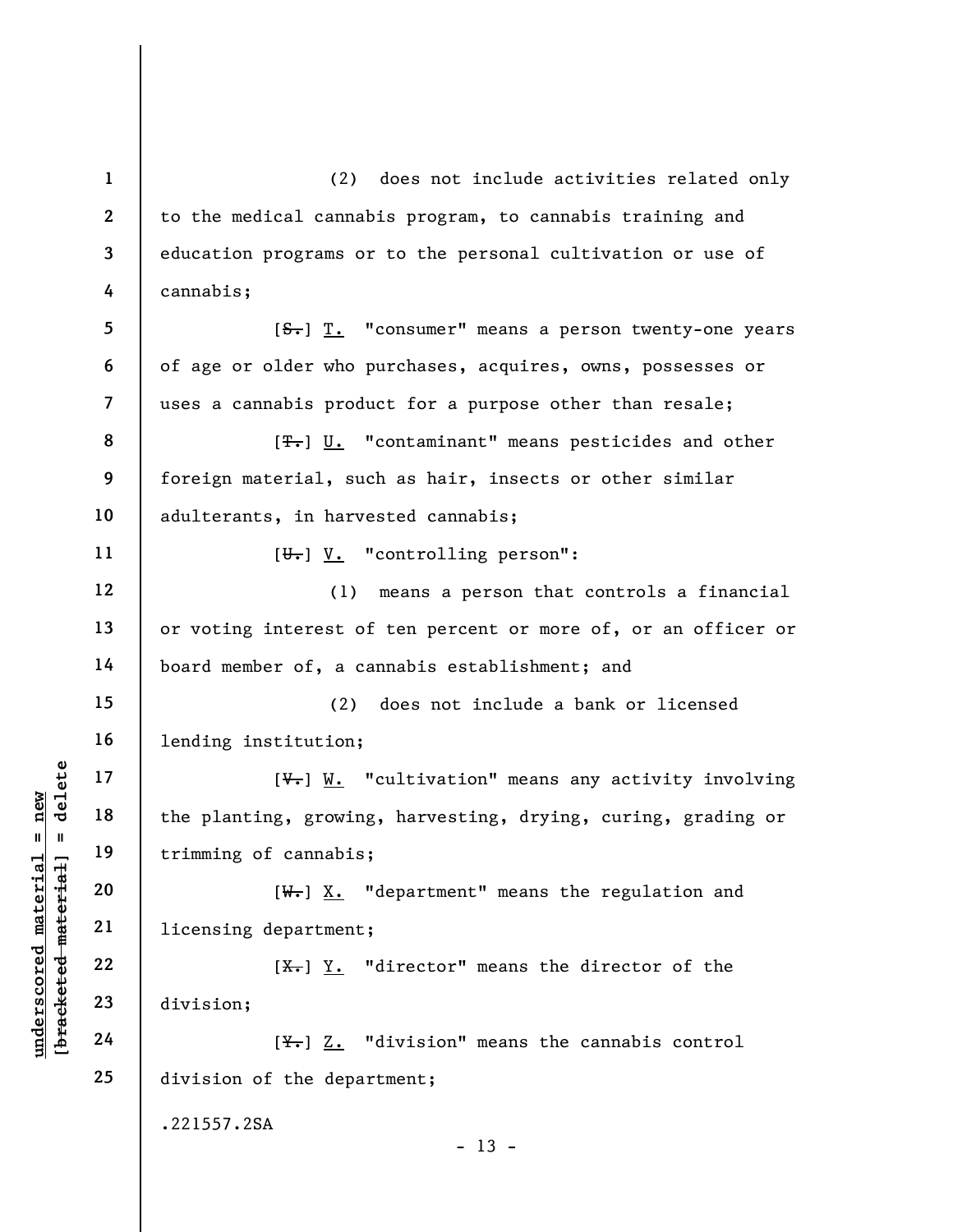1 2 3 4 5 6 7 8 9 10  $[**Z**$ . "dry weight basis", when used in the context of regulation of commercial cannabis activity, means a process by which [delta-9-tetrahydrocannabinol] tetrahydrocannabinol concentration is measured relative to the aggregate weight of all parts of the plant genus Cannabis, whether growing or not, including the leaves of the plant, the flowers and buds of the plant, the seeds of the plant, the resin of the plant and the stalks of the plant at the point of harvest by a licensee and with no moisture added to the harvested plant;

[AA.] BB. "facility" means a building, space or grounds licensed for the production, possession, testing, manufacturing or distribution of cannabis, cannabis extracts or cannabis products;

[BB.] CC. "financial consideration" means value that is given or received, directly or indirectly, through sales, barter, trade, fees, charges, dues, contributions or donations;

[CC.] DD. "homegrown" or "homemade" means grown or made for purposes that are not dependent or conditioned upon the provision or receipt of financial consideration;

understand material material end of the provision or recession of the housing donations;<br>
which is the provision or recession of the provision of the housing and the provision of the housing the correction of the housing t [BD.] EE. "household" means a housing unit and includes any place in or around the housing unit at which an occupant of the housing unit produces, manufactures, keeps or stores homegrown cannabis or homemade cannabis products;

 $- 14 -$ 

11

12

13

14

15

16

17

18

19

20

21

22

23

24

25

.221557.2SA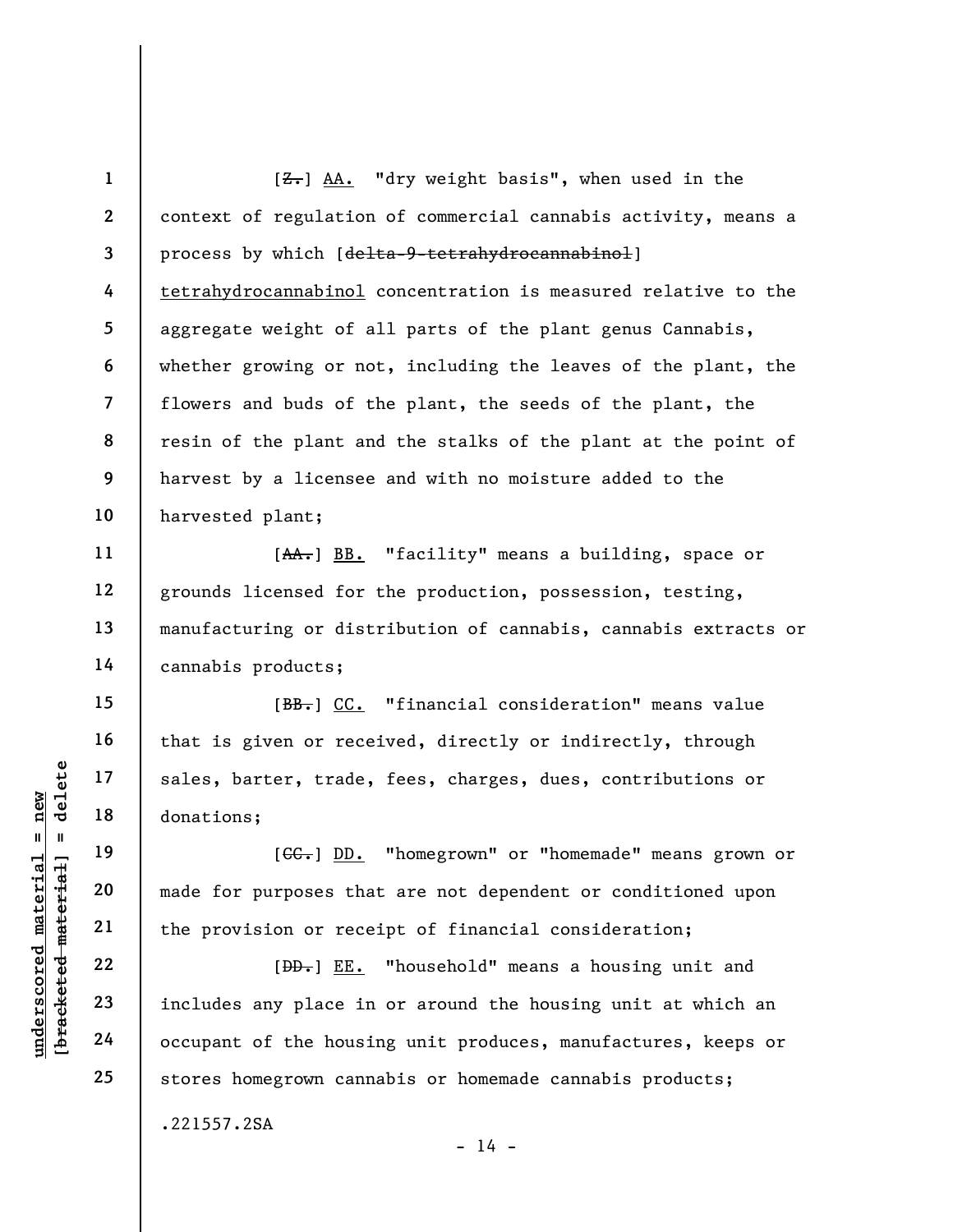$\begin{array}{c|c|c} \mathbf{u} & \mathbf{u} & \mathbf{u} & \mathbf{v} & \mathbf{v} \\ \hline \mathbf{u} & \mathbf{u} & \mathbf{u} & \mathbf{v} & \mathbf{v} \\ \hline \mathbf{u} & \mathbf{u} & \mathbf{u} & \mathbf{v} & \mathbf{v} \\ \hline \mathbf{u} & \mathbf{u} & \mathbf{u} & \mathbf{v} & \mathbf{v} \\ \hline \mathbf{u} & \mathbf{u} & \mathbf{v} & \mathbf{v} & \mathbf{v} \\ \hline \mathbf{u} & \mathbf{v} & \mathbf{v$ 1 2 3 4 5 6 7 8 9 10 11 12 13 14 15 16 17 18 19 20 21 22 23 24 25 [EE.] FF. "immature cannabis plant" means a cannabis plant that has no observable flowers or buds; [FF.] GG. "industry standards" means the prevailing customary standards of business practice in the cannabis industry in jurisdictions within the United States; [GG.] HH. "integrated cannabis microbusiness" means a person that is authorized to conduct one or more of the following: (1) production of cannabis at a single licensed premises; provided that the person shall not possess more than [two hundred] one thousand total mature cannabis plants at any one time; (2) manufacture of cannabis products at a single licensed premises; [(3) sales and transportation of only cannabis products produced or manufactured by that person;  $(4)$ ] (3) operation of only one retail establishment; and  $[\frac{1}{5}]$  (4) couriering of cannabis products to qualified patients, primary caregivers or reciprocal participants or directly to consumers; [HH.] II. "licensed premises" means a location that includes: (1) all enclosed public and private areas at the location that are used in the business and includes .221557.2SA  $- 15 -$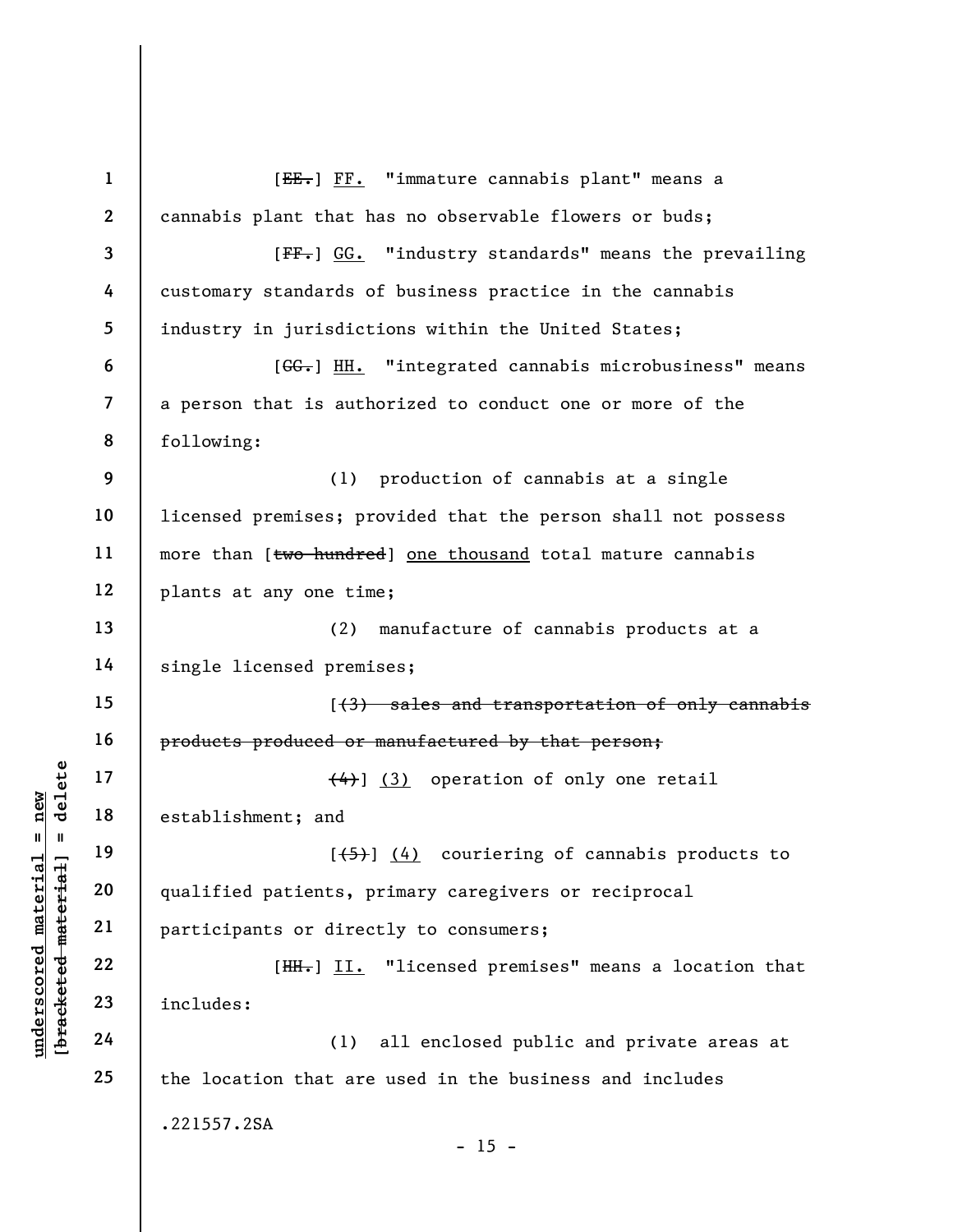understand material material products used by a quality of the set of the set of the set of the set of the set of the set of the set of the set of the set of the set of the set of the set of the set of the set of the set o 1 2 3 4 5 6 7 8 9 10 11 12 13 14 15 16 17 18 19 20 21 22 23 24 25 offices, kitchens, restrooms and storerooms; (2) all areas outside of a building that are specifically included in the license for the production, manufacturing, wholesale sale,  $[\Theta^*]$  retail sale or consumption of cannabis products; and (3) with respect to a location that is specifically licensed for the production of cannabis outside of a building, the entire unit of land that is created by subsection or partition of land that the licensee owns, leases or has a right to occupy; JJ. "licensee" means the person that is licensed; [H.] KK. "local jurisdiction" means a municipality, home rule municipality or county; [JJ.] LL. "manufacture" means to compound, blend, extract, infuse, package or otherwise prepare a cannabis product; [KK.] MM. "medical cannabis" means cannabis products used by a qualified patient or reciprocal participant in accordance with the Lynn and Erin Compassionate Use Act; [H<sub>t</sub>] NN. "medical cannabis program" means the program created pursuant to the Lynn and Erin Compassionate Use Act; [MM.] OO. "medical cannabis registry" means the system by which the department of health approves or denies applications and issues and renews registry identification .221557.2SA  $- 16 -$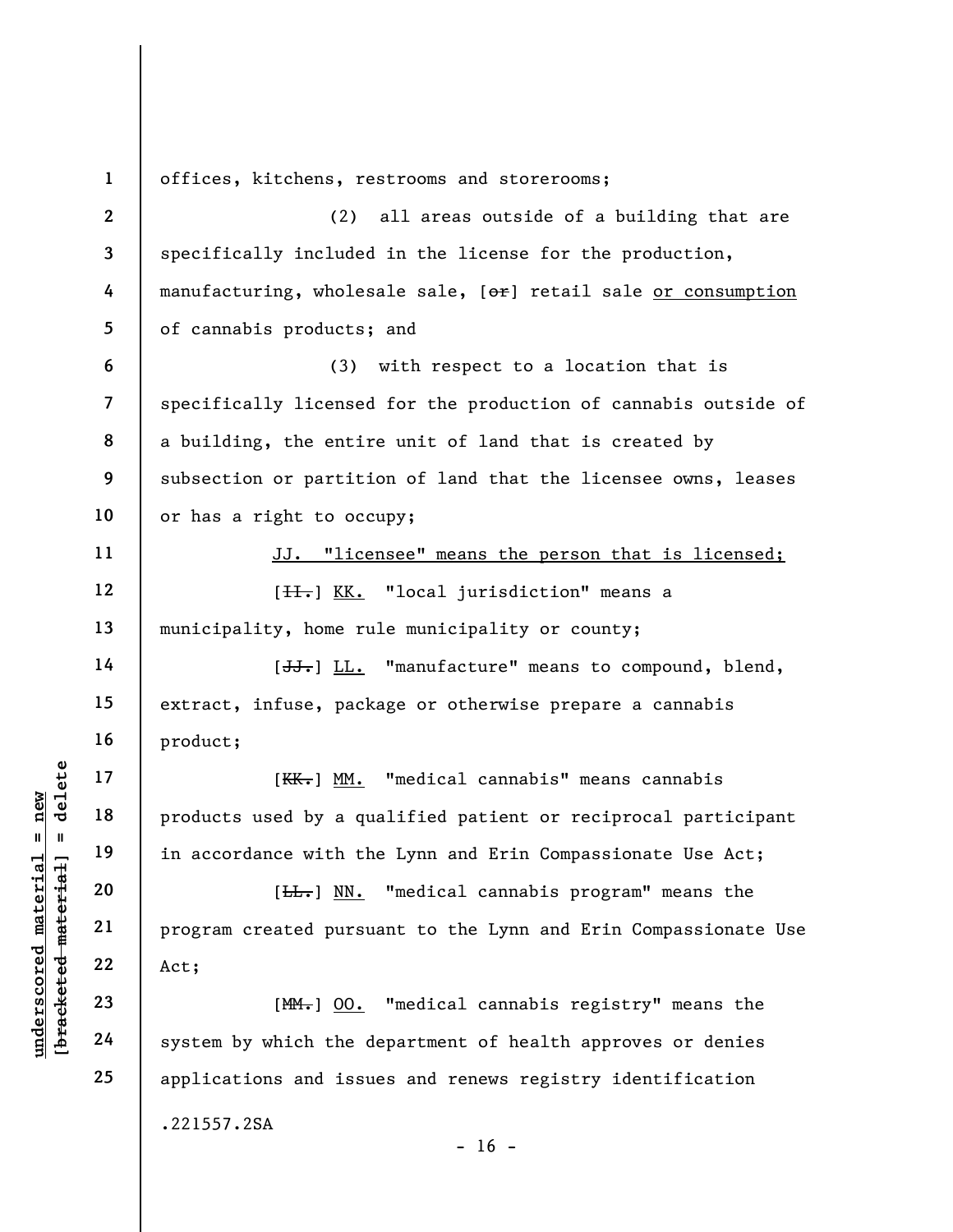1 cards for qualified patients;

2

3

4

5

6

7

8

9

10

11

12

13

14

15

16

17

18

19

20

21

22

23

24

25

[NN.] PP. "primary caregiver" means a resident of New Mexico who is at least eighteen years of age and who is responsible for managing the well-being of a qualified patient with respect to the medical use of cannabis pursuant to the Lynn and Erin Compassionate Use Act;

 $[ $\theta$ 0.  $\theta$ ) QQ. *"public place"* means a place to which the$ general public has access and includes hallways, lobbies and other parts of hotels and apartment houses [and hotels] that do not constitute rooms or apartments designed for actual residence; highways; streets; schools; places of amusement; parks; playgrounds; and places used in connection with public passenger transportation;

[PP.] RR. "qualified patient" means a resident of New Mexico who holds a registry identification card pursuant to the Lynn and Erin Compassionate Use Act;

underscored material material encodenate material encodenate material encodenate material encodenate material encodenate material commonwealth of the United States, the United States, the United States, the United States,  $[ $\Theta$ Q-] SS. "reciprocal partition$ who is not a resident of New Mexico and who holds proof of enrollment by a governmental regulatory authority to participate in the medical cannabis program of another state of the United States, the District of Columbia or a territory or commonwealth of the United States in which the person resides or a person who holds proof of enrollment by a governmental regulatory authority of a New Mexico Indian nation, tribe or pueblo to participate in its medical cannabis program;

- 17 -

.221557.2SA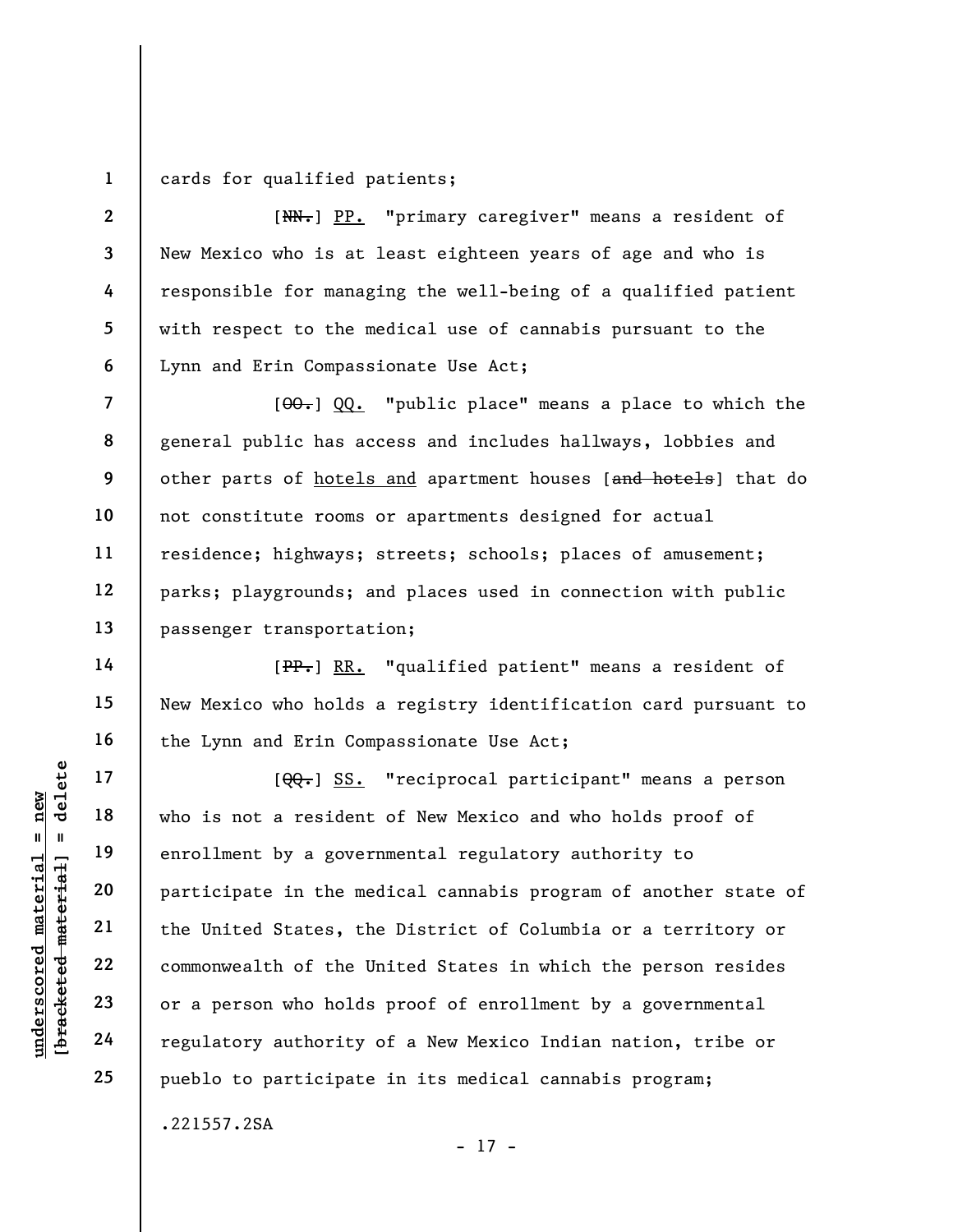UNDEREAGREEMENT WITH<br>
WE HO UNISING THE MATERIAL POWERS AGREEMENT WITH<br>
THE 20<br>
THE 22<br>
UNISING 22<br>
UNISING 22<br>
23<br>
THE 24<br>
24<br>
Act and rules promulg 1 2 3 4 5 6 7 8 9 10 11 12 13 14 15 16 17 18 19 20 21 22 23 24 25 [RR.] TT. "retail establishment" means a location at which cannabis products are sold to qualified patients, primary caregivers and reciprocal participants and directly to consumers; [SS.] UU. "superintendent" means the superintendent of regulation and licensing; [TT.] VV. "unprocessed" means unaltered from an original, raw or natural state; and [W.] WW. "vertically integrated cannabis establishment" means a person that is authorized to act as any of the following: (1) a cannabis courier; (2) a cannabis manufacturer; (3) a cannabis producer; and (4) a cannabis retailer." SECTION 4. Section 26-2C-3 NMSA 1978 (being Laws 2021 (1st S.S.), Chapter 4, Section 3) is amended to read: "26-2C-3. DIVISION--POWERS AND DUTIES--RULEMAKING--JOINT POWERS AGREEMENT WITH DEPARTMENT OF ENVIRONMENT--ADVISORY COMMITTEE CREATED--MEMBERSHIP–DUTIES.-- A. The "cannabis control division" is created in the department to administer the Cannabis Regulation Act and the licensing provisions of the Lynn and Erin Compassionate Use Act and rules promulgated in accordance with those acts. Rules shall be adopted and promulgated as provided in the State Rules .221557.2SA - 18 -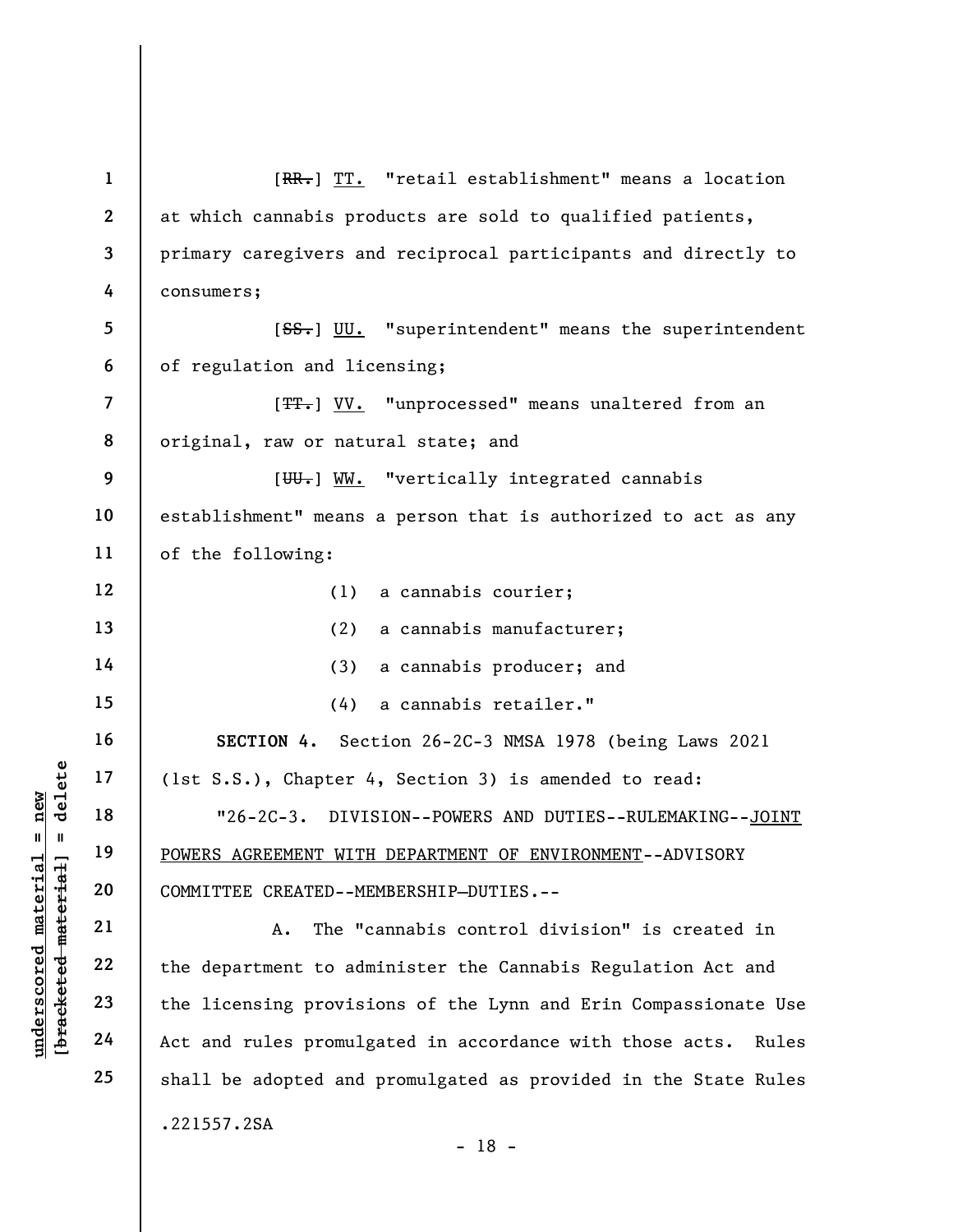1 Act.  $\mathbf{I}$ 

|                          | $\boldsymbol{2}$        | No later than January 1, 2022, the division<br><b>B.</b>       |
|--------------------------|-------------------------|----------------------------------------------------------------|
|                          | 3                       | shall promulgate rules that are consistent with industry       |
|                          | 4                       | standards necessary for the division to carry out its duties   |
|                          | 5                       | pursuant to the Cannabis Regulation Act as follows:            |
|                          | 6                       | qualifications and procedures for<br>(1)                       |
|                          | $\overline{\mathbf{7}}$ | licensure; provided that qualifications shall be directly and  |
|                          | 8                       | demonstrably related to the operation of the applicable        |
|                          | 9                       | cannabis establishment;                                        |
|                          | 10                      | (2)<br>security requirements for a cannabis                    |
|                          | 11                      | establishment;                                                 |
|                          | 12                      | requirements related to:<br>(3)                                |
|                          | 13                      | inspection and monitoring of a<br>(a)                          |
|                          | 14                      | cannabis establishment;                                        |
|                          | 15                      | a cannabis establishment's<br>(b)                              |
|                          | 16                      | recordkeeping and tracking of cannabis from seed until sale;   |
| delete                   | 17                      | prevention of the sale or diversion<br>(c)                     |
| new<br>- II              | 18                      | of cannabis products in commercial cannabis activity to a      |
| $\sf II$<br>rial         | 19                      | person under the age of twenty-one;                            |
| <b>Lei</b>               | 20                      | (d) labeling of cannabis products                              |
| mate<br>[bracketed mater | 21                      | packaged, sold or distributed by a cannabis establishment; and |
|                          | 22                      | language for labels of cannabis<br>(e)                         |
| $\bm{{\rm underscore}}$  | 23                      | products regarding potential adverse effects;                  |
|                          | 24                      | rules providing that:<br>(4)                                   |
|                          | 25                      | a person who is twenty-one years old<br>(a)                    |
|                          |                         | .221557.2SA                                                    |
|                          |                         | $-19 -$                                                        |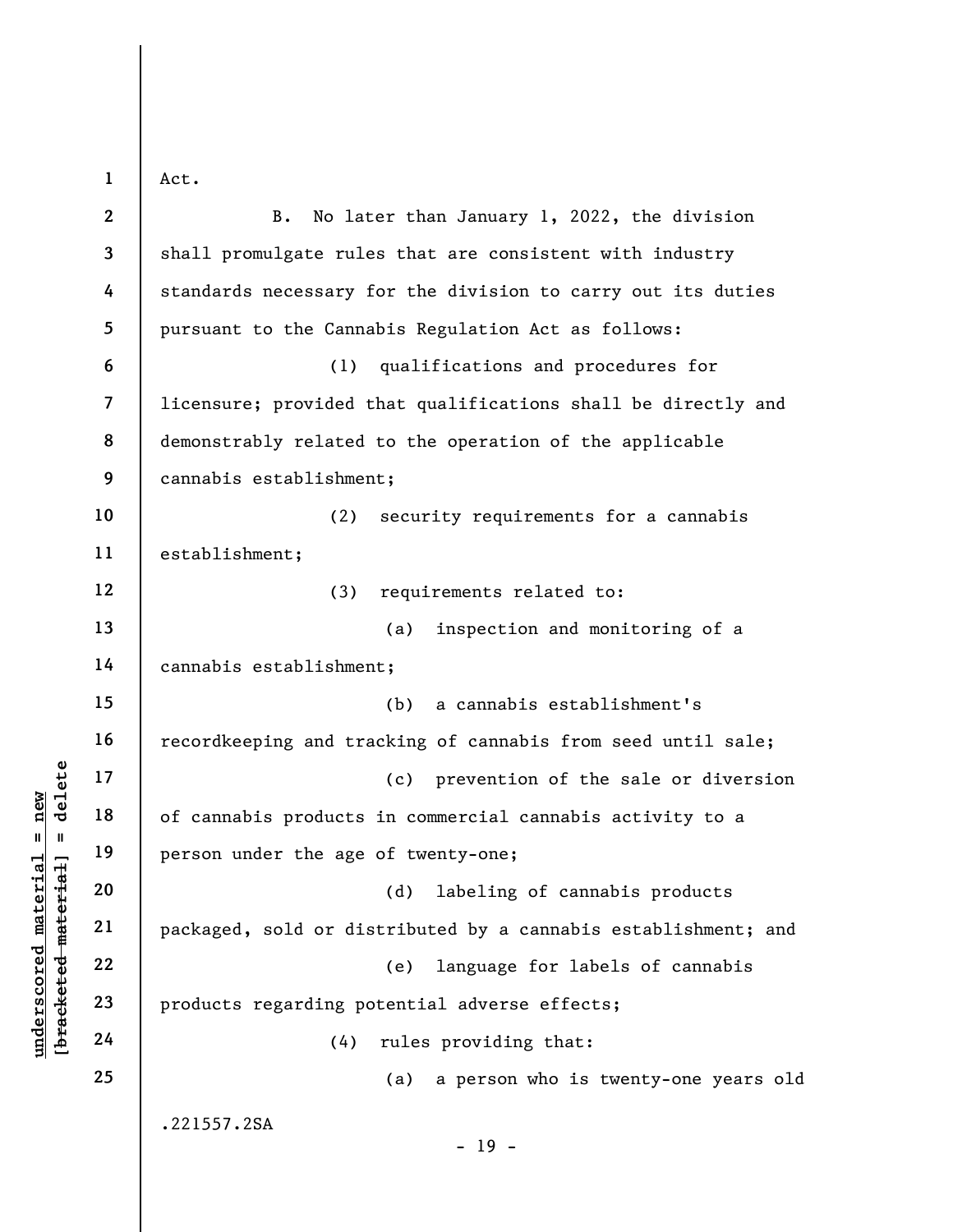understand material material of the set of cannot communities likely to the communities likely to the communities likely to the communities likely to the communities likely to the communities likely to the communities like 1 2 3 4 5 6 7 8 9 10 11 12 13 14 15 16 17 18 19 20 21 22 23 24 25 or older shall not purchase more than two ounces of cannabis, sixteen grams of cannabis extract and eight hundred milligrams of edible cannabis at one time; and (b) as to commercial cannabis activity: 1) a consumer shall not possess more than two ounces of cannabis, sixteen grams of cannabis extract and eight hundred milligrams of edible cannabis outside the consumer's private residence; 2) any cannabis in excess of the amounts described in Item 1) of this subparagraph shall be stored in the person's residence and shall not be visible from a public place; and 3) the division shall not limit the amount of tetrahydrocannabinol concentration in a cannabis product; provided that the division may adopt requirements for apportionment and packaging of cannabis products; (5) rules on advertising and marketing of cannabis products; (6) rules on how a licensee may display cannabis products for sale; (7) procedures that promote and encourage full participation in the cannabis industry governed by the Cannabis Regulation Act by representatives of communities that have been disproportionately harmed by rates of arrest through the enforcement of cannabis prohibitions in law and policy, rural communities likely to be impacted by cannabis production and agricultural producers from economically disadvantaged .221557.2SA

 $- 20 -$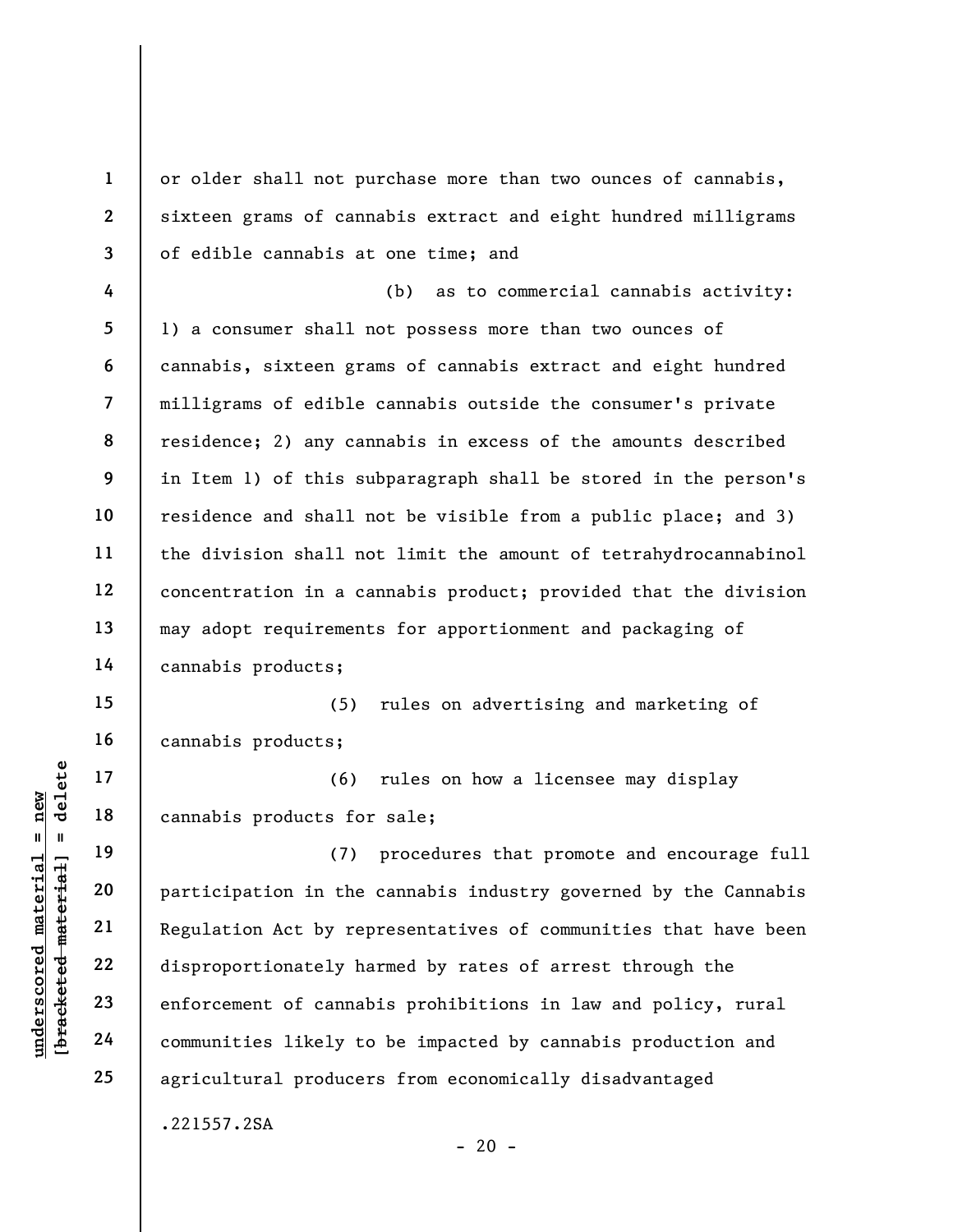1

14

15

16

17

18

19

20

21

22

23

24

25

communities;

2 3 4 5 (8) procedures that promote and encourage racial, ethnic, gender and geographic diversity and New Mexico residency among license applicants, licensees and cannabis industry employees;

6 7 8 9 10 11 12 13 (9) rules for a certification process to identify cannabis products for consumers from integrated cannabis microbusinesses or cannabis producer microbusinesses or owned by representatives of communities that have been disproportionately harmed by rates of arrest through the enforcement of cannabis prohibitions in law and policy and underserved communities that include tribal, acequia, land grant-merced and other rural historic communities;

underscored material = new [bracketed material] = delete (10) in consultation with the economic development department, development of a technical assistance resource guide for rural New Mexico residents who are seeking to establish vertically integrated cannabis establishments, cannabis producer microbusinesses or integrated cannabis microbusinesses;

(11) in consultation with the department of environment, rules to establish:

(a) health and safety standards applicable to the research, production and manufacture of cannabis products;

(b) standards for food and product

.221557.2SA

 $-21 -$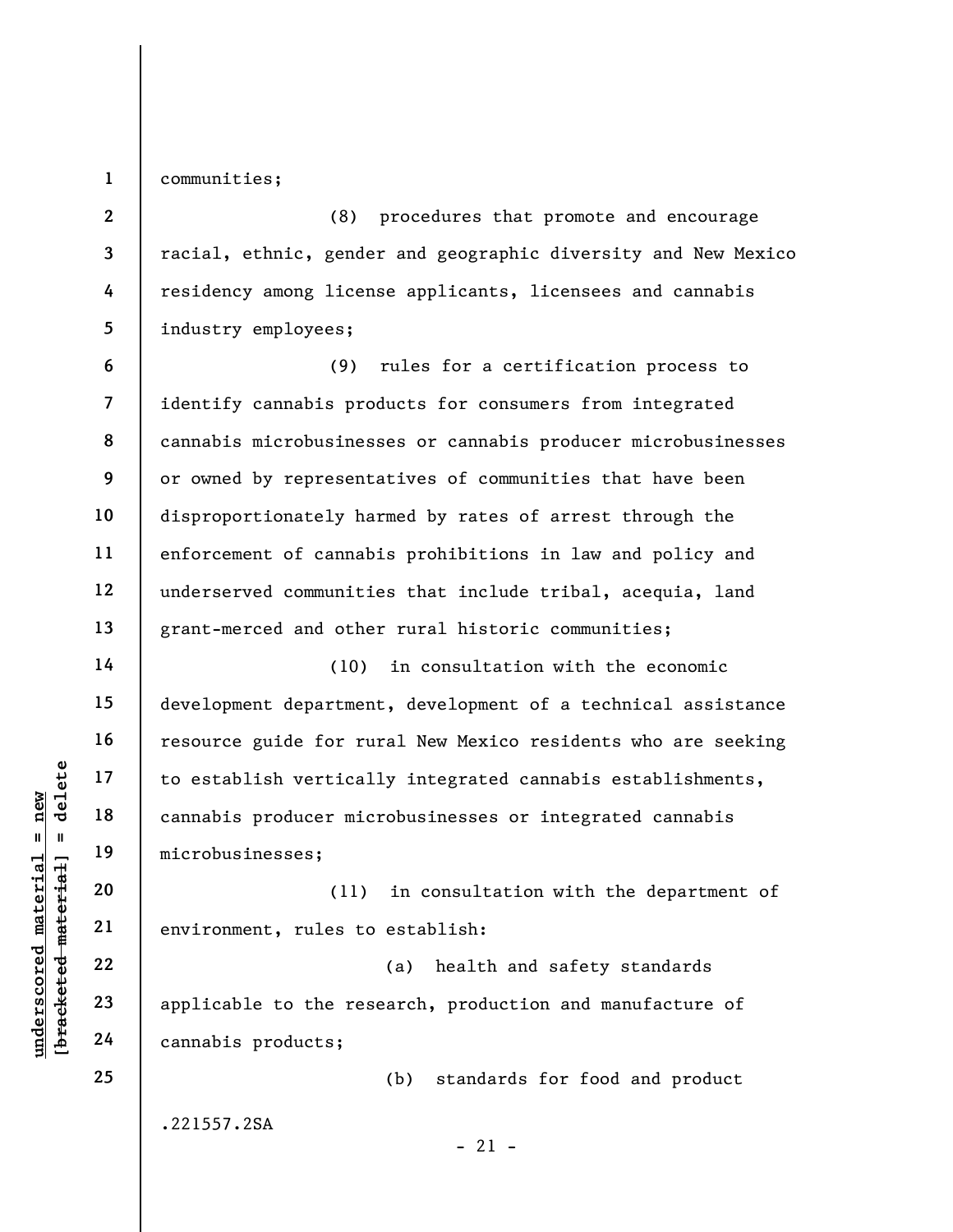1 safety applicable to cannabis products; and

2 3 4 (c) which additives are approved for and prohibited from inclusion in cannabis products; provided that nicotine shall be prohibited;

5 6 7 8 9 10 11 12 (12) in consultation with the New Mexico department of agriculture and the department of environment, rules to establish standards for quality control, inspection and testing of cannabis products for potency and contaminants, except for cannabis produced or harvested for research purposes and not for ingestion; provided that all such rules and standards shall be consistent with the rules and standards for testing of medical cannabis products; and

(13) in consultation with the state fire marshal's office of the homeland security and emergency management department, rules with regard to health and safety of cannabis establishments.

underscored material material shall promulgate rule<br>
shall promulgate rule<br>
standards relating to<br>
standards relating to<br>
standards relating to<br>
standards relating to<br>
including:<br>
(1)<br>
22<br>
licensure; and<br>
23<br>
24<br>
applicabl C. No later than January 1, 2022, the division shall promulgate rules that are consistent with industry standards relating to cannabis training and education programs, including:

(1) qualifications and procedures for licensure; and

(2) physical security, cybersecurity and, if applicable, security of information collected under the federal Health Insurance Portability and Accountability Act of 1996 .221557.2SA  $- 22 -$ 

13

14

15

16

17

18

19

20

21

22

23

24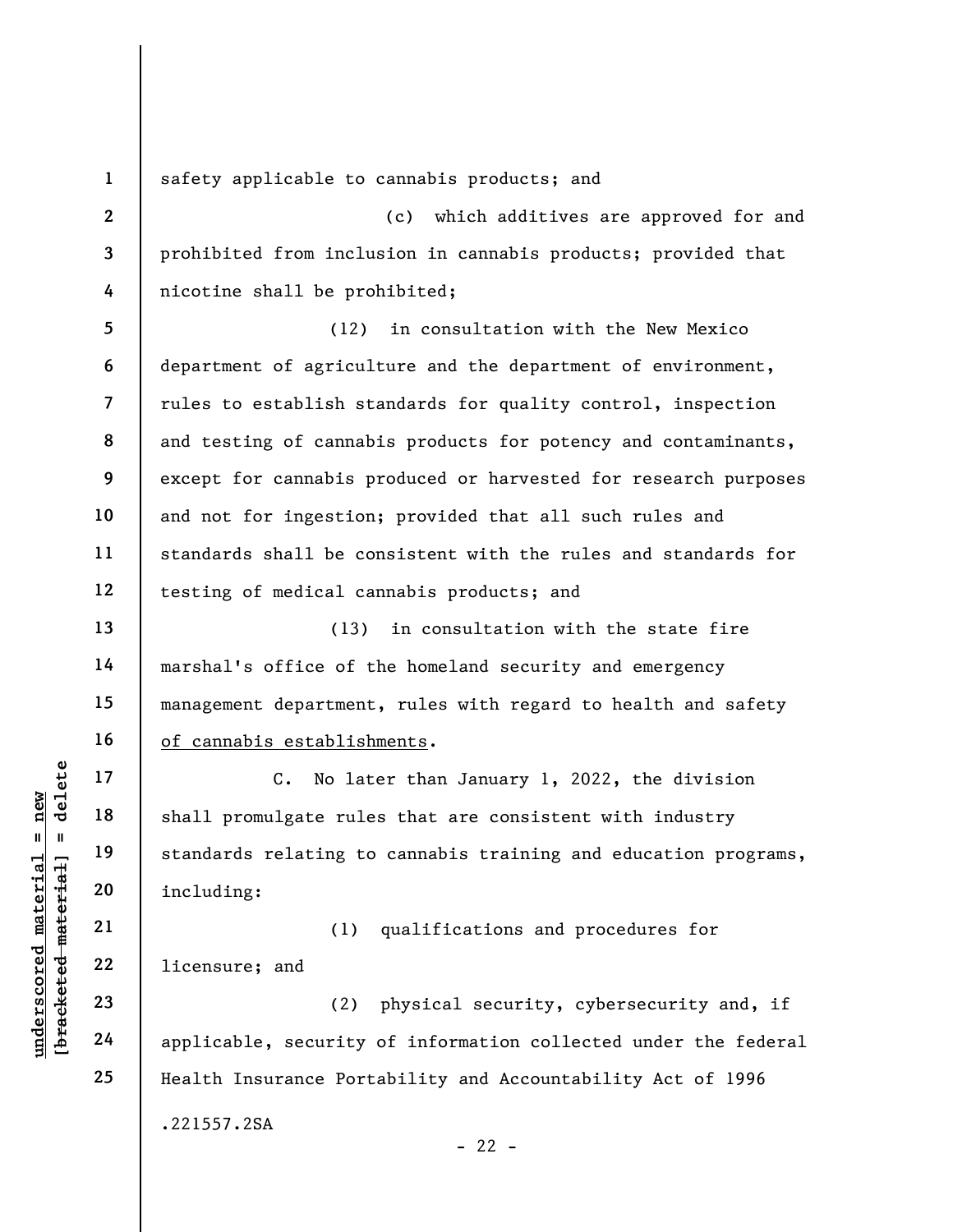1 requirements.

2 3 4 5 6 7 8 9 10 11 12 13 D. No later than January 1, 2022, the division shall promulgate rules in consultation with the New Mexico department of agriculture, the department of environment and the office of the state engineer to establish: (1) environmental protections; and (2) protocols to ensure licensees' compliance with state and local laws and ordinances governing food and product safety, occupational health and safety environmental impacts] natural resource protection, water use and quality, water supply, hazardous materials, pesticide use and wastewater discharge. E. The department may enter into a joint powers

agreement with the department of environment to ensure the health and safety of commercial facilities that produce edible or topical cannabis products.

UN E-J F. N<br>
and H = 18<br>
and H = 19<br>
and H = 19<br>
and to establish standard<br>
reserving cannabis pr<br>
primary caregivers are<br>
22<br>
23<br>
annually on the divis<br>
24<br>
appropriate interim c  $[E-] F.$  No later than January 1, 2022, the division shall adopt rules in consultation with the department of health to establish standards and determinations on requirements for reserving cannabis products for sale to qualified patients, primary caregivers and reciprocal participants.

 $[F<sub>1</sub>]$  G. The division shall collect and publish annually on the division's website, and present to the appropriate interim committee of the legislature, a report describing demographic data on license applicants, controlling .221557.2SA

14

15

16

17

18

19

20

21

22

23

24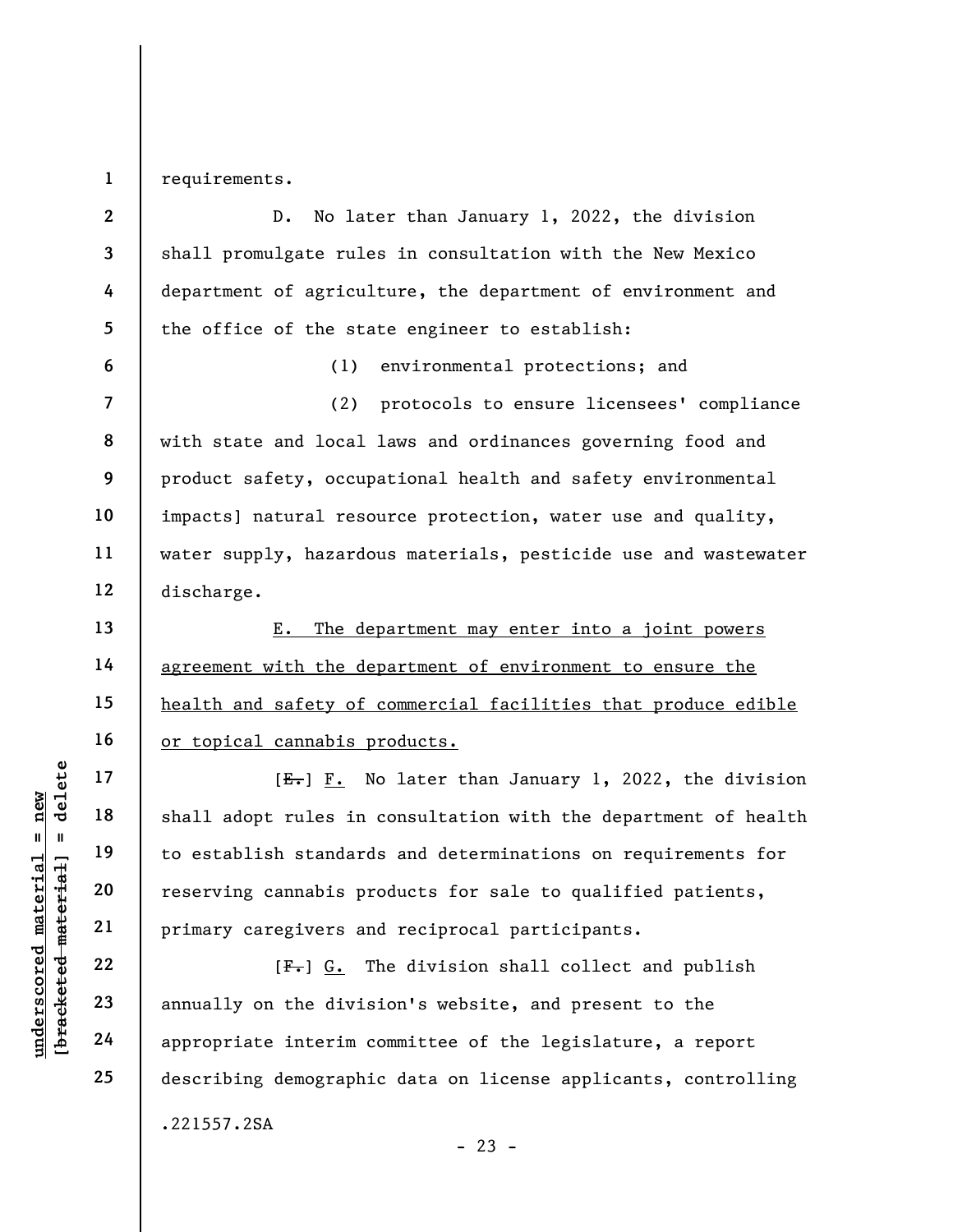persons and employees of cannabis establishments, including race, ethnicity, gender, age, residential status and whether the applicants, persons, employees or the locations where the cannabis products are produced, manufactured, sold, tested or researched are located in an underserved rural community, including tribal, acequia, land grant-merced or other rural historic communities.

H. The division shall receive and maintain information and data from the department of public safety and the federal bureau of investigation related to licensing disqualifications based on criminal history.

underscored material = new [bracketed material] = delete  $[6]$  I. The "cannabis regulatory advisory committee" shall be created no later than September 1, 2021. The committee shall advise the division on the development of rules pursuant to the Cannabis Regulation Act, including best practices and the promotion of economic and cultural diversity in licensing and employment opportunities and protection of public health and safety while ensuring a regulated environment for commercial cannabis activity that does not impose unreasonable barriers that would perpetuate, rather than reduce and eliminate, the illicit market for cannabis. A person appointed to the cannabis regulatory advisory committee shall not hold any ownership interest or investment in a licensed person pursuant to the Cannabis Regulation Act; provided that the superintendent may appoint a person who holds an ownership .221557.2SA

 $- 24 -$ 

1

2

3

4

5

6

7

8

9

10

11

12

13

14

15

16

17

18

19

20

21

22

23

24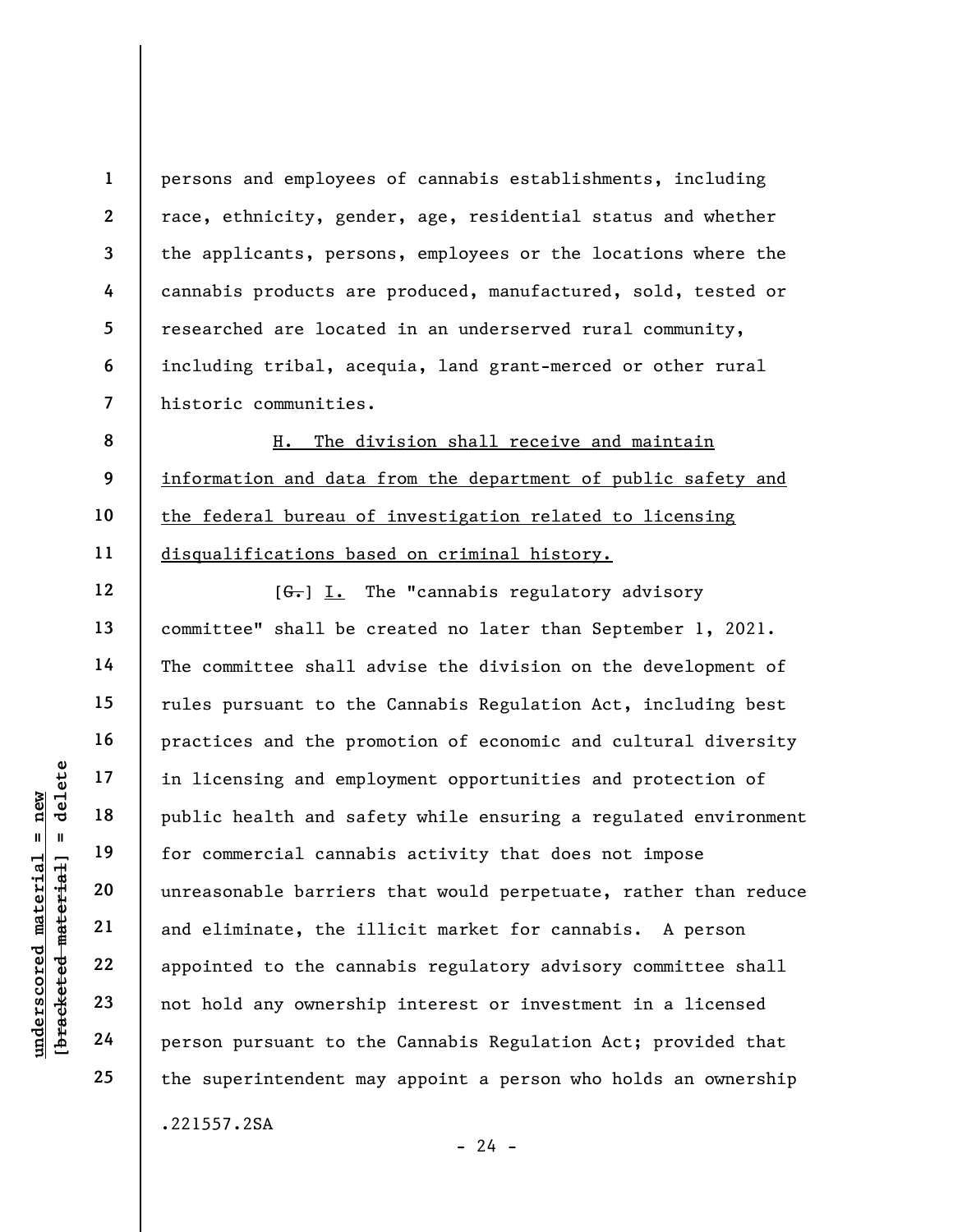under 17<br>
= new 17<br>
= new 18<br>
= 19<br>
= 20<br>
= 21<br>
= 22<br>
= 23<br>
= 24<br>
= 24<br>
= 29<br>
= 24<br>
= 29<br>
= 29<br>
= 29<br>
= 29<br>
= 29<br>
= 29<br>
= 29<br>
= 29<br>
= 29<br>
= 29<br>
= 29<br>
= 29<br>
= 29<br>
= 29<br>
= 29<br>
= 29<br>
= 29<br>
= 29<br>
= 29<br>
= 29<br>
= 29<br>
= 29<br>
= 29<br> 1 2 3 4 5 6 7 8 9 10 11 12 13 14 15 16 17 18 19 20 21 22 23 24 25 interest in a licensed person as a nonvoting member. The committee shall consist of the following members: (1) the chief public defender or the chief public defender's designee; (2) a district attorney appointed by the New Mexico district attorney association; (3) a municipal police chief appointed by the New Mexico association of chiefs of police; (4) a county sheriff appointed by the executive director of the New Mexico association of counties; and (5) one member for each of the following groups or professional qualifications, appointed by the superintendent: (a) a cannabis policy advocacy organization; (b) a labor organization; (c) a qualified patient; (d) a state or local agency with relevant expertise as the director and the superintendent deem appropriate; (e) an Indian nation, tribe or pueblo with relevant expertise as the director and the superintendent deem appropriate; (f) expertise in public health; .221557.2SA  $- 25 -$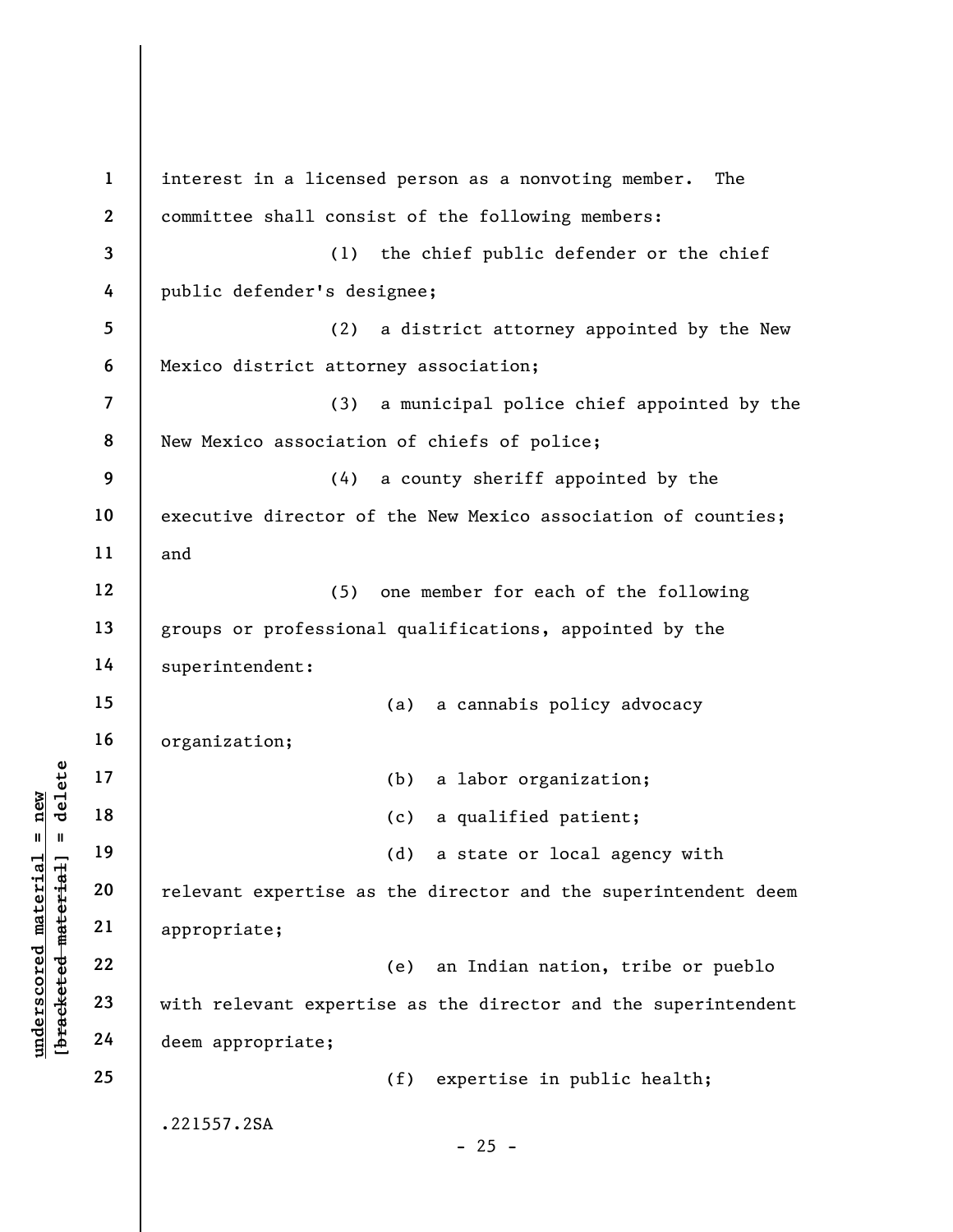underscored material of the chain<br>
majority of members of<br>
majority of members of<br>
the conduct of busine<br>
of the superintendent<br>
of the superintendent<br>
(I., E<br>
22<br>
regulatory advisory of<br>
23<br>
and mileage as provident<br>
24<br> 1 2 3 4 5 6 7 8 9 10 11 12 13 14 15 16 17 18 19 20 21 22 23 24 25 (g) expertise in regulating commercial activity for adult-use intoxicating substances; (h) expertise and experience in cannabis laboratory science; (i) expertise in environmental science; (j) expertise in small business development; (k) expertise in water resources; (l) expertise in other relevant areas as the director and the superintendent deem appropriate; and (m) previous experience as a cannabis retailer, cannabis producer or cannabis manufacturer and who is a nonvoting member.  $[H_r]$  J. The cannabis regulatory advisory committee shall elect from among its members a chair and such other officers as it deems necessary. The committee shall meet at the call of the chair, the director or the superintendent. A majority of members currently serving constitutes a quorum for the conduct of business. Members shall serve at the pleasure of the superintendent.  $[\frac{1}{\sqrt{1}}]$  K. Public voting members of the cannabis regulatory advisory committee are entitled to receive per diem and mileage as provided for state employees pursuant to the Per Diem and Mileage Act and shall receive no other compensation, perquisite or allowance. .221557.2SA

 $- 26 -$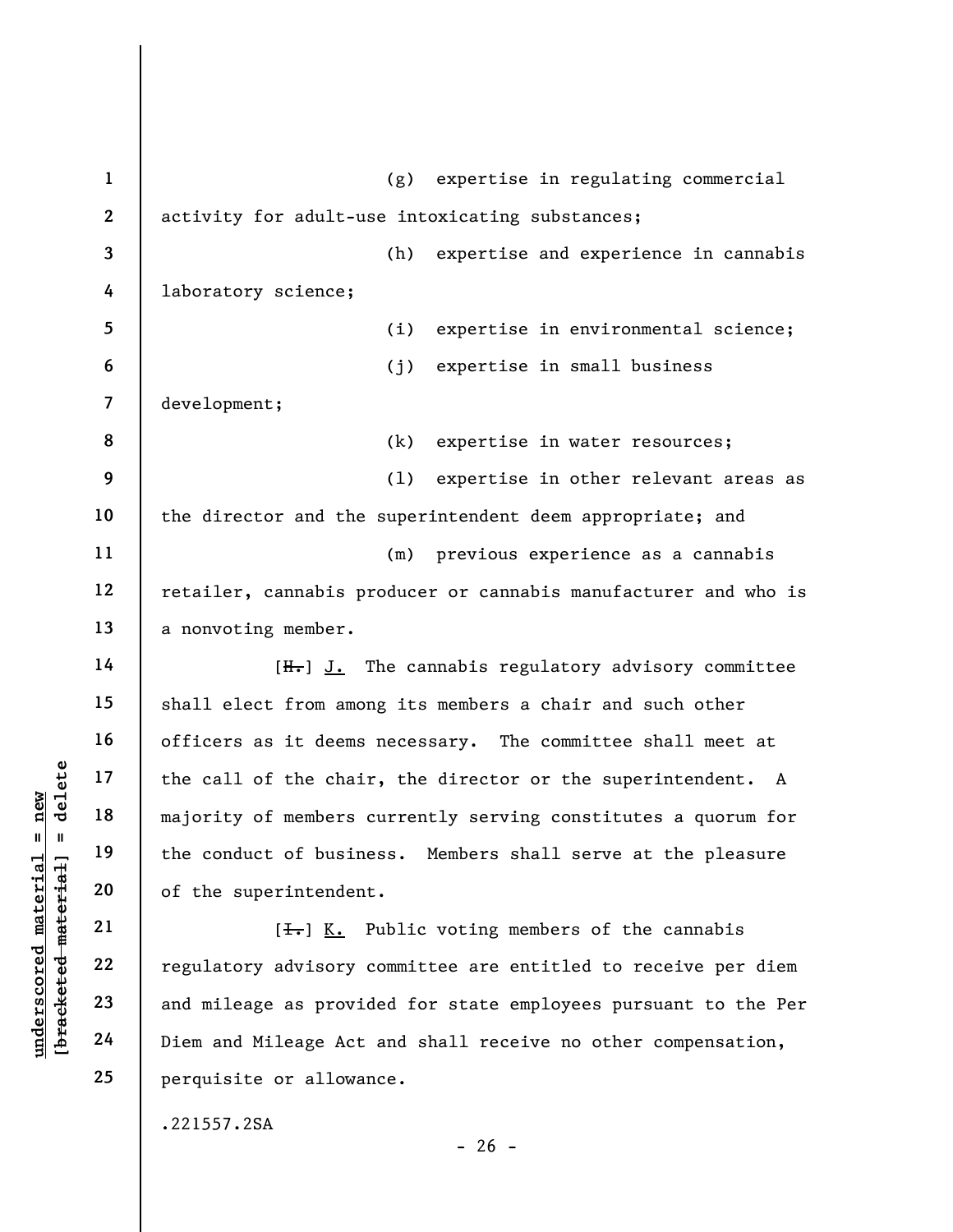|                      | $\mathbf{1}$            | $[\frac{J}{\cdot},]$ L. The division shall:                     |
|----------------------|-------------------------|-----------------------------------------------------------------|
|                      | $\mathbf{2}$            | monitor the supply and demand of cannabis<br>(1)                |
|                      | $\mathbf{3}$            | products produced in New Mexico by licensees and present        |
|                      | 4                       | annually to the appropriate interim committee of the            |
|                      | 5                       | legislature the impacts of supply on illicit cannabis products  |
|                      | 6                       | markets and adequate supply of cannabis products for qualified  |
|                      | $\overline{\mathbf{z}}$ | patients and reciprocal participants;                           |
|                      | 8                       | (2)<br>request the department of public safety to               |
|                      | 9                       | enforce the provisions of the Cannabis Regulation Act as deemed |
|                      | 10                      | necessary; and                                                  |
|                      | 11                      | (3)<br>undertake studies and conduct courses of                 |
|                      | 12                      | instruction for division employees that will improve the        |
|                      | 13                      | operations of the division and advance its purposes."           |
|                      | 14                      | SECTION 5. Section 26-2C-5 NMSA 1978 (being Laws 2021           |
|                      | 15                      | (1st S.S.), Chapter 4, Section 5) is amended to read:           |
|                      | 16                      | "26-2C-5. DEPARTMENT OF HEALTH--DUTIES--TRANSFER OF             |
| delete               | 17                      | LICENSING DUTIES. -- Except for administration of the medical   |
| $n$ ew               | 18                      | cannabis registry, the power, duty and authority of the         |
| Ш<br>H               | 19                      | department of health related to the medical cannabis program    |
| [bracketed material  | 20                      | shall be transferred to the division on [the effective date of  |
|                      | 21                      | the Cannabis Regulation Act] June 29, 2021."                    |
| underscored material | 22                      | SECTION 6. Section 26-2C-6 NMSA 1978 (being Laws 2021           |
|                      | 23                      | (1st S.S.), Chapter 4, Section 6) is amended to read:           |
|                      | 24                      | $"26-2C-6.$<br>LICENSING CANNABIS ACTIVITIES--LIMITATIONS--     |
|                      | 25                      | MEDICAL CANNABIS LEGACY LICENSING--CANNABIS SHORTAGE FOR        |
|                      |                         | .221557.2SA                                                     |

- 27 -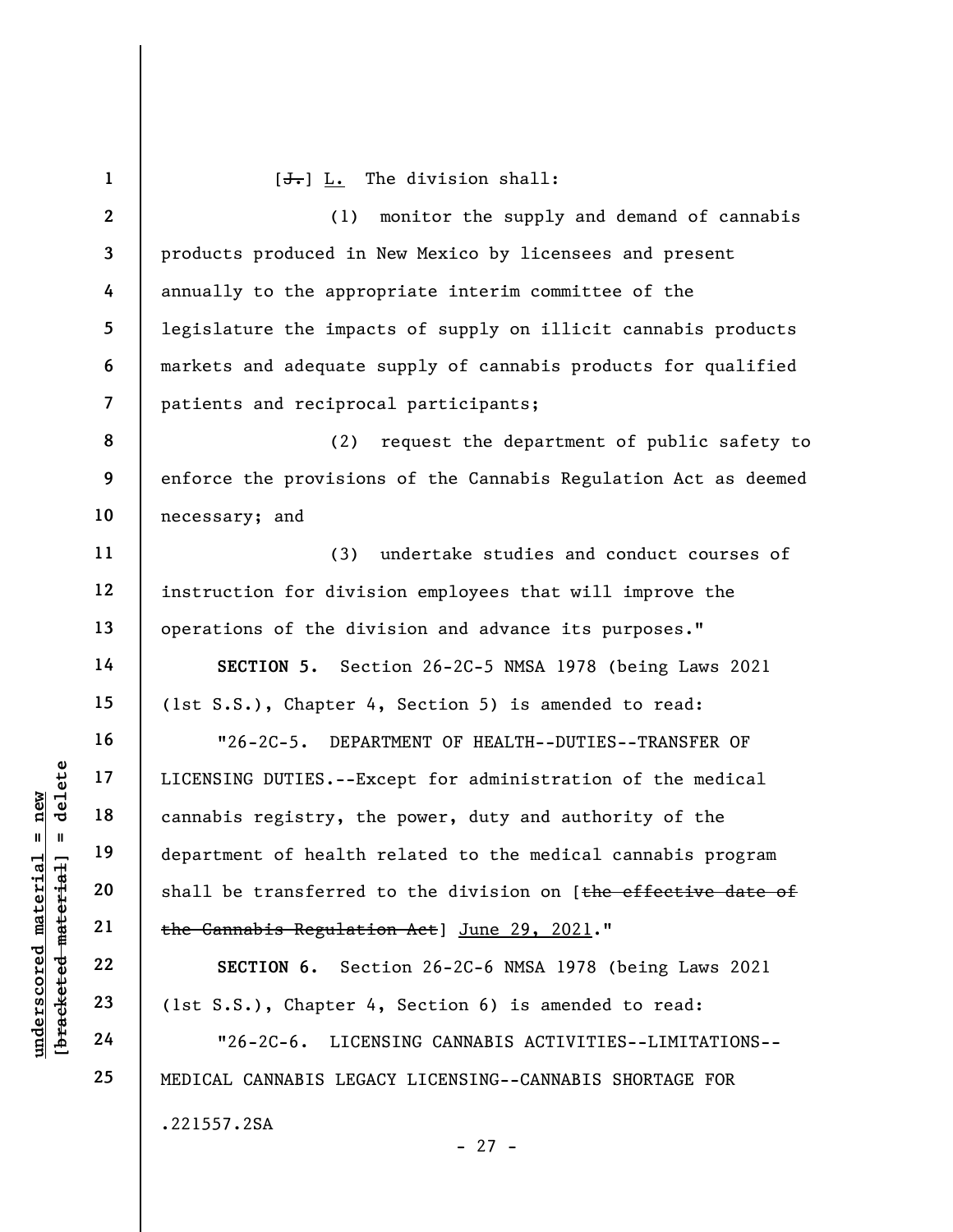1 MEDICAL PROGRAM.--

|                                | $\mathbf{2}$            | The division shall regulate and administer and<br>A.          |
|--------------------------------|-------------------------|---------------------------------------------------------------|
|                                | 3                       | may collect reasonable administrative fees in connection with |
|                                | 4                       | the administration of:                                        |
|                                | 5                       | (1)<br>commercial cannabis activity and licensing             |
|                                | 6                       | related to commercial cannabis activity;                      |
|                                | $\overline{\mathbf{7}}$ | the medical cannabis program, except for<br>(2)               |
|                                | 8                       | the medical cannabis registry; and                            |
|                                | 9                       | (3)<br>all aspects of cannabis relating to                    |
|                                | 10                      | cannabis training and education programs.                     |
|                                | 11                      | <b>B.</b><br>The division shall follow the provisions of the  |
|                                | 12                      | Uniform Licensing Act when licensing or permitting the        |
|                                | 13                      | following:                                                    |
|                                | 14                      | (1)<br>cannabis consumption areas;                            |
|                                | 15                      | cannabis couriers;<br>(2)                                     |
|                                | 16                      | cannabis manufacturers;<br>(3)                                |
| delete                         | 17                      | (4)<br>cannabis producer microbusinesses;                     |
| new                            | 18                      | cannabis producers;<br>(5)                                    |
| $\blacksquare$<br>$\mathbf{I}$ | 19                      | (6)<br>cannabis research laboratories;                        |
| [4a]<br>rial                   | 20                      | cannabis retailers;<br>(7)                                    |
| mate                           | 21                      | (8)<br>cannabis servers;                                      |
| [bracketed mater               | 22                      | (9)<br>cannabis testing laboratories;                         |
| $\bm{{\rm underscore}}$        | 23                      | cannabis training and education programs;<br>(10)             |
|                                | 24                      | integrated cannabis microbusinesses; and<br>(11)              |
|                                | 25                      | vertically integrated cannabis<br>(12)                        |
|                                |                         | .221557.2SA<br>$-28 -$                                        |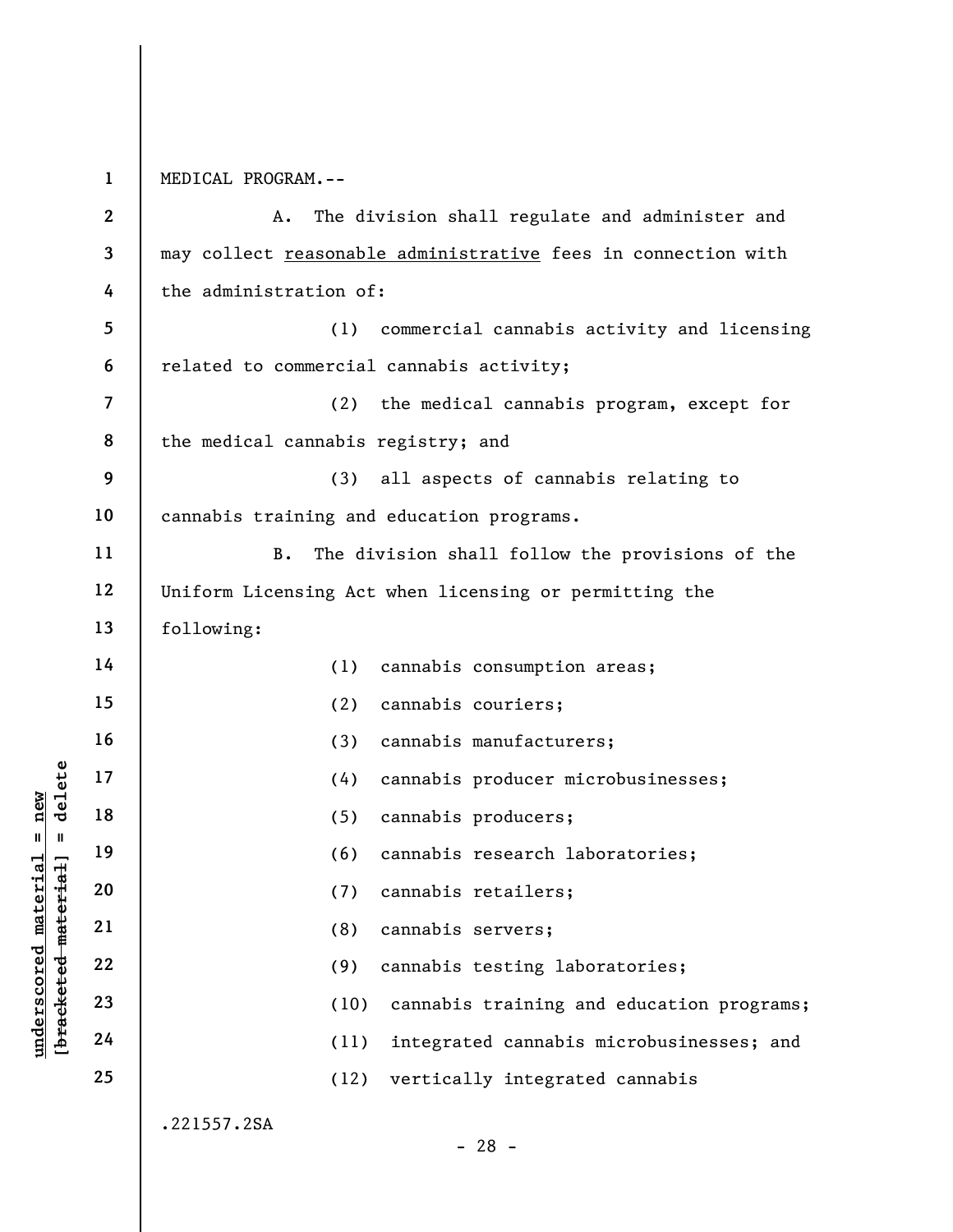1 establishments.

2

3

4

5

6

7

8

9

10

11

12

13

14

15

16

17

18

19

20

21

22

23

24

25

C. The division shall include a clear designation on all licenses and permits that indicates whether the license or permit is for medical cannabis activity, commercial cannabis activity or both or for cannabis training and education programs.

D. The division shall issue a license to a cannabis retailer applicant at a discount if the applicant provides documentation of an agreement to accept cannabis products on consignment from a cannabis producer microbusiness or an integrated cannabis microbusiness licensed pursuant the Cannabis Regulation Act.

E. A license is valid for twelve months from the date the license is issued and may be renewed annually, except that a license issued for a cannabis training and education program is valid until terminated by the licensee or suspended or revoked by the division.

underscored material = new [bracketed material] = delete F. The director shall not renew a license issued pursuant to the provisions of the Cannabis Regulation Act until the director receives notification from the secretary of taxation and revenue or the secretary's designee that on a certain date:

(1) the licensee is not a delinquent taxpayer; and

(2) there are no unfiled tax returns due from

.221557.2SA

- 29 -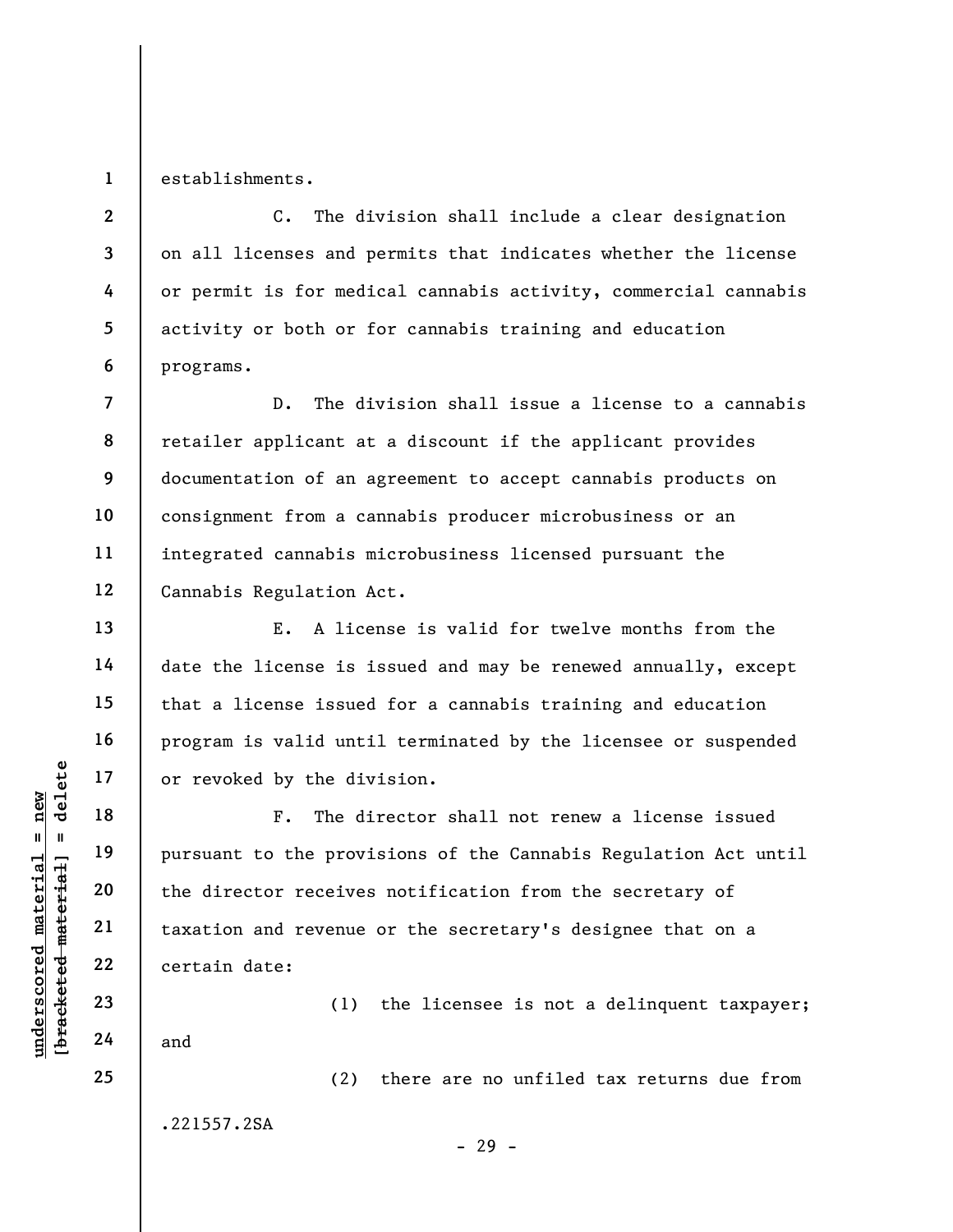engaging in business authorized by the license.

G. No license shall be transferable or assignable from a licensee to another person. The division shall not allow a person that is licensed as any type of cannabis establishment other than a cannabis research laboratory to hold, directly or indirectly, a cannabis testing laboratory license.

9 10 11 12 14 18 H. Except for verification of age, the division shall not require licensees to request information from consumers or impose any residency requirement upon consumers for the purchase of cannabis products pursuant to the commercial cannabis activity authorized by the Cannabis Regulation Act. The division may require licensees to request information from consumers for the purchase of cannabis products pursuant to the medical cannabis program, which may include the presentation of legal identification issued by an authorized governmental entity or other documents as required by the medical cannabis program.

understand the medical cannability<br>  $\begin{array}{c|c|c} \mathbf{u} & \mathbf{u} & \mathbf{u} & \mathbf{u} & \mathbf{u} & \mathbf{u} & \mathbf{u} & \mathbf{u} & \mathbf{u} & \mathbf{u} & \mathbf{u} & \mathbf{u} & \mathbf{u} & \mathbf{u} & \mathbf{u} & \mathbf{u} & \mathbf{u} & \mathbf{u} & \mathbf{u} & \mathbf{u} & \mathbf{u} & \mathbf{u} & \mathbf{u} & \mathbf{u} & \mathbf{u}$ I. Except as otherwise provided in the Cannabis Regulation Act, the division shall not limit the number of licensed premises a licensee may occupy or operate under a license. Multiple licensees may occupy a single licensed premises, and the division shall not place any restriction or prohibition on the number of licensees occupying a single licensed premises or on the number of licensed premises of a .221557.2SA

 $-30 -$ 

1

2

3

4

5

6

7

8

13

15

16

17

19

20

21

22

23

24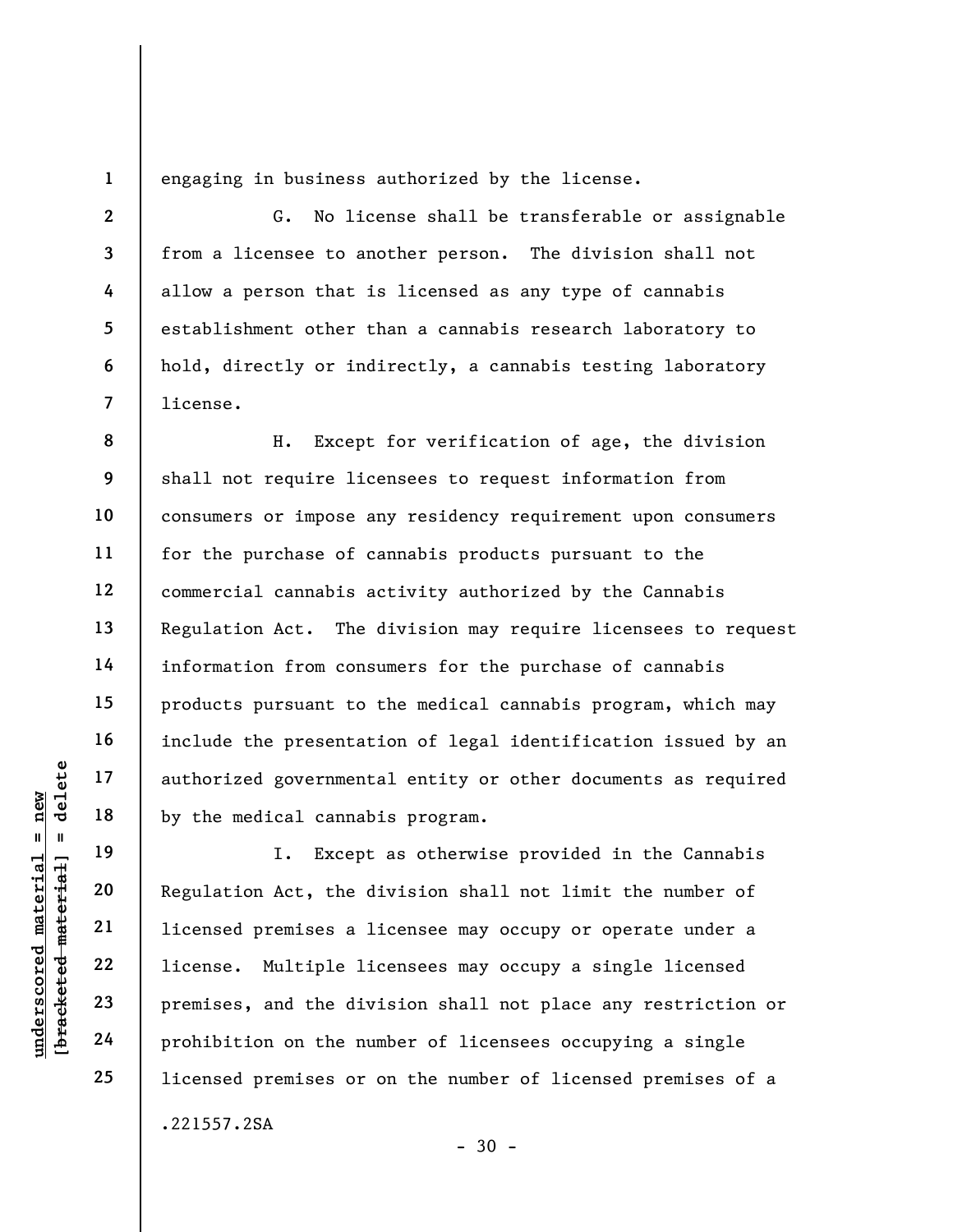8 cannabis establishment except as otherwise specifically provided for by the Cannabis Regulation Act. Except as otherwise provided in this subsection, a licensee may conduct any lawful activity or any combination of lawful activities at a licensed premises [provided that the licensee is not a licensee pursuant to the Liquor Control Act]. Cannabis and alcoholic beverages shall not be sold or consumed on the same premises.

12 J. Smoking in a cannabis consumption area on a licensed premises shall be allowed only if the cannabis consumption area is in a designated smoking area or in a standalone building from which smoke does not infiltrate other indoor workplaces or other indoor public places where smoking is otherwise prohibited pursuant to the Dee Johnson Clean Indoor Air Act.

under 17<br>
and 18<br>
under 18<br>
material 19<br>
alcoholic beverages]<br>
alcoholic beverages]<br>
20<br>
<u>licensee that also hote</u><br>
21<br>
<u>Control Act shall not</u><br>
22<br>
<u>related licensed actions</u><br>
24<br>
standing pursuant to  $[\frac{1}{\sqrt{1}}]$  K. Licensees are specifically allowed to conduct other licensed activities, including activities pursuant to the Hemp Manufacturing Act [except for sales of alcoholic beverages] and the Liquor Control Act, except that a licensee that also holds a license pursuant to the Liquor Control Act shall not co-locate any cannabis- and alcoholrelated licensed activities.

[ $K -$ ] L. A person properly licensed and in good standing pursuant to the Lynn and Erin Compassionate Use Act on the effective date of the Cannabis Regulation Act may continue .221557.2SA  $-31 -$ 

1

2

3

4

5

6

7

9

10

11

13

14

15

16

17

18

19

20

21

22

23

24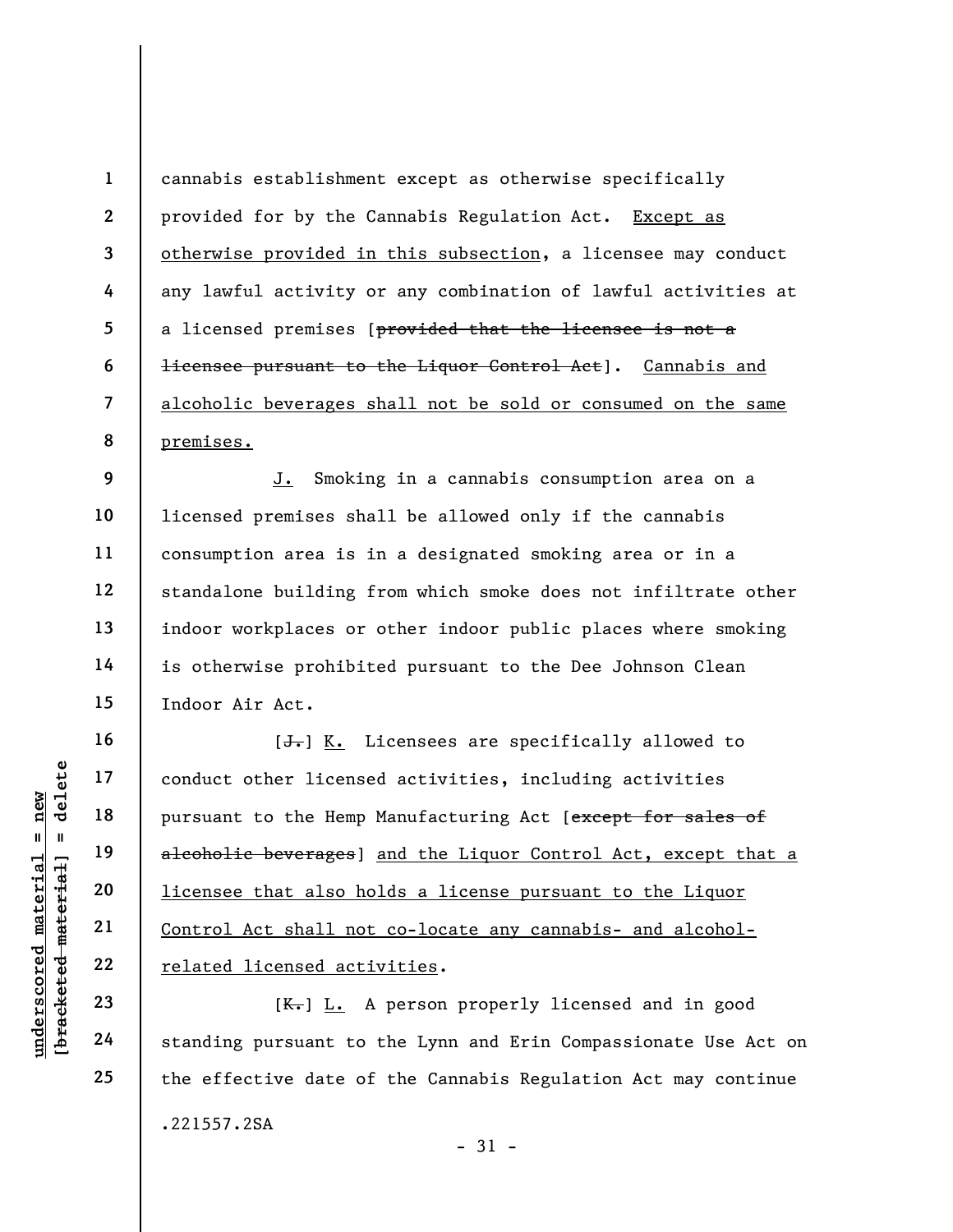1 2 3 4 5 6 7 8 9 10 11 12 13 14 15 16 to operate under that license for medical cannabis until comparable licenses for commercial cannabis activity are available. The division shall determine when retail sales of commercial cannabis products begin, but no later than April 1, 2022. A facility of such a licensee, upon issuance of the applicable cannabis establishment license, shall constitute licensed premises of the licensee and the licensee shall be entitled to continued and uninterrupted operations of the licensed premises. As to activity under the medical cannabis program, the licensee shall continue to operate under rules promulgated for the medical cannabis program until the division promulgates rules for medical cannabis activity, except that a qualified patient, a primary caregiver and a reciprocal participant shall not be prohibited from purchasing and obtaining cannabis products pursuant to the medical cannabis program.

 $[\frac{L}{\sqrt{L}}]$  M. To address a shortage of cannabis supply in the medical cannabis program, the division may:

underscored material = new [bracketed material] = delete (1) require all cannabis establishment licensees to ensure that at least ten percent of their cannabis in stock on a monthly basis is designated for sale to qualified patients, primary caregivers and reciprocal participants;

(2) initially take reasonable measures to expeditiously incentivize increased production of cannabis plants to remedy a shortage of cannabis supply in the medical .221557.2SA

17

18

19

20

21

22

23

24

25

- 32 -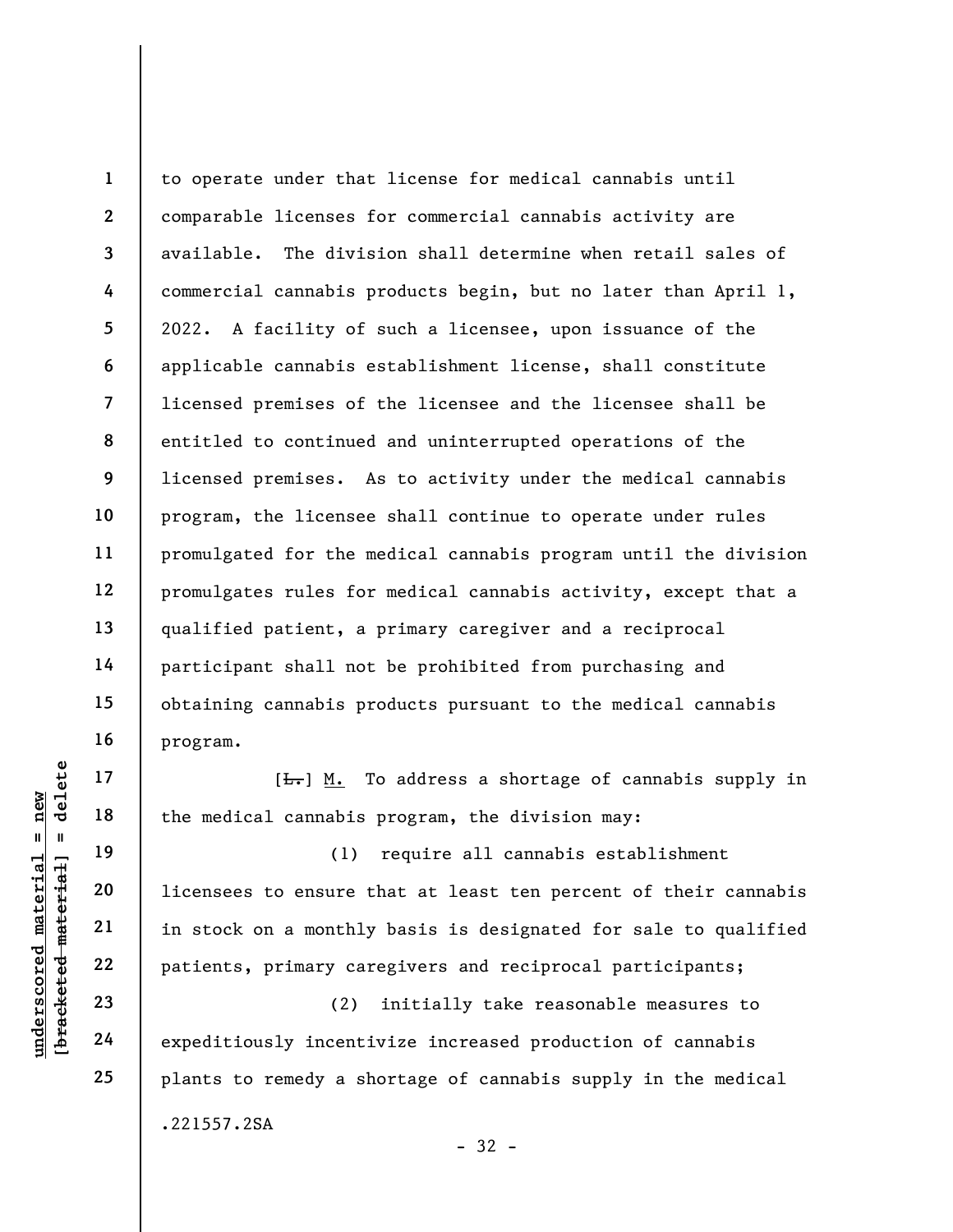1 cannabis program;

underscored material = new [bracketed material] = delete 2 3 4 5 6 7 8 9 10 11 12 13 14 15 16 17 18 19 20 21 22 23 24 25 (3) after having first exhausted measures to increase production of cannabis plants to address the shortage of cannabis supply in the medical cannabis program, exclude commercial cannabis activity from the scope of new licenses issued to initial applicants for a vertically integrated cannabis establishment, cannabis producer, integrated cannabis microbusiness, cannabis producer microbusiness or cannabis manufacturer license, which limitation shall be in force for a period of at least six months; and (4) require licensees who are licensed to produce cannabis to produce a specified quota of mature cannabis plants to be designated for use in the medical cannabis program; provided that: (a) the division may require a licensee to devote no more than twenty-five percent of the licensee's cultivated cannabis plants on a monthly basis for use in the medical cannabis program; and (b) the division may require specific tracking of cannabis plants. [M.] N. As used in this section, "shortage of cannabis supply in the medical cannabis program" means that the average number of cannabis plants in production in the medical cannabis program per qualified patient after the effective date of the Cannabis Regulation Act is substantially less than the .221557.2SA - 33 -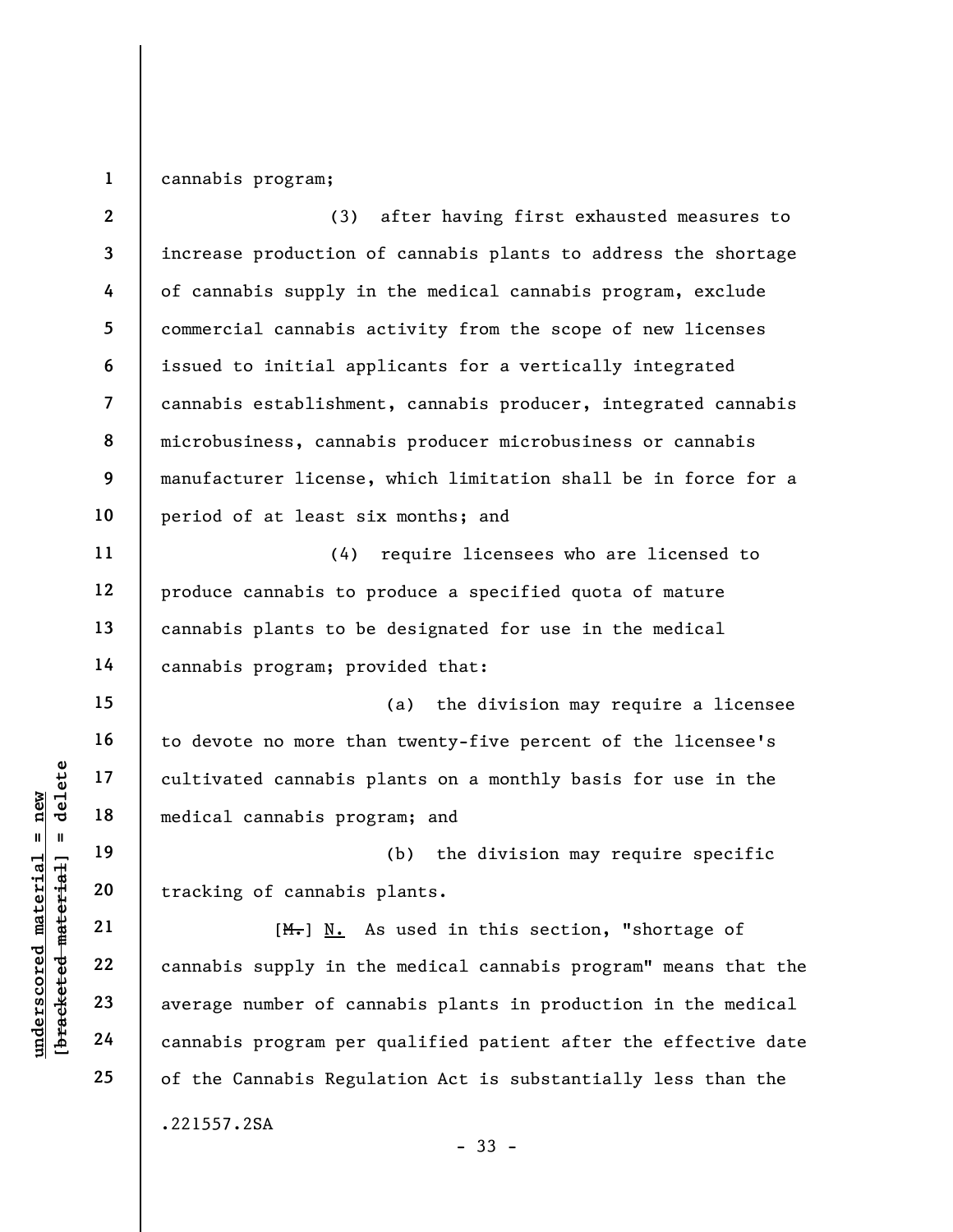average number of cannabis plants in production in the medical cannabis program per qualified patient as of the effective date of the Cannabis Regulation Act, where:

(1) the average number of cannabis plants in production after the effective date of the Cannabis Regulation Act is measured over a period of three consecutive months; and

(2) the average number of cannabis plants in production as of the effective date of the Cannabis Regulation Act is measured over a period of three consecutive months immediately preceding the effective date of the Cannabis Regulation Act.

 $[N-]$  O. A person who is a member of the New Mexico senate or the New Mexico house of representatives on the effective date of the Cannabis Regulation Act shall not apply for or be granted a license to engage in any commercial cannabis activity prior to July 1, 2026."

SECTION 7. Section 26-2C-7 NMSA 1978 (being Laws 2021 (1st S.S.), Chapter 4, Section 7) is amended to read:

UN SECTION 7. Sec (15 S.S.), Chapter 4<br>
19 (1st S.S.), Chapter 4<br>
19 "26-2C-7. COMMI<br>
20 APPLICATION--ISSUANCE<br>
22 (RECORDS CHECKS.--<br>
22 (A. A lice<br>
23 Regulation Act shall<br>
24 Security transaction, "26-2C-7. COMMERCIAL CANNABIS ACTIVITY LICENSING-- APPLICATION--ISSUANCE AND DENIAL OF A LICENSE--CRIMINAL HISTORY RECORDS CHECKS.--

A. A license issued pursuant to the Cannabis Regulation Act shall not be subject to execution, attachment, a security transaction, liens or receivership.

B. In carrying out its commercial cannabis activity .221557.2SA

- 34 -

1

2

3

4

5

6

7

8

9

10

11

12

13

14

15

16

17

18

19

20

21

22

23

24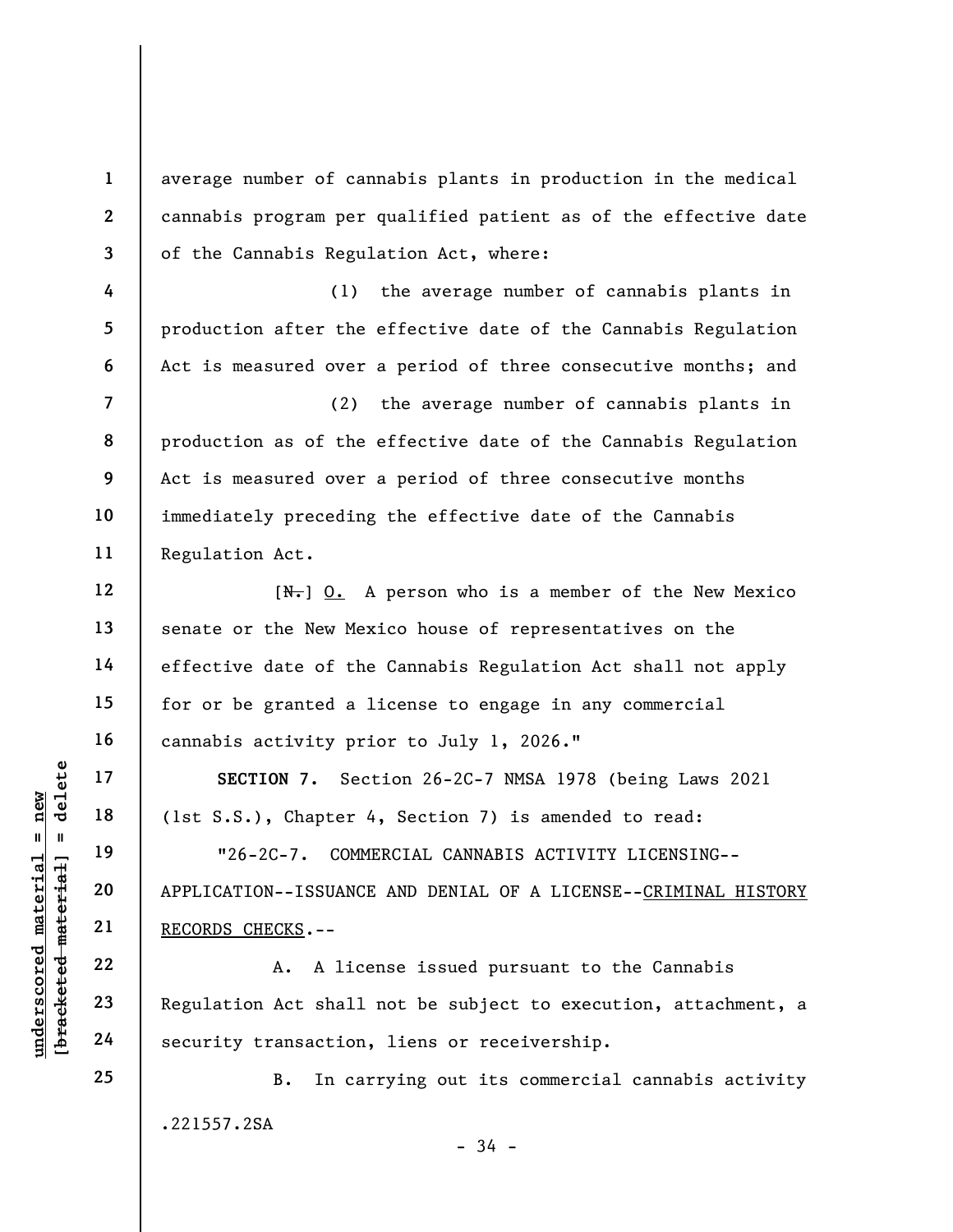1 licensing duties, the division shall:

2 3 4 5 6 7 8 9 10 11 12 13 14 15 16 17 18 19 (1) no later than September 1, 2021, accept and begin processing license applications for cannabis producers, cannabis producer microbusinesses and any person properly licensed and in good standing as a licensed cannabis producer pursuant to the Lynn and Erin Compassionate Use Act; (2) no later than January 1, 2022, accept and begin processing license applications for all license types; (3) require as a condition of licensing pursuant to the Cannabis Regulation Act that the applicant demonstrate that the applicant has a legal right to a commercial water supply, water rights or another source of water sufficient to meet the water needs as determined by the division related to the license as evidenced by documentation from the office of the state engineer of a valid water right or from a water provider that the use of water for cannabis production is compliant with that water provider's rules; (4) if an applicant applies for a cannabis producer license or a cannabis manufacturer license, in

underscored material = new [bracketed material] = delete addition to the requirements in Paragraph (3) of this subsection, require that the applicant submit a plan to use, or demonstrate to the division that the applicant cannot feasibly use, energy and water reduction opportunities, including:

 $-35 -$ 

(a) for a cannabis producer, drip irrigation and water collection;

.221557.2SA

20

21

22

23

24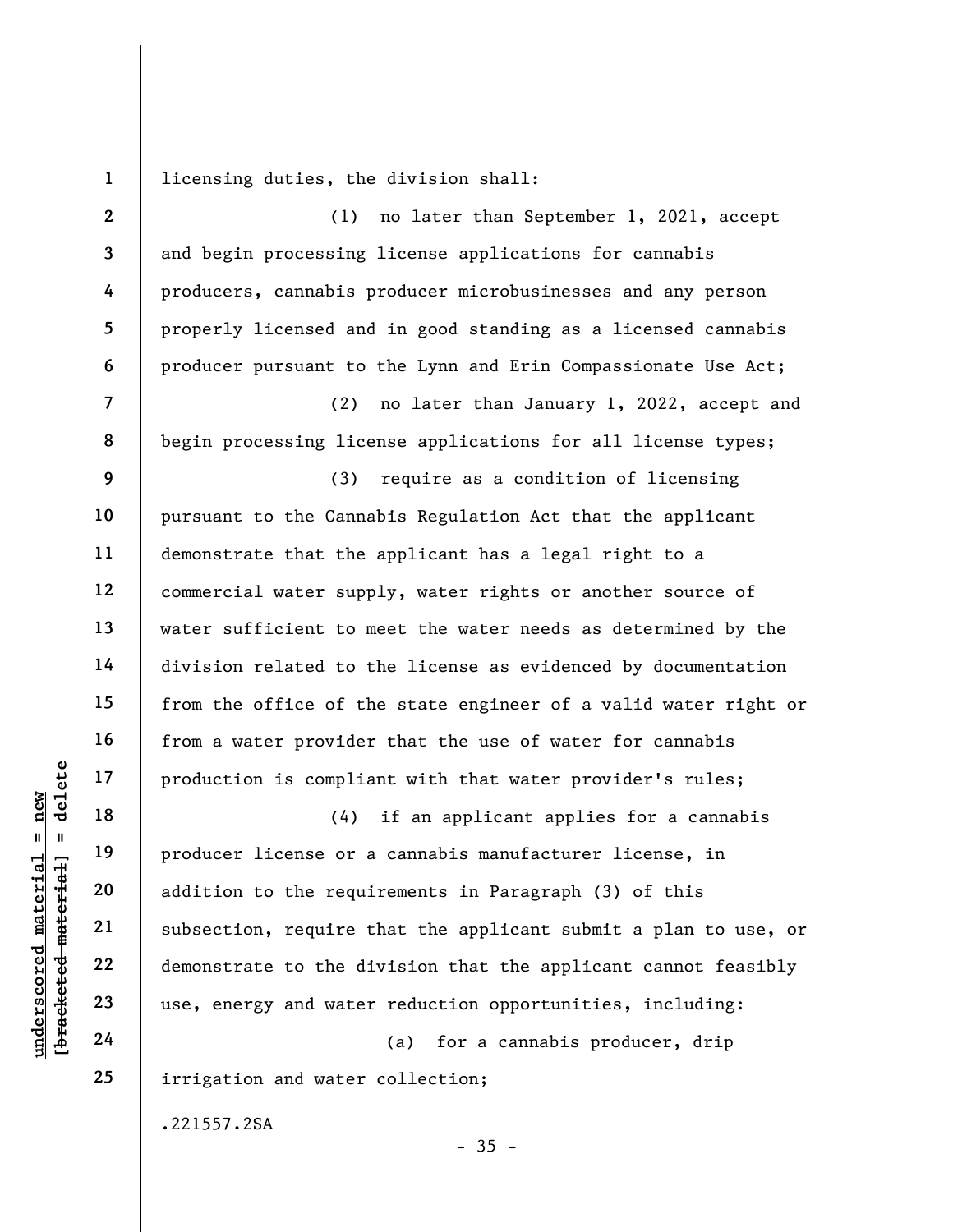underscored material = new [bracketed material] = delete 1 2 3 4 5 6 7 8 9 10 11 12 13 14 15 16 17 18 19 20 21 (b) natural lighting and energy efficiency measures; and (c) renewable energy generation; and (5) allow commercial cannabis activity retail sales no later than April 1, 2022 and otherwise allow activities authorized by the Cannabis Regulation Act or the medical cannabis program as of the time of licensure of a licensee, so long as a minimum of twenty-five percent of monthly cannabis sales are to qualified patients, primary caregivers and reciprocal participants or sold wholesale to other licensees that meet or exceed the twenty-five percent sales to qualified patients, primary caregivers and reciprocal participants until December 31, 2022. C. An application for licensure shall be signed by the applicant or, if the applicant is a corporation or other legal entity, signed by an officer or other person with legal authority to sign documents for the corporation or other legal entity. Once the division deems an application complete, the division has ninety days to issue or deny a license application. D. The division shall deny an application for an

(1) the application does not include information required by the division; or

initial license or renewal if:

(2) the applicant or a controlling person of .221557.2SA

 $-36 -$ 

24 25

22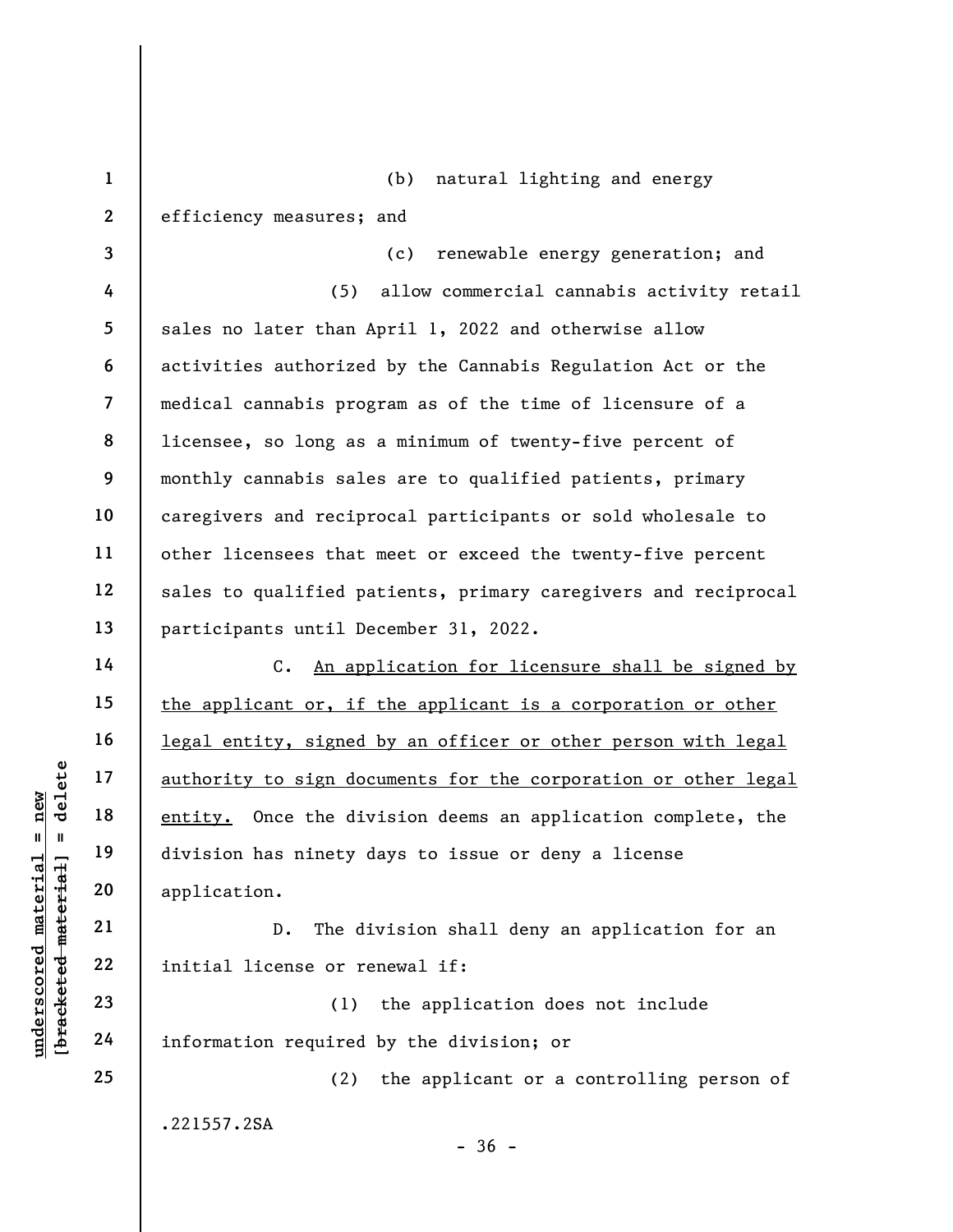1 2 3 4 5 6 7 8 9 10 11 12 the applicant has been convicted of an offense that is substantially related to the qualifications, functions or duties of the applicant's business; provided that if the division determines that the applicant or controlling person is otherwise qualified for a license and that issuing a license to the applicant would not compromise public safety, the division shall conduct a thorough review of the conviction, including the nature of the offense, surrounding circumstances and any evidence of the applicant's or controlling person's rehabilitation following the conviction, and based on that review, determine whether the applicant should be issued a license.

E. For purposes of Subsection D of this section, the following are considered substantially related to the qualifications, functions or duties of a person seeking a license:

(1) a felony conviction involving fraud, deceit or embezzlement;

underschiff and the set of embezzlement<br>
and the set of embezzlement<br>
and the set of embezzlement<br>
and the set of embezzlement<br>
21<br>
22<br>
23<br>
24<br>
24<br>
24 (2) a felony conviction for hiring, employing or otherwise using a person younger than eighteen years of age to:

(a) prepare for sale, transport or carry a controlled substance; or

(b) sell, give away or offer to sell a controlled substance to any person; and

.221557.2SA

- 37 -

13

14

15

16

17

18

19

20

21

22

23

24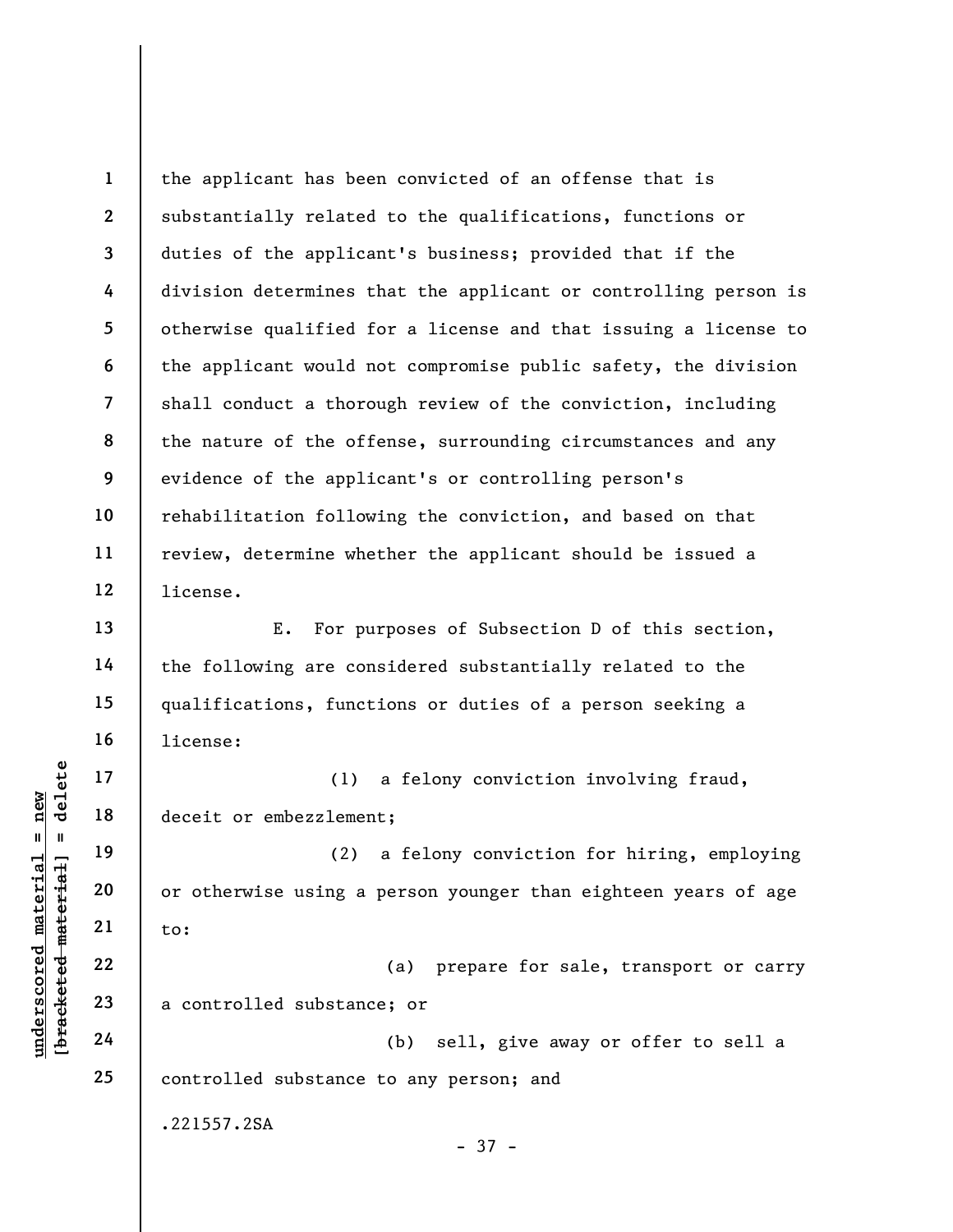(3) any other offense as determined by the division.

F. A conviction for which the related sentence, including any term of probation or parole, is completed for the possession, use, manufacture, distribution or dispensing or the possession with the intent to manufacture, distribute or dispense cannabis is not considered substantially related to the qualifications, functions or duties of a person seeking a license and shall not be the sole ground on which an application is denied. The division shall comply with the provisions of the Criminal Offender Employment Act.

G. The division shall deny an application if an applicant, a controlling person or the premises for which a license is sought does not qualify for licensure pursuant to the Cannabis Regulation Act.

underscored material = new [bracketed material] = delete H. The division shall not license a person who has had a license that was issued pursuant to the Cannabis Regulation Act or the Lynn and Erin Compassionate Use Act revoked by the division or the department of health in the three years immediately preceding the date on which the person filed a new application.

I. Unless otherwise provided in the Cannabis Regulation Act, a person whose license has been revoked may reapply for a license after a period of three years. The division may consider all of the circumstances resulting in the .221557.2SA - 38 -

1

2

3

4

5

6

7

8

9

10

11

12

13

14

15

16

17

18

19

20

21

22

23

24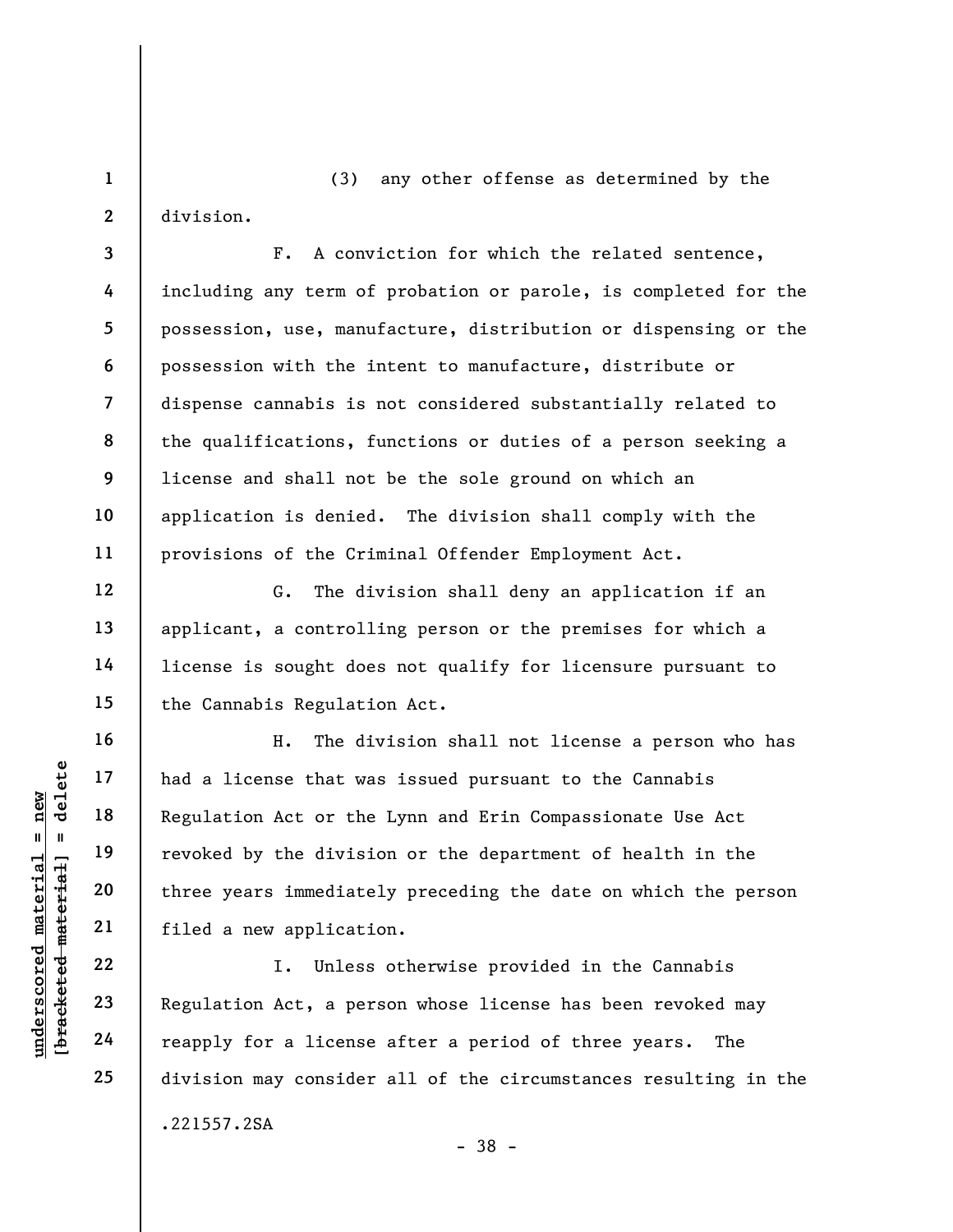|                         | $\mathbf 1$      | revocation in determining whether to issue a new license.       |
|-------------------------|------------------|-----------------------------------------------------------------|
|                         | $\boldsymbol{2}$ | [J. The division shall adopt rules providing for                |
|                         | 3                | submission of an applicant's fingerprints to the federal bureau |
|                         | 4                | of investigation to conduct a national criminal history         |
|                         | 5                | background check and to the department of public safety to      |
|                         | 6                | conduct a state criminal history check for the following        |
|                         | 7                | <del>licensees:</del>                                           |
|                         | 8                | $(1)$ cannabis manufacturer;                                    |
|                         | 9                | $(2)$ cannabis producer;                                        |
|                         | 10               | (3) cannabis producer microbusiness;                            |
|                         | 11               | (4) cannabis research laboratory;                               |
|                         | 12               | $(5)$ cannabis retailer;                                        |
|                         | 13               | (6) cannabis testing laboratory;                                |
|                         | 14               | (7) integrated cannabis microbusiness; and                      |
|                         | 15               | (8) vertically integrated cannabis                              |
|                         | 16               | establishment.                                                  |
| delete                  | 17               | K. The division shall conduct national criminal                 |
| $n$ ew                  | 18               | history background checks and state criminal history checks on  |
| Ш<br>- II               | 19               | the following:                                                  |
| material<br>meterial    | 20               | (1) if an applicant is a limited partnership,                   |
|                         | 21               | each partner of the limited partnership;                        |
| underscored             | 22               | (2) if the applicant is a limited liability                     |
| [ <del>brack</del> eted | 23               | company, each member of the limited liability company;          |
|                         | 24               | (3) if the applicant is a corporation, each                     |
|                         | 25               | director and officer of the corporation; and                    |
|                         |                  | .221557.2SA                                                     |
|                         |                  | - 39 -                                                          |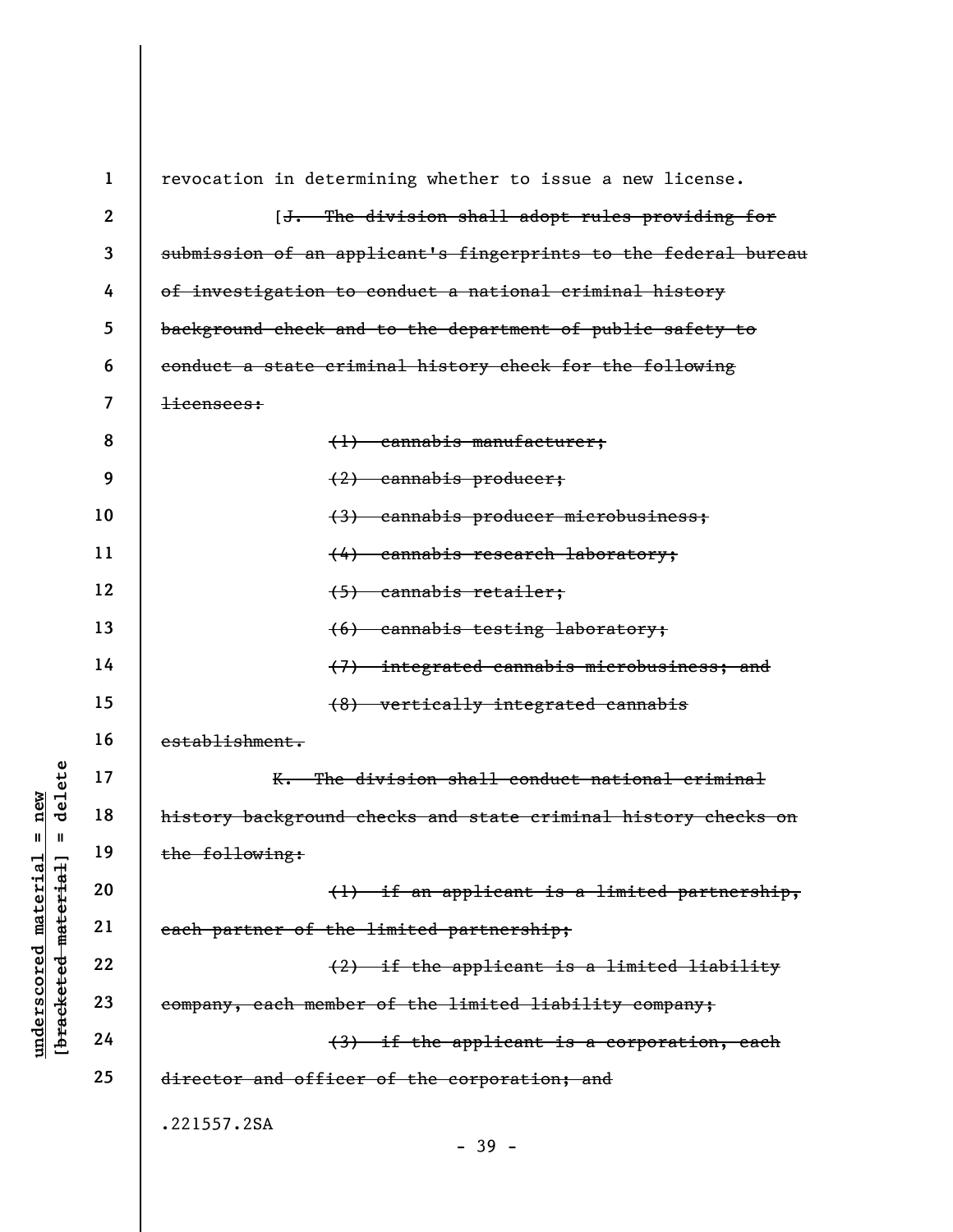underscored material = new [bracketed material] = delete 1 2 3 4 5 6 7 8 9 10 11 12 13 14 15 16 17 18 19 20 21 22 23 24 25 (4) any controlling person of the applicant.] J. To investigate the suitability of an applicant for licensure for the medical cannabis program or commercial cannabis activity, the division shall have access to criminal history records information furnished by the department of public safety and the federal bureau of investigation, subject to any restrictions imposed by federal law. K. An applicant for a license to conduct commercial cannabis activity shall undergo a state and federal criminal history records check, and the applicant shall submit an electronic set of fingerprints to the department of public safety for that purpose. The department of public safety shall conduct a check of state records and forward the fingerprints to the federal bureau of investigation for a national criminal history records check to determine the existence and content of a record of convictions and arrests in this state or other law enforcement jurisdictions and to generate a criminal history records check in accordance with rules of the department of public safety and regulations of the federal bureau of investigation. The department of public safety shall review the information obtained from the criminal history records check and shall compile and provide that information to the division. The division shall use the information resulting from the fingerprint-based criminal history records check to investigate and determine whether an applicant is qualified to .221557.2SA

 $- 40 -$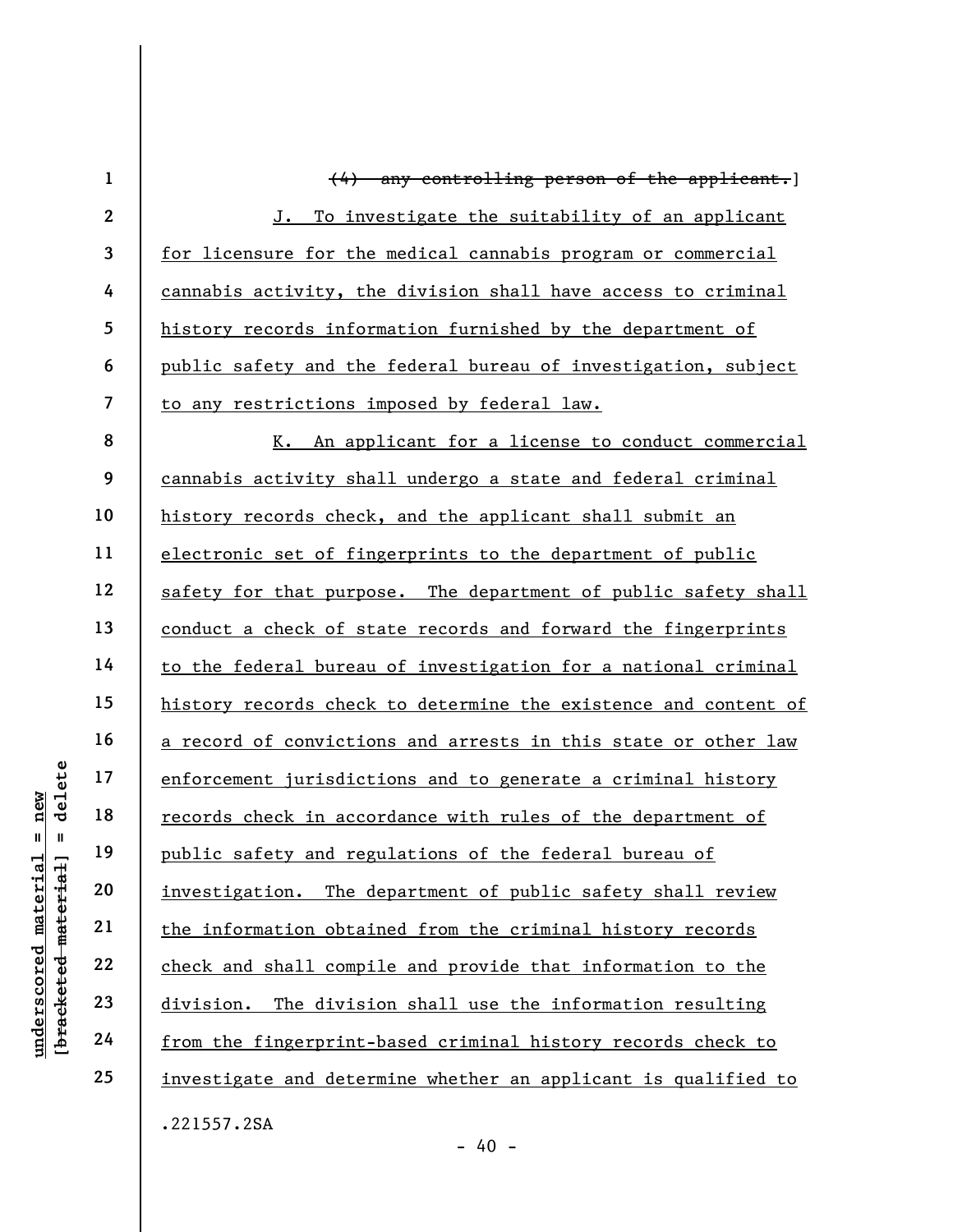1

hold a cannabis license.

|                         | $\mathbf{2}$   | [Arrest record] Criminal history information<br>L.              |
|-------------------------|----------------|-----------------------------------------------------------------|
|                         | 3              | received from the department of public safety or the federal    |
|                         | 4              | bureau of investigation [and the department of public safety]   |
|                         | 5              | shall be confidential, shall not be considered a public record  |
|                         | 6              | pursuant to the Public Records Act and shall not be disclosed   |
|                         | $\overline{7}$ | to [persons not] anyone other than public employees directly    |
|                         | 8              | involved in the decision affecting the applicant.               |
|                         | 9              | [M. Electronic live fingerprint scans may be used               |
|                         | 10             | when conducting criminal history background checks.]"           |
|                         | 11             | SECTION 8. Section 26-2C-8 NMSA 1978 (being Laws 2021           |
|                         | 12             | (1st S.S.), Chapter 4, Section 8) is amended to read:           |
|                         | 13             | "26-2C-8. LICENSEES--DISCIPLINARY ACTIONS--SANCTIONS--          |
|                         | 14             | CIVIL PENALTY.--                                                |
|                         | 15             | A violation of the provisions of the Cannabis<br>Α.             |
|                         | 16             | Regulation Act or rules promulgated in accordance with that act |
| delete                  | 17             | by a licensee or permittee is grounds for disciplinary action.  |
| new                     | 18             | B.<br>The division may:                                         |
| Ш<br>Ш                  | 19             | (1)<br>impose an intermediate sanction                          |
| $H$ : $H$<br>material   | 20             | established by rule;                                            |
| [bracketed mate;        | 21             | impose a directed plan of correction;<br>(2)                    |
|                         | 22             | (3)<br>assess a civil monetary penalty                          |
| $\bm{{\rm underscore}}$ | 23             | established by rule; provided that a civil monetary penalty     |
|                         | 24             | shall not exceed ten thousand dollars (\$10,000) per violation; |
|                         | 25             | and provided further that penalties and interest recovered      |
|                         |                | .221557.2SA<br>$-41 -$                                          |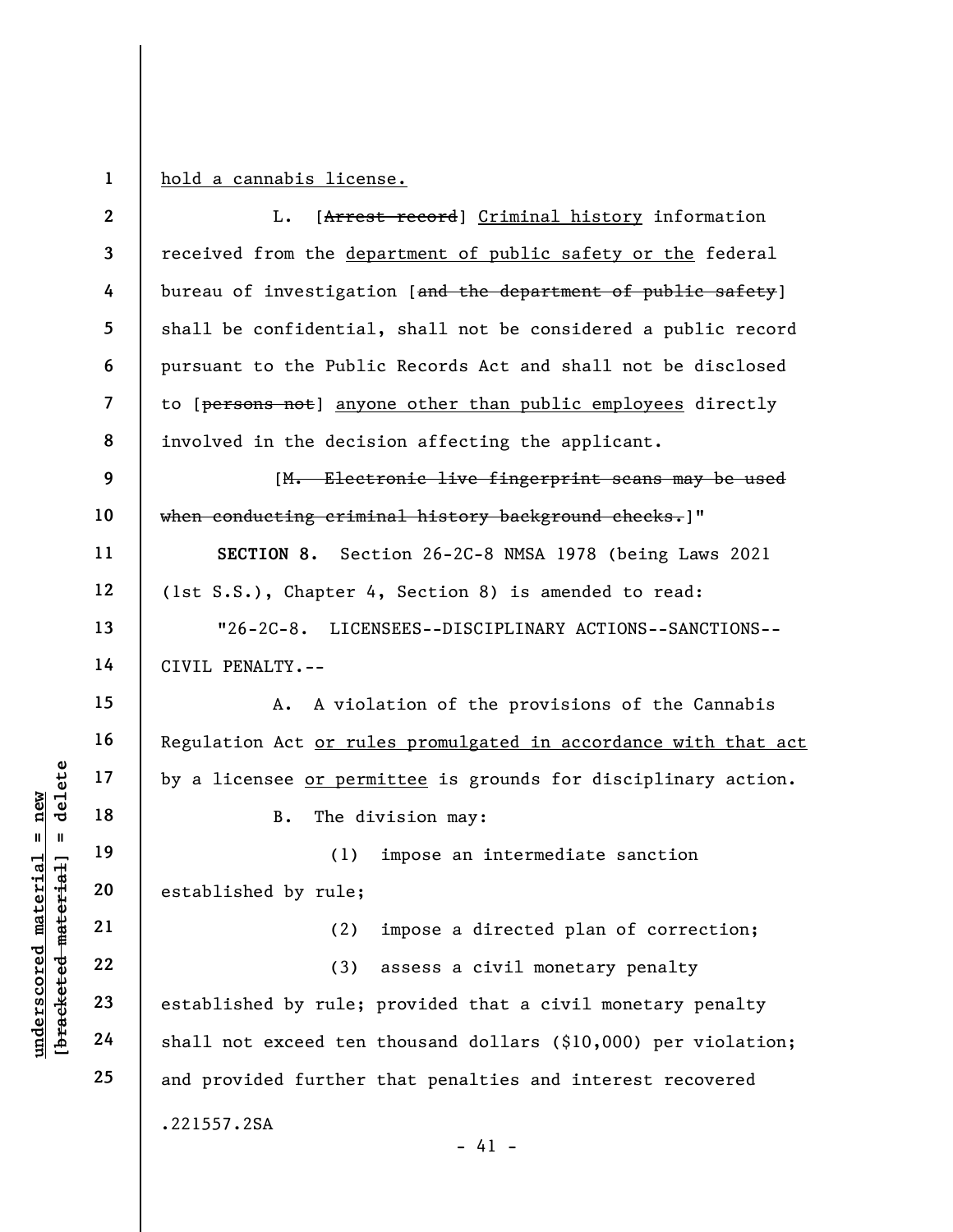underscored material = new [bracketed material] = delete 1 2 3 4 5 6 7 8 9 10 11 12 13 14 15 16 17 18 19 20 21 22 23 24 25 pursuant to the Cannabis Regulation Act on behalf of the state shall be remitted to the state treasurer for deposit in the current school fund; or (4) suspend or revoke the license. C. Repeated violations of serious and substantial rules pertaining to public health and safety may result in license suspension.  $[G<sub>1</sub>]$  D. The division shall promulgate rules specifying the criteria for imposition of sanctions and civil monetary penalties.  $[\frac{\theta}{\theta}]$  E. The provisions of this section do not apply to occupational health and safety rules promulgated pursuant to Section [<del>3 of the Cannabis Regulation Act</del>] 26-2C-3 NMSA 1978.  $[E-]$   $F.$  A person aggrieved by an action taken by the division pursuant to this section may request and receive a hearing with the superintendent for the purpose of reviewing the action in accordance with the Uniform Licensing Act." SECTION 9. Section 26-2C-10 NMSA 1978 (being Laws 2021 (1st S.S.), Chapter 4, Section 10) is amended to read: "26-2C-10. CANNABIS TRAINING AND EDUCATION PROGRAM LICENSING [<del>SANCTIONS</del>]--MANDATORY EDUCATION--PROVIDERS.--A. The division shall begin licensing cannabis training and education programs no later than January 1, 2022. [B. The division may suspend a license for repeated violations of the same serious and substantial rule promulgated .221557.2SA

 $- 42 -$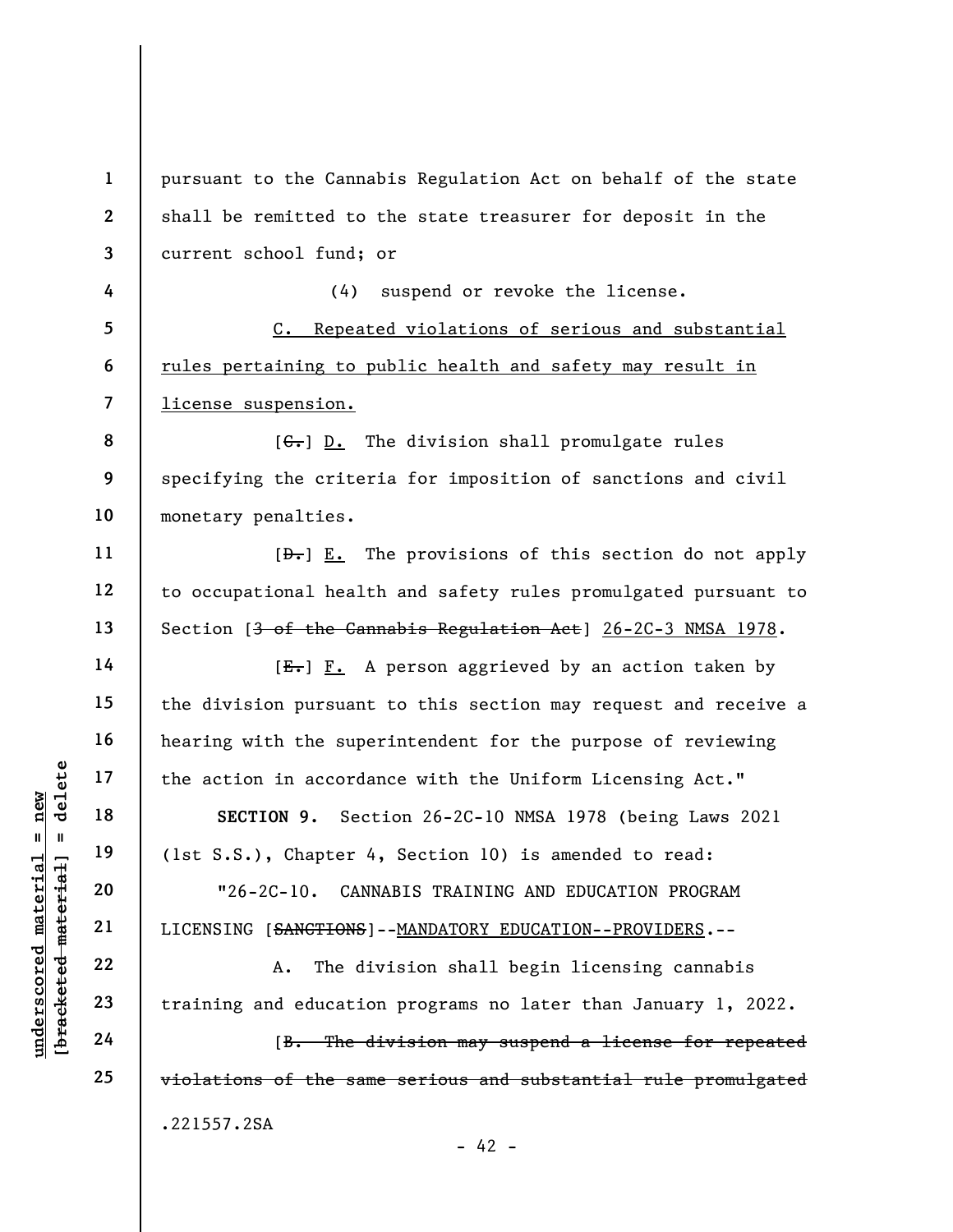under 17<br>
under 18<br>
under 19<br>
under 19<br>
under 19<br>
under 19<br>
employee of the labor<br>
a cannabis server per<br>
a cannabis server per<br>
a cannabis server per<br>
a cannabis server per<br>
22<br>
pursuant to a cannabi<br>
24<br>
<u>or older, excep</u> 1 2 3 4 5 6 7 8 9 10 11 12 13 14 15 16 17 18 19 20 21 22 23 24 pursuant to the Cannabis Regulation Act pertaining to public health and safety.] B. The division may provide by rule for mandatory education for licensees and employees of licensees. Certificates of completion of mandatory education shall be maintained by each licensee for employees and open to inspection by the division. The division may contract with a training and education program or other qualified training provider to provide mandatory education." SECTION 10. Section 26-2C-11 NMSA 1978 (being Laws 2021 (1st S.S.), Chapter 4, Section 11) is amended to read: "26-2C-11. CANNABIS SERVER PERMITS--CANNABIS SERVERS-- MINIMUM AGE--CERTAIN SERVERS GRANDFATHERED--PERMIT REQUIRED-- APPLICATIONS--EDUCATION PROGRAM APPROVAL REQUIRED--ISSUANCE OR DENIAL OF A PERMIT OR APPROVAL--PENALTIES.-- A. The division shall promulgate rules consistent with this section and industry standards for issuance of  $[a]$ cannabis server [permit] permits and licenses for [a] cannabis consumption [area] areas. A cannabis research laboratory or an employee of the laboratory is not required to obtain or possess a cannabis server permit while performing activities authorized pursuant to a cannabis research laboratory. B. Cannabis servers must be twenty-one years of age or older, except that if a licensee employed a cannabis server

25

.221557.2SA

younger than twenty-one years of age before the effective date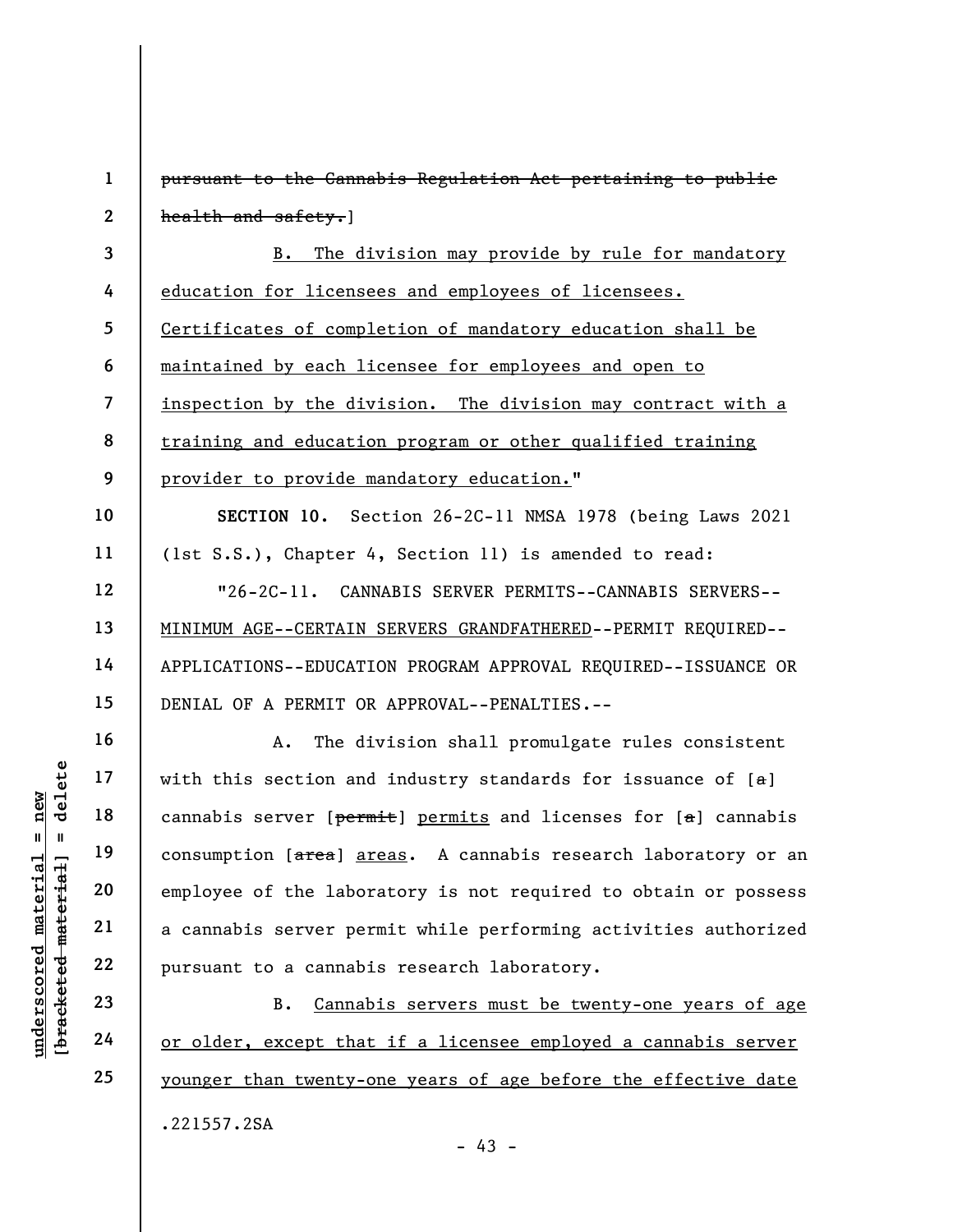1 2 3 4 5 6 7 8 9 10 11 12 13 of this 2022 act, that server may continue employment in the same position with that licensee. A licensee that employs a cannabis server younger than twenty-one years of age who is not grandfathered as provided in this subsection is subject to disciplinary action by the division. The division shall issue cannabis server permits to persons twenty-one years of age or older who satisfy the requirements of this section and rules promulgated by the division. An applicant shall provide proof of satisfactory completion of a program provided by a cannabis server permit education provider approved by the division. A person shall not be employed as a cannabis server on a licensed premises unless that person obtains a cannabis server permit within thirty days of employment.

C. The cannabis server education program curriculum shall include the following subjects:

understand material end of the set of the set of the set of the set of the set of the set of the set of the set of the set of the set of the set of the set of the set of the set of the set of the set of the set of the set (1) the effect cannabis products have on the body and behavior, including the effect on a person's ability to operate a motor vehicle when under the influence of cannabis products;

(2) the effect cannabis products have on a person when used in combination with alcohol or legal or illegal drugs;

(3) state laws concerning cannabis licensure, cannabis liability issues and driving under the influence of cannabis;

.221557.2SA

- 44 -

14

15

16

17

18

19

20

21

22

23

24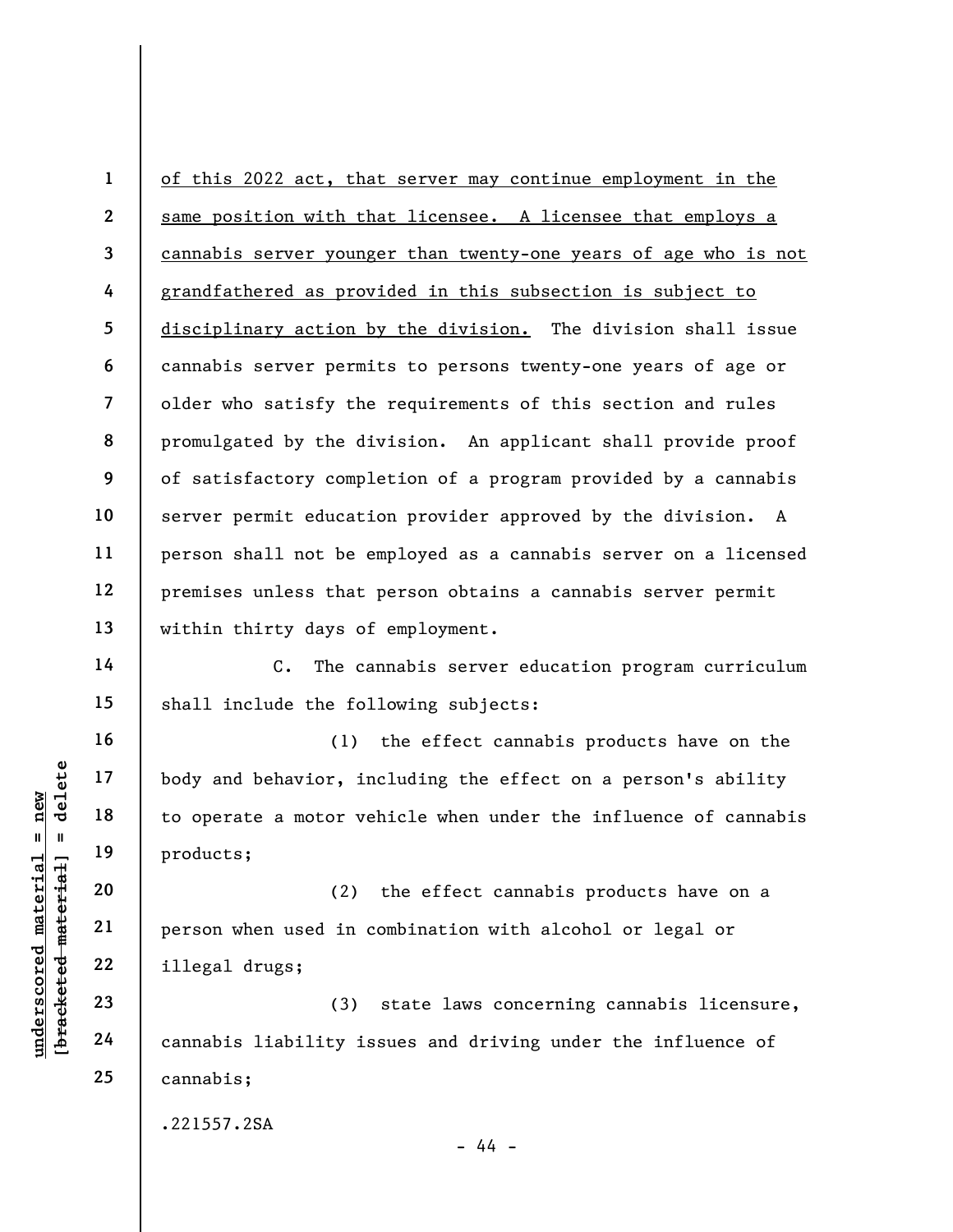underscored material = new [bracketed material] = delete 1 2 3 4 5 6 7 8 9 10 11 12 13 14 15 16 17 18 19 20 21 22 23 24 25 (4) methods of recognizing problem cannabis product users and techniques for intervening with problem cannabis product users; (5) methods of identifying false driver's licenses and other documents used as evidence of age and identity to prevent the sale of cannabis products to a person under twenty-one years of age pursuant to the Cannabis Regulation Act; and (6) harm reduction practices related to cannabis use. D. A cannabis server permit is the property of the state and shall be immediately returned to the division upon suspension or revocation or denial of renewal of a permit. E. Cannabis server permits shall be valid for a period of three years from the date the permit is issued and may be renewed upon providing proof that the permit holder has successfully completed up to four and one-half hours of continuing education and an examination as determined by the division. F. In addition to any other penalties provided by law, the following penalties may be imposed for sales, service or dispensing a cannabis product to a person under twenty-one years of age in violation of the provisions of the Cannabis Regulation Act or rules of the division: (1) the division may suspend a cannabis server

.221557.2SA

 $- 45 -$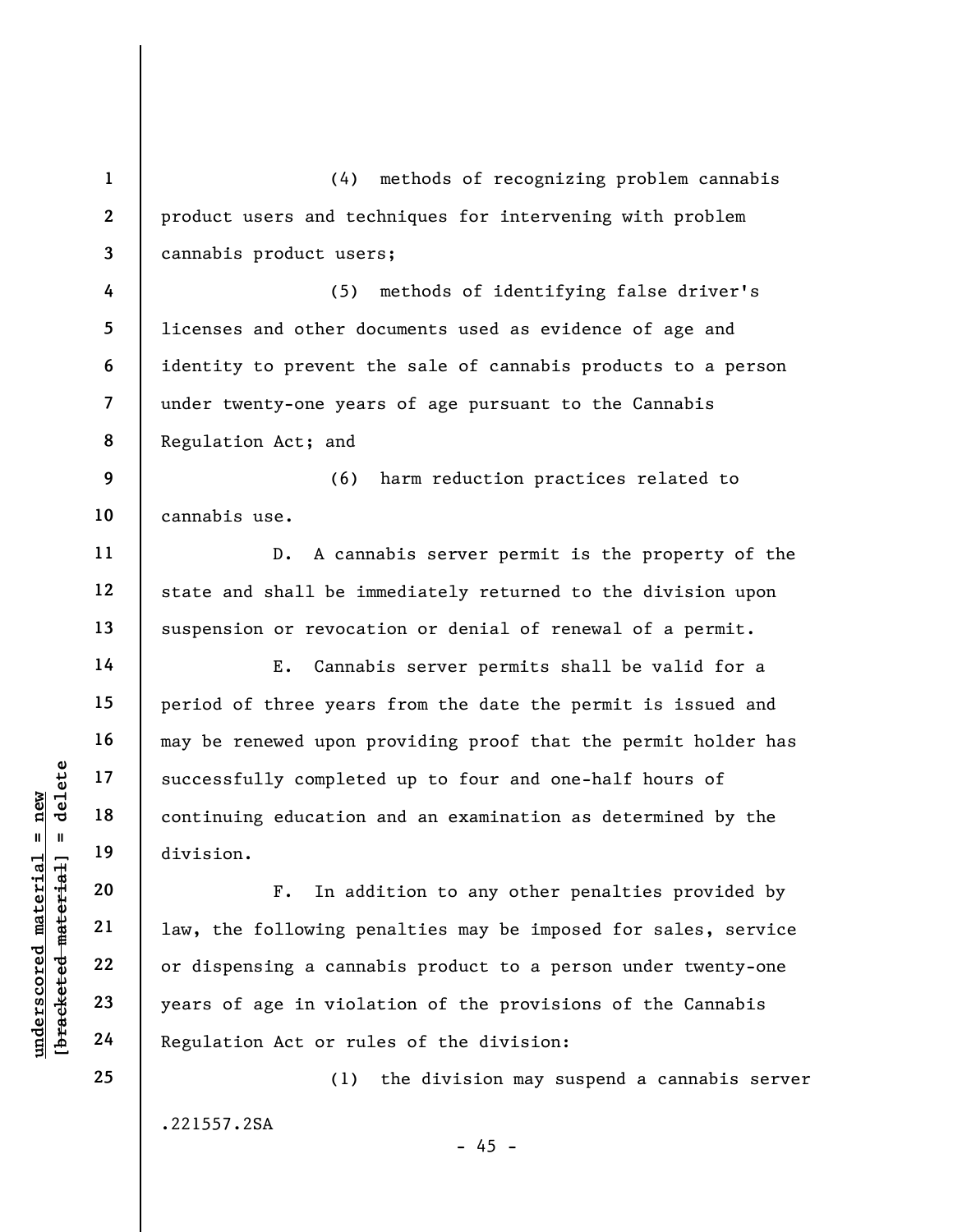permit for a period of thirty days if the director finds that the cannabis server is guilty of a first offense of selling, serving or dispensing a cannabis product to a person under twenty-one years of age;

8 (2) the division shall suspend a cannabis server permit for a period of one year when the division finds that the cannabis server is guilty of a second offense of selling, serving or dispensing a cannabis product to a person under twenty-one years of age in violation of the Cannabis Regulation Act arising separately from the incident giving rise to the cannabis server's first offense;

(3) the division shall permanently revoke a cannabis server permit when it finds that the cannabis server is guilty of a third offense of selling, serving or dispensing a cannabis product to a person under twenty-one years of age in violation of the Cannabis Regulation Act arising separately from the incidents giving rise to the cannabis server's first and second offenses; and

underscored material cannot commercial cannot commercial cannot commercial cannot commercial cannot commercial cannot commercial cannot commercial cannot commercial cannot commercial cannot commercial cannot commercial can (4) no person whose cannabis server permit is suspended pursuant to the provisions of this section shall offer, sell, serve or dispense a cannabis product as part of commercial cannabis activity in a cannabis consumption area during the period of suspension."

SECTION 11. Section 7-1-6.68 NMSA 1978 (being Laws 2021 (1st S.S.), Chapter 4, Section 50) is amended to read: .221557.2SA - 46 -

1

2

3

4

5

6

7

9

10

11

12

13

14

15

16

17

18

19

20

21

22

23

24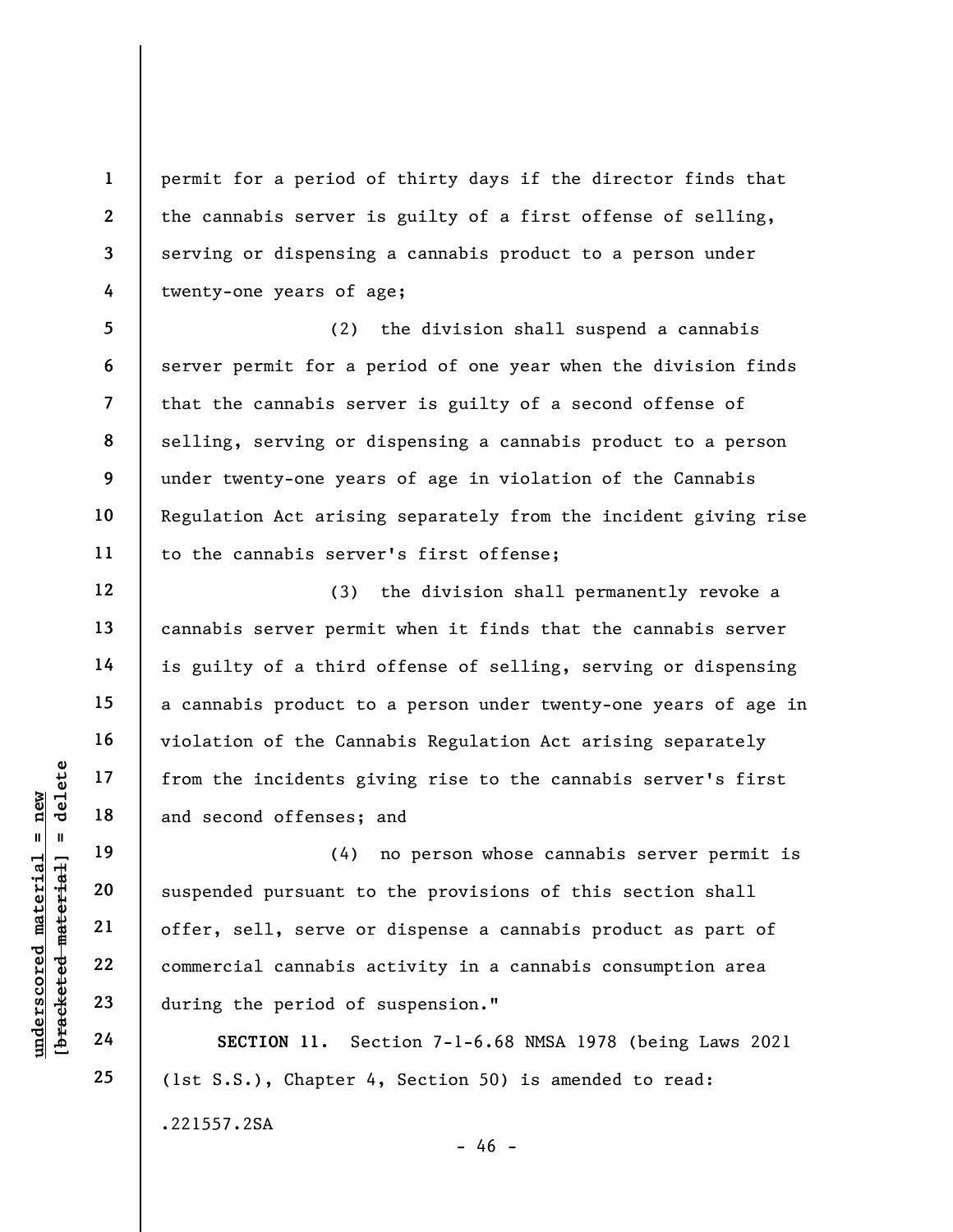1 2 "7-1-6.68. DISTRIBUTION--CANNABIS EXCISE TAX-- MUNICIPALITIES AND COUNTIES.--

A. A distribution pursuant to Section 7-1-6.1 NMSA 1978 shall be made to each municipality, subject to any increase or decrease made pursuant to Section 7-1-6.15 NMSA 1978, in an amount equal to thirty-three and thirty-three hundredths percent of the net receipts attributable to the cannabis excise tax from [cannabis retailers] business locations within the municipality as reported pursuant to Section 7-42-4 NMSA 1978.

B. A distribution pursuant to Section 7-1-6.1 NMSA 1978 shall be made to each county in an amount equal to thirtythree and thirty-three hundredths percent of the net receipts attributable to the cannabis excise tax from [cannabis retailers] business locations within the county area of the county as reported pursuant to Section 7-42-4 NMSA 1978.

understand the percent<br>  $\begin{array}{c|c|c|c} \n\text{u} & \text{u} & \text{u} & \text{u} & \text{u} & \text{u} & \text{u} & \text{u} & \text{u} & \text{u} & \text{u} & \text{u} & \text{u} & \text{u} & \text{u} & \text{u} & \text{u} & \text{u} & \text{u} & \text{u} & \text{u} & \text{u} & \text{u} & \text{u} & \text{u} & \text{u} & \text{u} & \text{u} & \text{u} & \text{u} & \text$ C. The department may deduct an amount not to exceed three percent of the distributions made pursuant to this section for the reasonable costs for administering the distributions.

D. As used in this section, "county area" means that portion of a county located outside the boundaries of any municipality."

SECTION 12. Section 7-42-4 NMSA 1978 (being Laws 2021 (1st S.S.), Chapter 4, Section 46) is amended to read: .221557.2SA - 47 -

3

4

5

6

7

8

9

10

11

12

13

14

15

16

17

18

19

20

21

22

23

24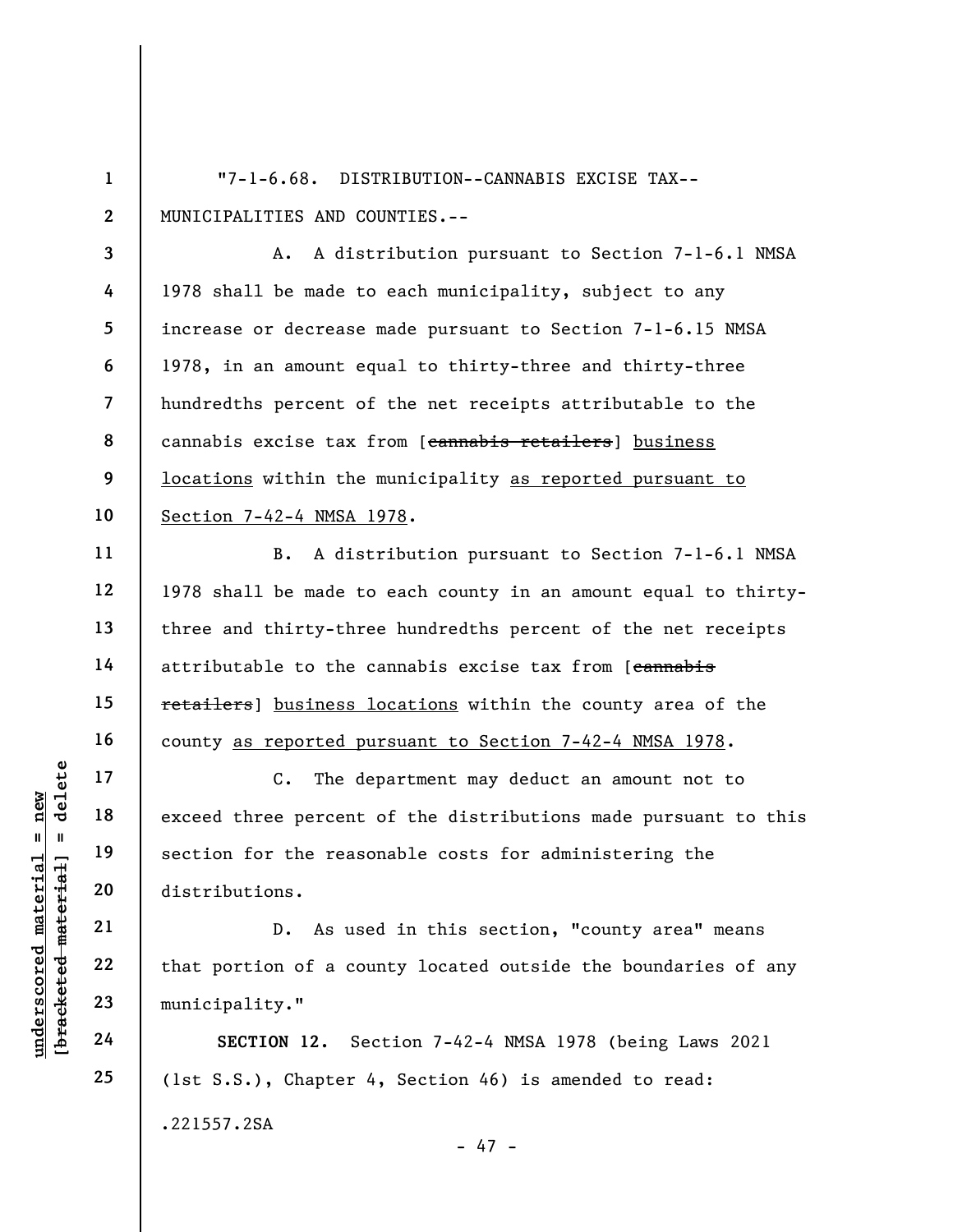|                                    | $\mathbf{1}$             | "7-42-4. DATE PAYMENT DUE--BUSINESS LOCATION                    |
|------------------------------------|--------------------------|-----------------------------------------------------------------|
|                                    | $\boldsymbol{2}$         | REPORTING.--                                                    |
|                                    | 3                        | The cannabis excise tax is to be paid on or<br><u>A.</u>        |
|                                    | 4                        | before the twenty-fifth day of the month following the month in |
|                                    | 5                        | which the taxable sale occurs.                                  |
|                                    | 6                        | A cannabis retailer that sells cannabis products<br><b>B.</b>   |
|                                    | $\overline{\mathcal{L}}$ | in this state shall report the sale to the proper business      |
|                                    | 8                        | <u>location at the following locations:</u>                     |
|                                    | 9                        | (1) if the cannabis product is received by the                  |
|                                    | 10                       | purchaser at the New Mexico business location of the cannabis   |
|                                    | 11                       | <u>retailer, the location of the cannabis retailer;</u>         |
|                                    | 12                       | if the cannabis product is not received by<br>(2)               |
|                                    | 13                       | the purchaser at a business location of the cannabis retailer,  |
|                                    | 14                       | the location indicated by instructions for delivery to the      |
|                                    | 15                       | purchaser, or the purchaser's donee, when known to the cannabis |
|                                    | 16                       | <u>retailer;</u>                                                |
| delete                             | 17                       | (3)<br>if Paragraphs (1) and (2) of this                        |
| new                                | 18                       | subsection do not apply, the location indicated by an address   |
| $\mathbf{u}$<br>- II               | 19                       | for the purchaser available from the business records of the    |
| materia                            | 20                       | cannabis retailer that are maintained in the ordinary course of |
|                                    | 21                       | business; provided that use of the address does not constitute  |
| [bracketed material<br>underscored | 22                       | bad faith;                                                      |
|                                    | 23                       | (4) if Paragraphs (1) through (3) of this                       |
|                                    | 24                       | subsection do not apply, the location for the purchaser         |
|                                    | 25                       | obtained during consummation of the sale, including the address |
|                                    |                          | .221557.2SA                                                     |
|                                    |                          | $-48 -$                                                         |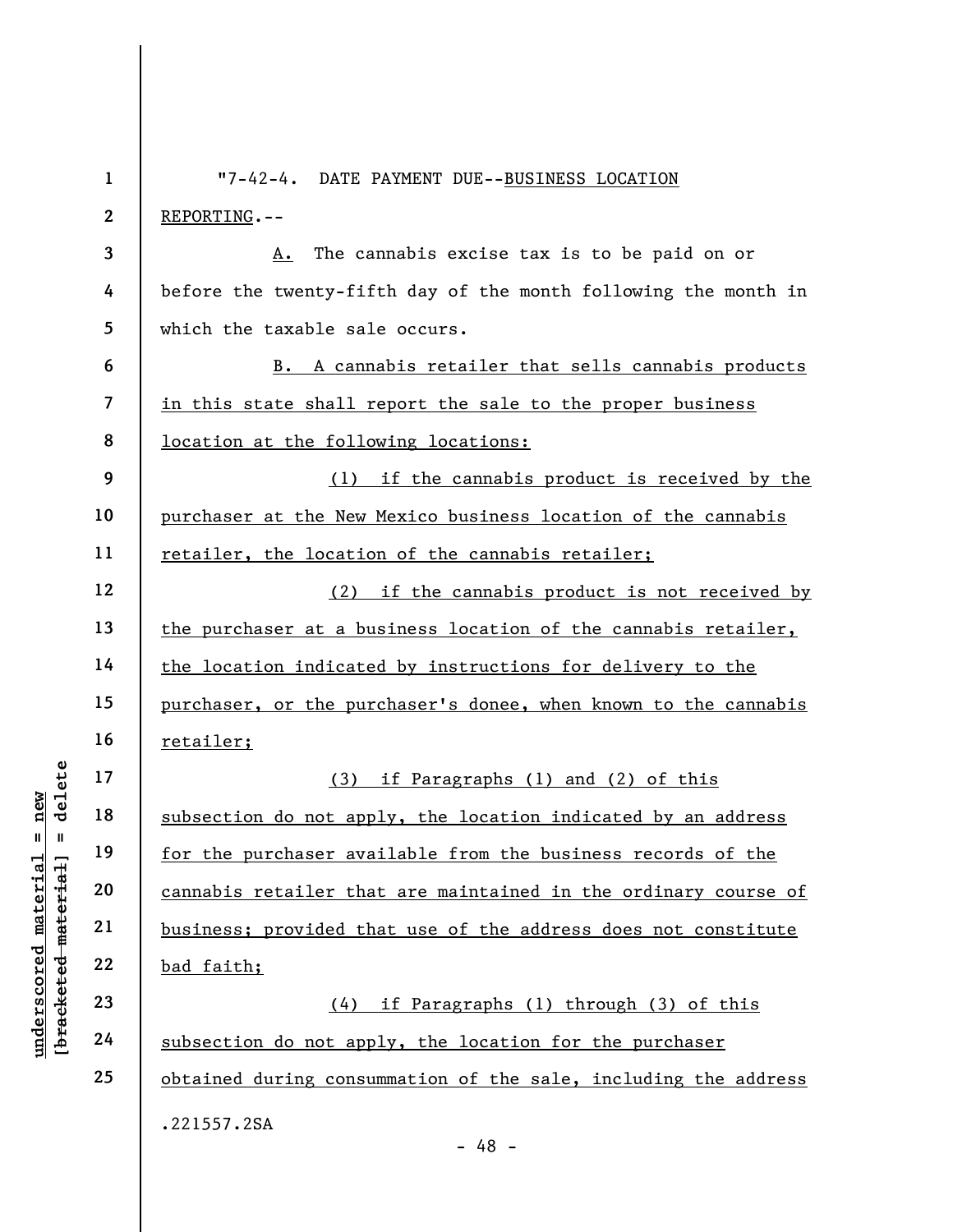understand material material end and the material of the same of the same of the same of the same of the same of the same of the same of the same of the same of the same of the same of the same of the same of the same of t 1 2 3 4 5 6 7 8 9 10 11 12 13 14 15 16 17 18 19 20 21 22 23 24 25 of a purchaser's payment instrument if no other address is available; provided that use of this address does not constitute bad faith; or (5) if Paragraphs (1) through (4) of this subsection do not apply, including a circumstance in which the cannabis retailer is without sufficient information to apply those standards, the location from which the cannabis product is shipped or transmitted." SECTION 13. Section 53-8-48 NMSA 1978 (being Laws 1975, Chapter 217, Section 48, as amended) is amended to read: "53-8-48. DISTRIBUTION OF ASSETS.-- A. Except as provided in Subsection B of this section, the assets of a corporation in the process of dissolution shall be applied and distributed as follows:  $[A<sub>1</sub>]$  (1) all liabilities and obligations of the corporation shall be paid and discharged, or adequate provision shall be made [therefor] for payment and discharge;  $[\frac{B-}{2}]$  assets held by the corporation upon condition requiring return, transfer or conveyance, which condition occurs by reason of the dissolution, shall be returned, transferred or conveyed in accordance with such requirements;  $[G<sub>1</sub>]$  (3) assets received and held by the corporation subject to limitations permitting their use only for charitable, religious, eleemosynary, benevolent,

- 49 -

.221557.2SA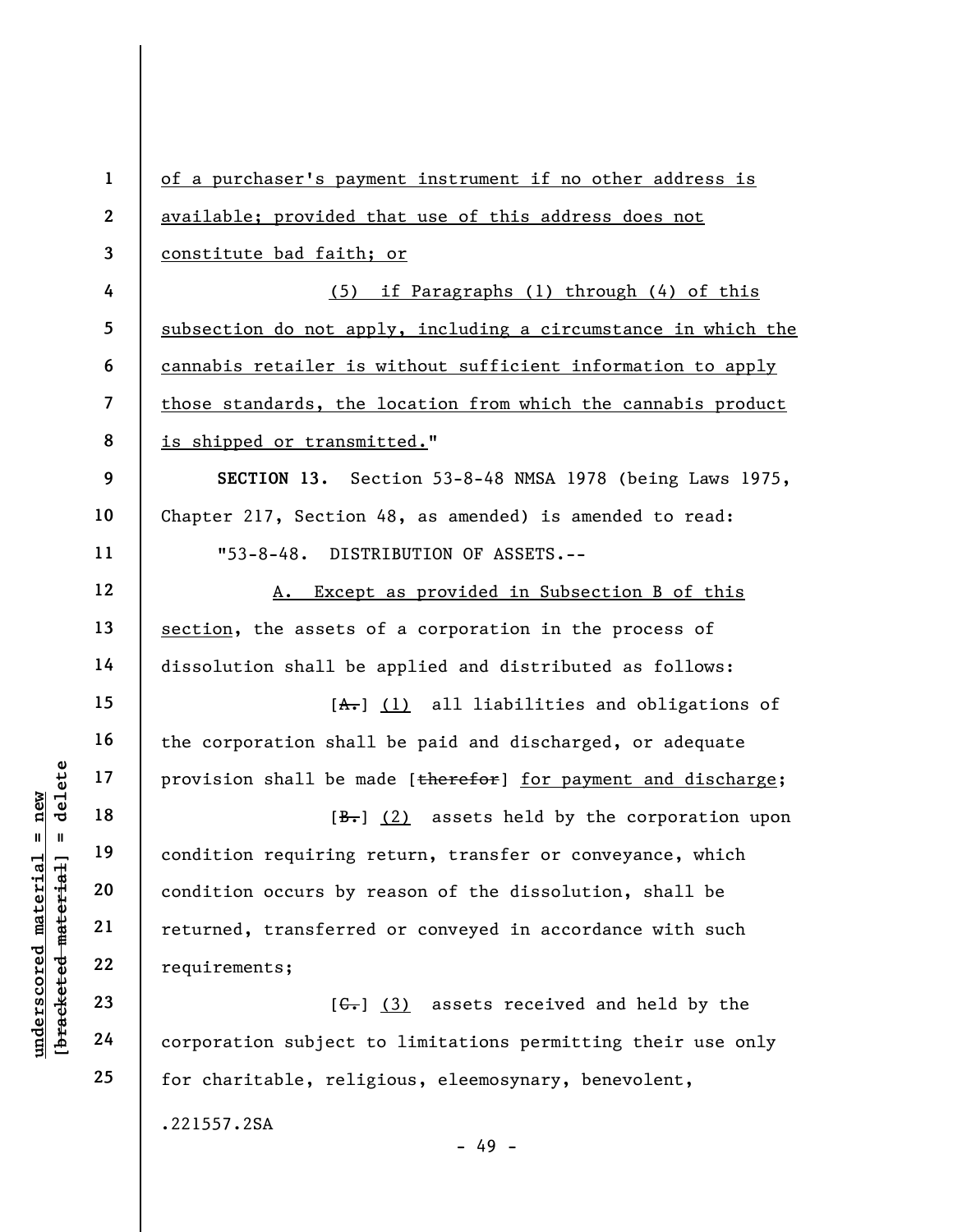1 2 3 4 5 6 7 8 educational or similar purposes, but not held upon a condition requiring return, transfer or conveyance by reason of the dissolution, shall be transferred or conveyed to one or more nonprofit domestic or foreign corporations, nonprofit societies or nonprofit organizations engaged in activities substantially similar to those of the dissolving corporation, pursuant to a plan of distribution adopted as provided in the Nonprofit Corporation Act;

 $[\frac{D-1}{2}]$  (4) other assets, if any, shall be distributed in accordance with the provisions of the articles of incorporation or the bylaws, but in no event may any member, former member, director, former director, officer or former officer receive directly or indirectly any distribution or portion of a distribution of any assets; and

under 17<br>
and 18<br>
under 18<br>
under 19<br>
under 19<br>
under 19<br>
20<br>
under 19<br>
21<br>
22<br>
<u>order to qualify for</u><br>
23<br>
<u>unsuant to department</u><br>
24<br>
<u>Compassionate Use Act</u>  $[E-]$  (5) any remaining assets may be distributed to such persons, nonprofit societies, nonprofit organizations or nonprofit domestic or foreign corporations whether for profit or nonprofit as may be specified in a plan of distribution adopted as provided in the Nonprofit Corporation Act.

B. A nonprofit corporation that was incorporated in order to qualify for a license as a licensed nonprofit producer pursuant to department of health rules under the Lynn and Erin Compassionate Use Act may dissolve itself and incorporate as a for-profit corporation pursuant to the Business Corporation .221557.2SA

9

10

11

12

13

14

15

16

17

18

19

20

21

22

23

24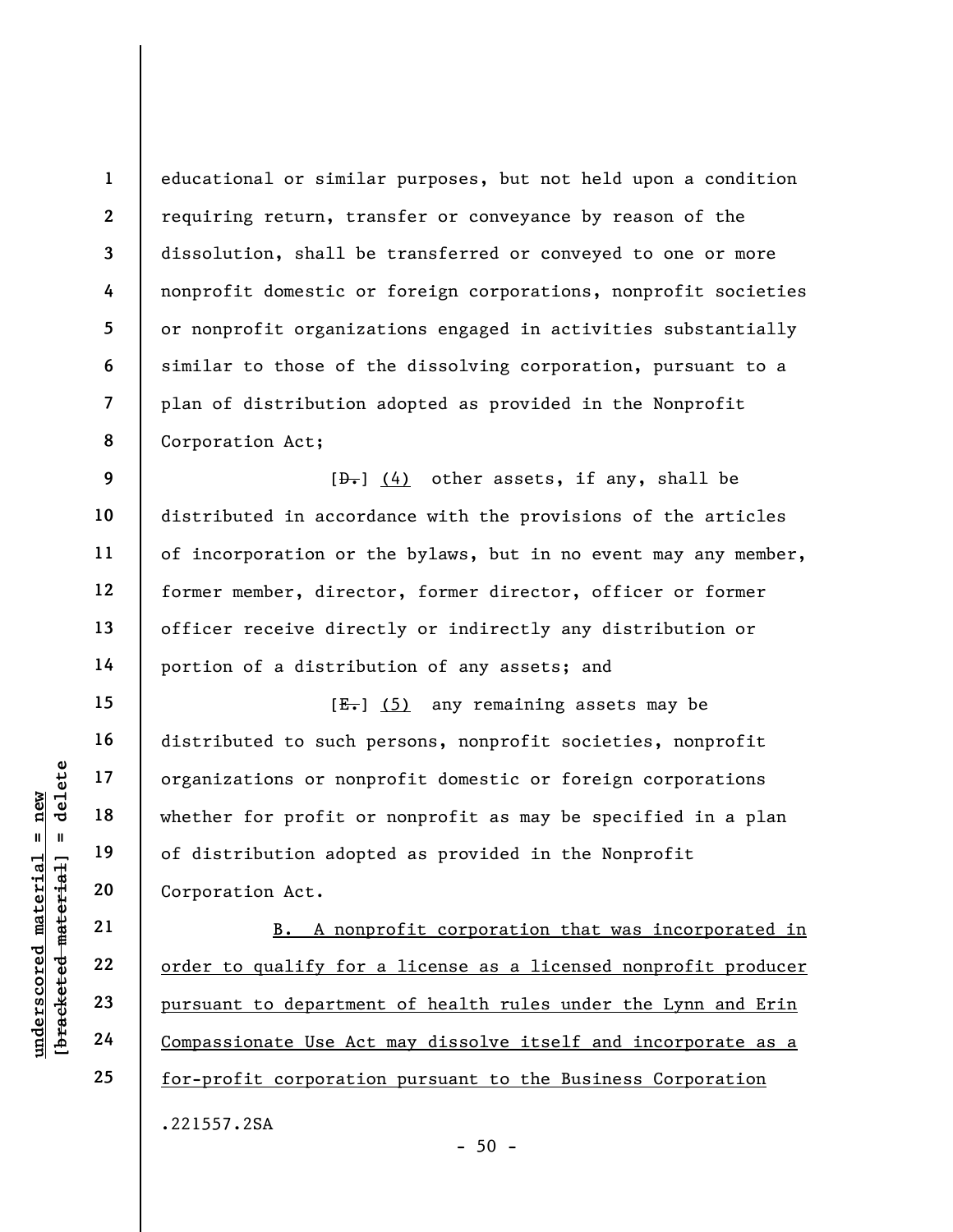|                                   | $\mathbf{1}$   | Act. The assets of the nonprofit corporation shall be applied  |
|-----------------------------------|----------------|----------------------------------------------------------------|
|                                   | $\mathbf{2}$   | and distributed as follows if the corporation did not have a   |
|                                   | $\mathbf{3}$   | federal tax exemption as a nonprofit corporation:              |
|                                   | 4              | (1) all liabilities and obligations of the                     |
|                                   | 5              | corporation shall be paid and discharged or adequate provision |
|                                   | 6              | shall be made for payment and discharge;                       |
|                                   | $\overline{7}$ | assets held by the corporation upon<br>(2)                     |
|                                   | 8              | condition requiring return, transfer or conveyance, which      |
|                                   | 9              | condition occurs by reason of the dissolution, shall be        |
|                                   | 10             | returned, transferred or conveyed in accordance with such      |
|                                   | 11             | requirements;                                                  |
|                                   | 12             | (3)<br>assets received and held by the                         |
|                                   | 13             | corporation subject to limitations permitting their use only   |
|                                   | 14             | for charitable, religious, eleemosynary, benevolent,           |
|                                   | 15             | educational or similar purposes, but not held upon a condition |
|                                   | 16             | requiring return, transfer or conveyance by reason of the      |
| delete                            | 17             | dissolution, shall be transferred or conveyed to one or more   |
| new                               | 18             | nonprofit domestic corporations, nonprofit societies or        |
| H<br>$\mathbf{I}$                 | 19             | nonprofit organizations engaged in activities substantially    |
| [ <del>bracketed material</del> ] | 20             | similar to those of the dissolving corporation, pursuant to a  |
| underscored material              | 21             | plan of distribution adopted as provided in the Nonprofit      |
|                                   | 22             | Corporation Act;                                               |
|                                   | 23             | any remaining assets shall be distributed<br>(4)               |
|                                   | 24             | to the new for-profit corporation according to a plan of       |
|                                   | 25             | distribution adopted as provided in the Nonprofit Corporation  |
|                                   |                | .221557.2SA                                                    |

- 51 -